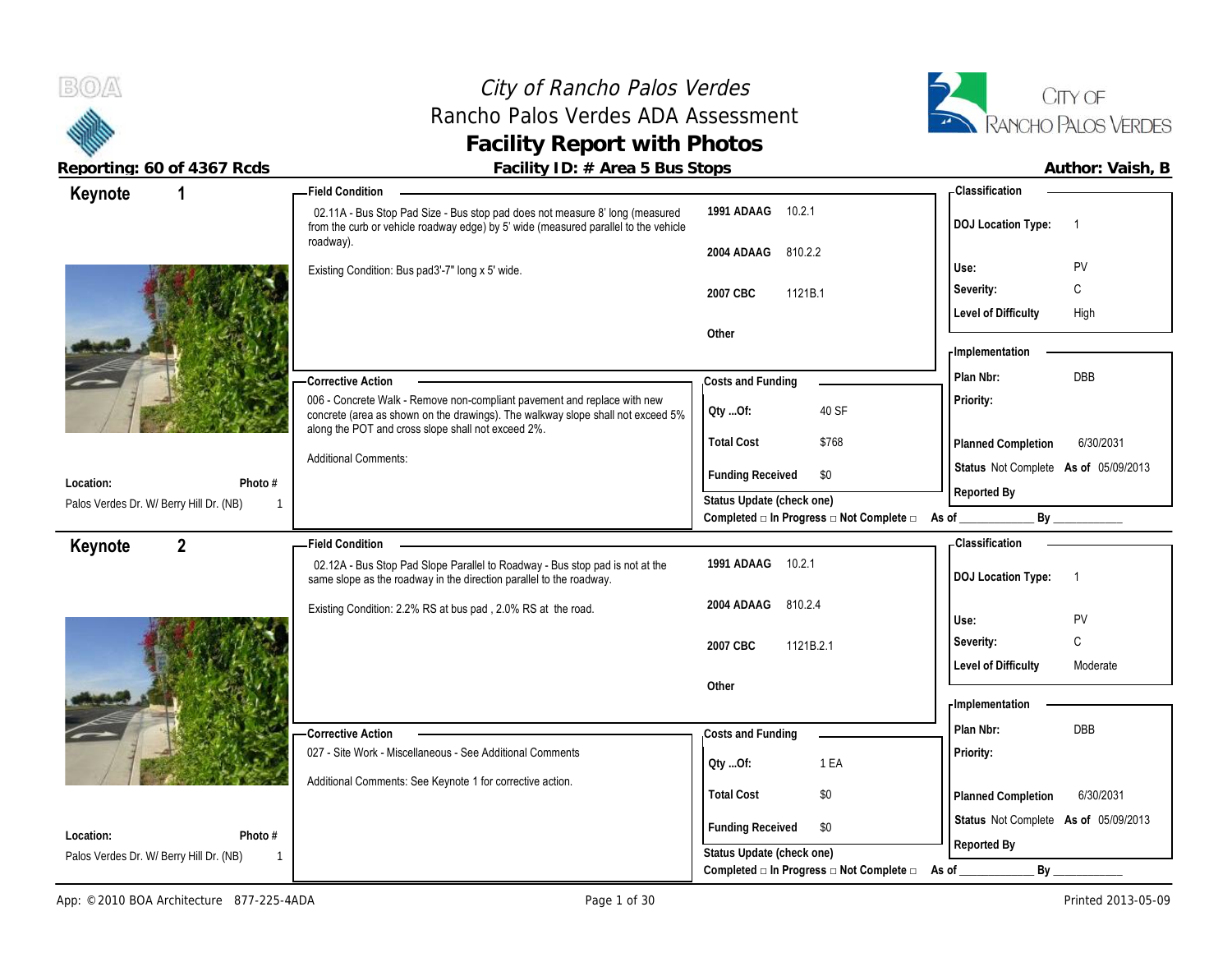



| Author: Vaish |  |
|---------------|--|
|               |  |

| 3<br>Keynote                                | Field Condition –                                                                                                                                                                                                 |                                                                                               | - Classification                                      |
|---------------------------------------------|-------------------------------------------------------------------------------------------------------------------------------------------------------------------------------------------------------------------|-----------------------------------------------------------------------------------------------|-------------------------------------------------------|
|                                             | 02.12B - Bus Stop Pad Slope Perpendicular to Roadway - Bus stop pad slope<br>perpendicular to the roadway exceeds 2%.                                                                                             | 1991 ADAAG 10.2.1                                                                             | <b>DOJ</b> Location Type:<br>$\overline{1}$           |
|                                             | Existing Condition: 2.3% CS at concrete & 4.9% CS at DG.                                                                                                                                                          | 2004 ADAAG<br>810.2.4                                                                         |                                                       |
|                                             |                                                                                                                                                                                                                   |                                                                                               | Use:<br>PV                                            |
|                                             |                                                                                                                                                                                                                   | 2007 CBC<br>1121B.2.1                                                                         | C<br>Severity:                                        |
|                                             |                                                                                                                                                                                                                   |                                                                                               | <b>Level of Difficulty</b><br>High                    |
|                                             |                                                                                                                                                                                                                   | Other                                                                                         | <b>Implementation</b>                                 |
|                                             |                                                                                                                                                                                                                   |                                                                                               |                                                       |
|                                             | - Corrective Action                                                                                                                                                                                               | Costs and Funding                                                                             | <b>DBB</b><br>Plan Nbr:                               |
|                                             | 006 - Concrete Walk - Remove non-compliant pavement and replace with new<br>concrete (area as shown on the drawings). The walkway slope shall not exceed 5%<br>along the POT and cross slope shall not exceed 2%. | 62 SF<br>QtyOf:                                                                               | Priority:                                             |
|                                             |                                                                                                                                                                                                                   | <b>Total Cost</b><br>\$1,442                                                                  | 6/30/2031<br>Planned Completion                       |
|                                             | <b>Additional Comments:</b>                                                                                                                                                                                       | <b>Funding Received</b><br>\$0                                                                | Status Not Complete As of 05/09/2013                  |
| Location:                                   | Photo #                                                                                                                                                                                                           | Status Update (check one)                                                                     | Reported By                                           |
| Palos Verdes Dr. W/ Calle Entradero<br>(SB) | 3                                                                                                                                                                                                                 | Completed □ In Progress □ Not Complete □ As of _                                              |                                                       |
| Keynote<br>4                                | <b>Field Condition</b>                                                                                                                                                                                            |                                                                                               | - Classification                                      |
|                                             | 02.11A - Bus Stop Pad Size - Bus stop pad does not measure 8' long (measured<br>from the curb or vehicle roadway edge) by 5' wide (measured parallel to the vehicle                                               | 1991 ADAAG 10.2.1                                                                             | <b>DOJ Location Type:</b><br>$\overline{\phantom{0}}$ |
|                                             |                                                                                                                                                                                                                   |                                                                                               |                                                       |
|                                             | roadway).                                                                                                                                                                                                         | 2004 ADAAG<br>810.2.2                                                                         |                                                       |
|                                             | Existing Condition: Bus pad 6'-5" long x 5' wide.                                                                                                                                                                 |                                                                                               | Use:<br>PV                                            |
|                                             |                                                                                                                                                                                                                   | 2007 CBC<br>1121B.1                                                                           | C<br>Severity:                                        |
|                                             |                                                                                                                                                                                                                   |                                                                                               | <b>Level of Difficulty</b><br>Moderate                |
|                                             |                                                                                                                                                                                                                   | Other                                                                                         |                                                       |
|                                             |                                                                                                                                                                                                                   |                                                                                               | - Implementation                                      |
|                                             | <b>Corrective Action</b>                                                                                                                                                                                          | Costs and Funding                                                                             | Plan Nbr:<br><b>DBB</b>                               |
|                                             | 027 - Site Work - Miscellaneous - See Additional Comments                                                                                                                                                         | 1 EA<br>Oty Of:                                                                               | Priority:                                             |
|                                             | Additional Comments: See Keynote 3 for corrective action.                                                                                                                                                         |                                                                                               |                                                       |
|                                             |                                                                                                                                                                                                                   | <b>Total Cost</b><br>\$0                                                                      | 6/30/2031<br>Planned Completion                       |
| Location:                                   | Photo #                                                                                                                                                                                                           | <b>Funding Received</b><br>\$0                                                                | Status Not Complete As of 05/09/2013                  |
| Palos Verdes Dr. W/ Calle Entradero<br>(SB) | 3                                                                                                                                                                                                                 | Status Update (check one)<br>Completed $\square$ In Progress $\square$ Not Complete $\square$ | Reported By<br>By                                     |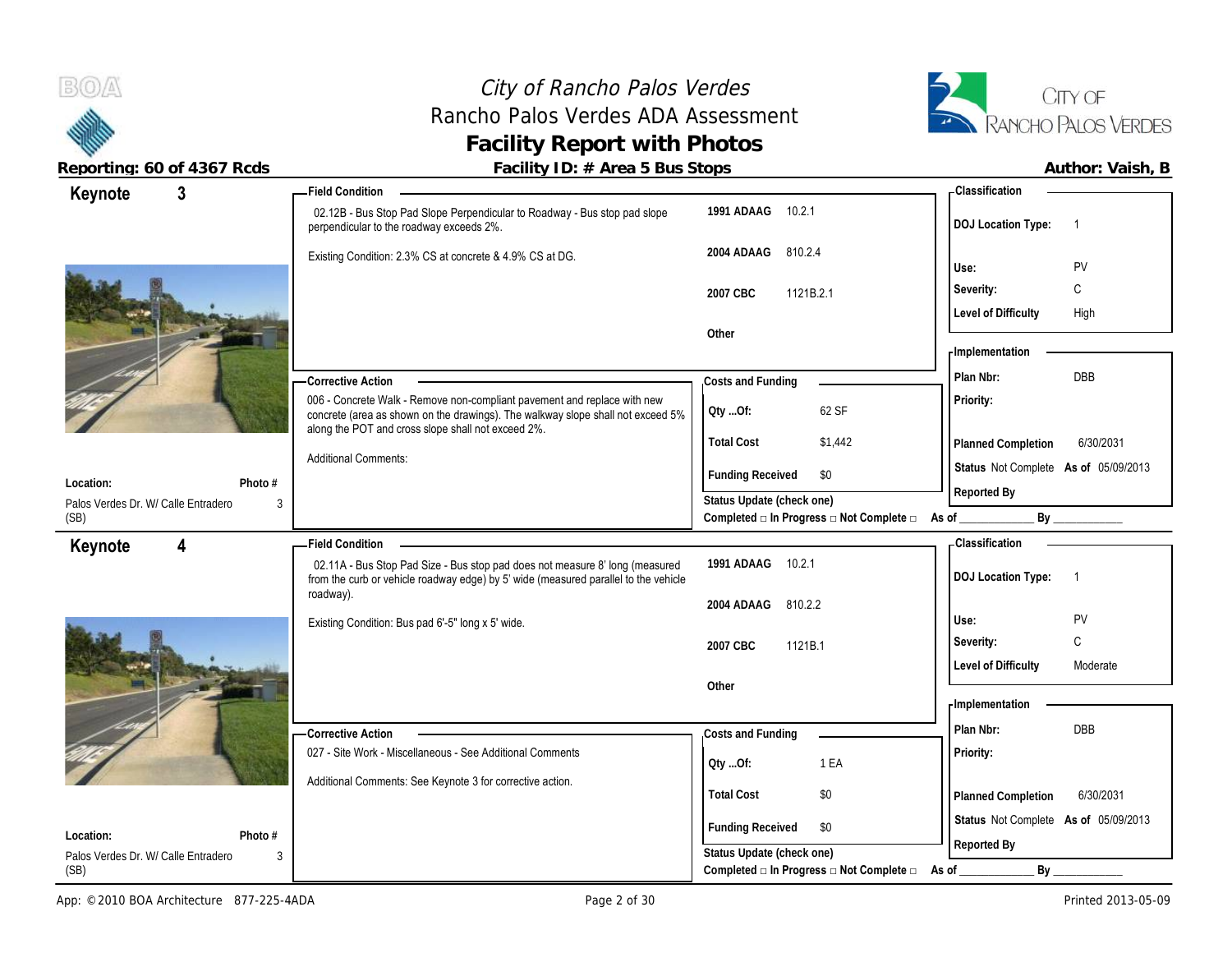# City of Rancho Palos Verdes Rancho Palos Verdes ADA Assessment **Facility Report with Photos**



| roporting: 00 or 1007 road                   |                |                                                           | r donney TD: // Twoca or Das Stops                                                                                                                                  |                           |                                          |                                      |                |
|----------------------------------------------|----------------|-----------------------------------------------------------|---------------------------------------------------------------------------------------------------------------------------------------------------------------------|---------------------------|------------------------------------------|--------------------------------------|----------------|
| Keynote                                      | 5              |                                                           | Field Condition ___                                                                                                                                                 |                           |                                          | <b>Classification</b>                |                |
|                                              |                |                                                           | 02.17 - Other - Passenger Loading Zones - See Additional Comments                                                                                                   | 1991 ADAAG -              |                                          | <b>DOJ Location Type:</b>            | $\overline{1}$ |
|                                              |                |                                                           | Existing Condition: Bench (16" high seat, 14" deep seat, 14" high back support, 0"<br>WC shoulder alignment).                                                       | 2004 ADAAG -              |                                          |                                      |                |
|                                              |                |                                                           |                                                                                                                                                                     |                           |                                          | Use:                                 | <b>PV</b><br>E |
|                                              |                |                                                           |                                                                                                                                                                     | 2007 CBC                  |                                          | Severity:                            |                |
|                                              |                |                                                           |                                                                                                                                                                     | Other                     |                                          | <b>Level of Difficulty</b>           | Moderate       |
|                                              |                |                                                           |                                                                                                                                                                     |                           |                                          | - Implementation                     |                |
|                                              |                |                                                           | - Corrective Action                                                                                                                                                 | Costs and Funding         |                                          | Plan Nbr:                            | DBB            |
|                                              |                |                                                           | 027 - Site Work - Miscellaneous - See Additional Comments                                                                                                           |                           |                                          | Priority:                            |                |
|                                              |                |                                                           | Additional Comments: Provide compliant bench and relocate to allow 12" shoulder                                                                                     | Oty Of:                   | 1 EA                                     |                                      |                |
|                                              |                |                                                           | alignment.                                                                                                                                                          | <b>Total Cost</b>         | \$0                                      | Planned Completion                   |                |
|                                              |                |                                                           |                                                                                                                                                                     | <b>Funding Received</b>   | \$0                                      | Status Not Complete As of 05/09/2013 |                |
| Location:<br>Palos Verdes Dr. W/ Rue Beaupre |                | Photo #<br>.5                                             |                                                                                                                                                                     | Status Update (check one) |                                          | Reported By                          |                |
| (NB)                                         |                |                                                           |                                                                                                                                                                     |                           | Completed □ In Progress □ Not Complete □ | As of                                | By             |
| Keynote                                      | $6\phantom{1}$ |                                                           | <b>Field Condition</b>                                                                                                                                              |                           |                                          | - Classification                     |                |
|                                              |                |                                                           | 02.11A - Bus Stop Pad Size - Bus stop pad does not measure 8' long (measured<br>from the curb or vehicle roadway edge) by 5' wide (measured parallel to the vehicle | 1991 ADAAG 10.2.1         |                                          | <b>DOJ Location Type:</b>            | $\overline{1}$ |
|                                              |                |                                                           | roadway).                                                                                                                                                           | 810.2.2<br>2004 ADAAG     |                                          |                                      |                |
|                                              |                |                                                           | Existing Condition: Bus pad 6'-1" long by 5' wide.                                                                                                                  |                           |                                          | Use:                                 | <b>PV</b>      |
|                                              |                |                                                           |                                                                                                                                                                     | 1121B.1<br>2007 CBC       |                                          | Severity:                            | C              |
|                                              |                |                                                           |                                                                                                                                                                     | Other                     |                                          | <b>Level of Difficulty</b>           | High           |
|                                              |                |                                                           |                                                                                                                                                                     |                           |                                          | - Implementation                     |                |
|                                              |                |                                                           | <b>Corrective Action</b>                                                                                                                                            | Costs and Funding         |                                          | Plan Nbr:                            | <b>DBB</b>     |
|                                              |                |                                                           | 027 - Site Work - Miscellaneous - See Additional Comments                                                                                                           |                           |                                          | Priority:                            |                |
|                                              |                | Additional Comments: See Keynote 7 for corrective action. | Oty Of:                                                                                                                                                             | 10 EA                     |                                          |                                      |                |
|                                              |                |                                                           |                                                                                                                                                                     | <b>Total Cost</b>         | \$0                                      | Planned Completion                   | 6/30/2031      |
|                                              |                |                                                           |                                                                                                                                                                     | <b>Funding Received</b>   | \$0                                      | Status Not Complete As of 05/09/2013 |                |
| Location:<br>Palos Verdes Dr. W/ Rue Beaupre |                | Photo #<br>6                                              |                                                                                                                                                                     | Status Update (check one) |                                          | Reported By                          |                |
|                                              |                |                                                           |                                                                                                                                                                     |                           |                                          |                                      |                |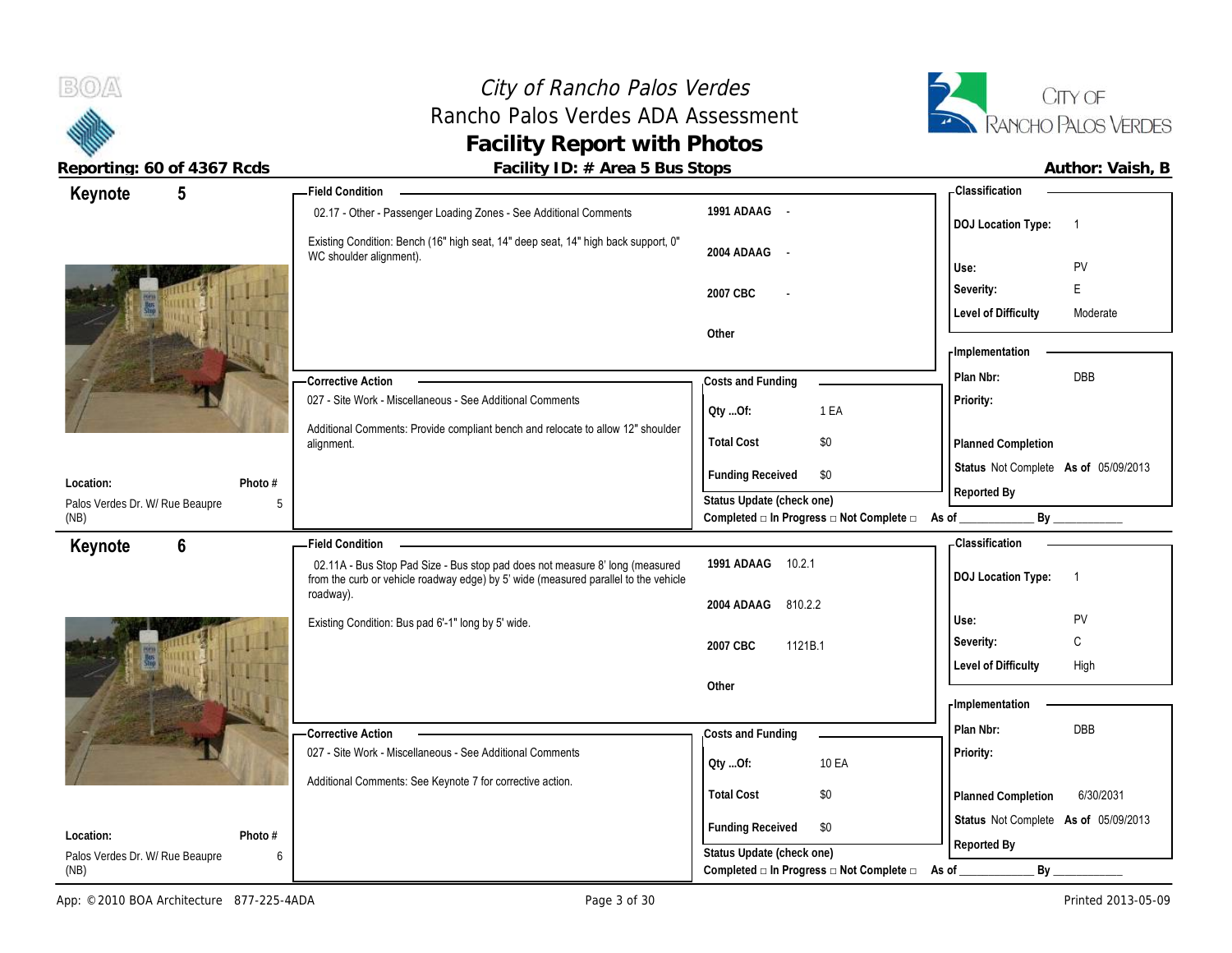**Keynote**

## City of Rancho Palos Verdes Rancho Palos Verdes ADA Assessment **Facility Report with Photos**



**Reporting: 60 of 4367 Rcds Facility ID: # Area 5 Bus Stops** 

**1991 ADAAG** 10.2.1

**2004 ADAAG** 810.2.4

**2007 CBC** 1121B.2.1

**Total Cost** \$2,611

**Qty ...Of:** 136 SF

**Other**

02.12B - Bus Stop Pad Slope Perpendicular to Roadway - Bus stop pad slope

perpendicular to the roadway exceeds 2%.

Existing Condition: 3.1% CS.

**7 Field Condition**

Additional Comments:

|                           | Author: Vaish, B |  |
|---------------------------|------------------|--|
| - Classification          |                  |  |
| <b>DOJ</b> Location Type: |                  |  |
|                           |                  |  |

**Severity:** C

Level of Difficulty High

**Planned Completion** 6/30/2031

**Priority:**

**Implementation**

**Costs and Funding Plan Nbr:** DBB

Completed **□ In Progress □ Not Complete □** As of \_\_\_\_\_\_\_\_\_\_\_\_\_\_\_\_\_\_\_\_\_\_\_\_\_\_\_\_\_\_\_\_

| - Corrective Action                                                                                                                                                                                               |
|-------------------------------------------------------------------------------------------------------------------------------------------------------------------------------------------------------------------|
| 006 - Concrete Walk - Remove non-compliant pavement and replace with new<br>concrete (area as shown on the drawings). The walkway slope shall not exceed 5%<br>along the POT and cross slope shall not exceed 2%. |

| Photo #<br>Location:<br>Palos Verdes Dr. W/ Rue Beaupre<br>6<br>(NB) |                                                                                                                                                                                  | <b>Funding Received</b><br>\$0<br>Status Update (check one)<br>Completed $\Box$ In Progress $\Box$ Not Complete $\Box$ | Status Not Complete As of 05/09/2013<br>Reported By<br>By<br>As of _ |
|----------------------------------------------------------------------|----------------------------------------------------------------------------------------------------------------------------------------------------------------------------------|------------------------------------------------------------------------------------------------------------------------|----------------------------------------------------------------------|
| Keynote<br>8                                                         | - Field Condition                                                                                                                                                                |                                                                                                                        | - Classification                                                     |
|                                                                      | 02.11A - Bus Stop Pad Size - Bus stop pad does not measure 8' long (measured<br>from the curb or vehicle roadway edge) by 5' wide (measured parallel to the vehicle<br>roadway). | 1991 ADAAG<br>10.2.1                                                                                                   | <b>DOJ</b> Location Type:                                            |
|                                                                      |                                                                                                                                                                                  | 2004 ADAAG<br>810.2.2                                                                                                  |                                                                      |
| 51                                                                   | Existing Condition: Bus pad 5' long by 5' wide.                                                                                                                                  |                                                                                                                        | PV<br>Use:                                                           |
|                                                                      |                                                                                                                                                                                  | 1121B.1<br>2007 CBC                                                                                                    | C<br>Severity:                                                       |
|                                                                      |                                                                                                                                                                                  | Other                                                                                                                  | <b>Level of Difficulty</b><br>Moderate                               |
|                                                                      |                                                                                                                                                                                  |                                                                                                                        | - Implementation                                                     |
|                                                                      | -Corrective Action                                                                                                                                                               | Costs and Funding                                                                                                      | Plan Nbr:<br>DBB                                                     |
|                                                                      | 027 - Site Work - Miscellaneous - See Additional Comments                                                                                                                        | 1 EA<br>Oty Of:                                                                                                        | <b>Priority:</b>                                                     |
|                                                                      | Additional Comments: See Keynote 9 for corrective action.                                                                                                                        | \$0<br><b>Total Cost</b>                                                                                               | 6/30/2031<br><b>Planned Completion</b>                               |
|                                                                      |                                                                                                                                                                                  |                                                                                                                        |                                                                      |
| Photo #<br>Location:                                                 |                                                                                                                                                                                  | <b>Funding Received</b><br>\$0                                                                                         | Status Not Complete As of 05/09/2013                                 |
| Palos Verdes Dr. W/ Rue Beaupre<br>8                                 |                                                                                                                                                                                  | Status Update (check one)                                                                                              | Reported By                                                          |

(SB)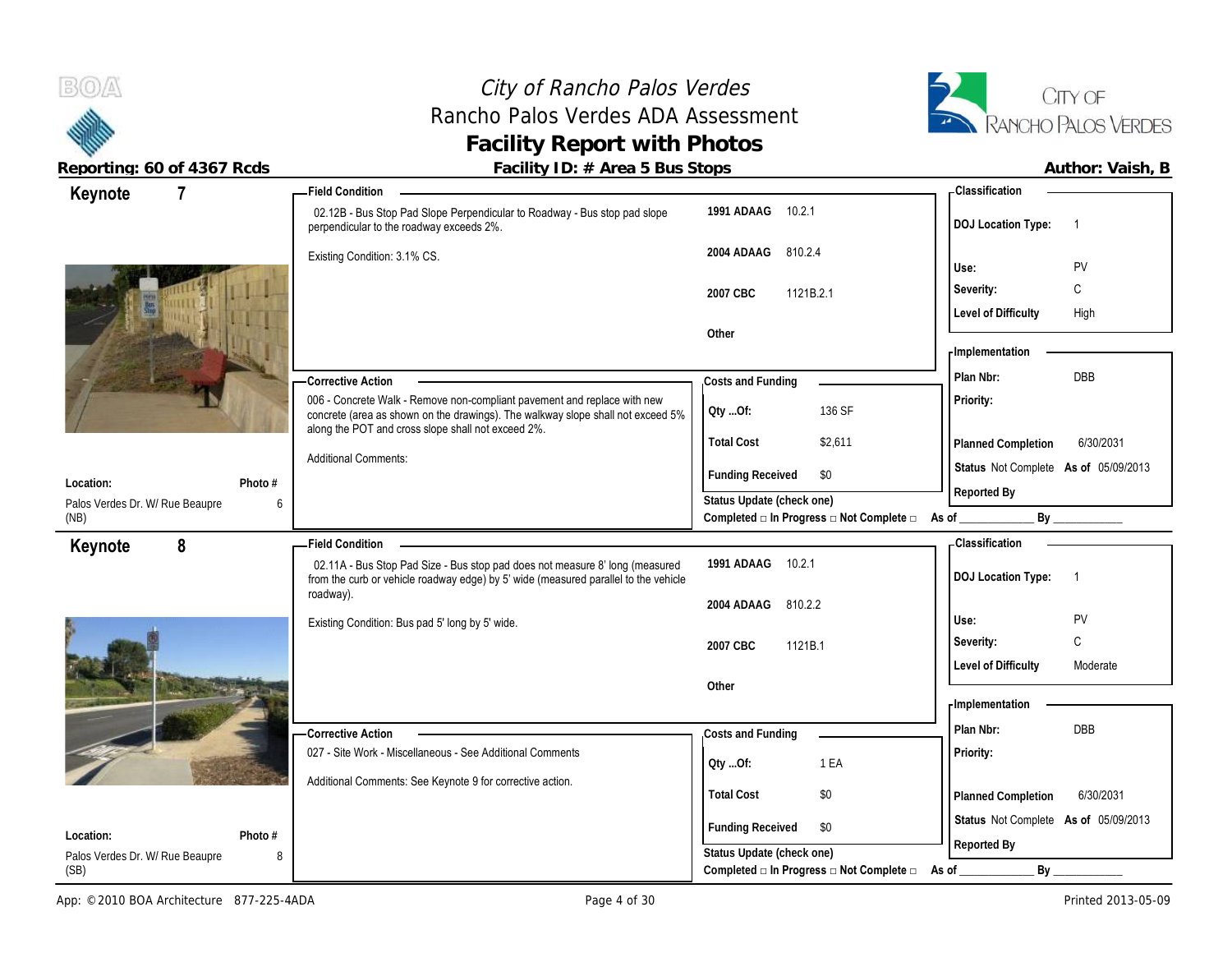

**Keynote**

**Location:**

(SB)

#### City of Rancho Palos Verdes Rancho Palos Verdes ADA Assessment **Facility Report with Photos**



Reporting: 60 of 4367 Rcds<br>**Facility ID: # Area 5 Bus Stops** 

**1991 ADAAG** 10.2.1

**2004 ADAAG** 810.2.4

**2007 CBC** 1121B.2.1

**Costs and Funding** 

**Total Cost** \$768

**Qty ...Of:** 40 SF

**Funding Received \$0** 

Completed **□** In Progress □ Not Complete □ As of \_\_\_\_\_\_\_\_\_\_\_\_\_\_\_\_ By \_

**Other**

02.12B - Bus Stop Pad Slope Perpendicular to Roadway - Bus stop pad slope

006 - Concrete Walk - Remove non-compliant pavement and replace with new concrete (area as shown on the drawings). The walkway slope shall not exceed 5%

perpendicular to the roadway exceeds 2%.

along the POT and cross slope shall not exceed 2%.

Existing Condition: 4.7% CS.

Additional Comments:

**Photo #**

**9 Field Condition**

**Corrective Action** 

|                           | Author: Vaish, B |  |
|---------------------------|------------------|--|
| - Classification          |                  |  |
| <b>DOJ Location Type:</b> |                  |  |
| Use:                      | PV               |  |
| Severity:                 |                  |  |

Level of Difficulty High

| - Implementation                     |           |  |
|--------------------------------------|-----------|--|
|                                      |           |  |
| Plan Nbr:                            | DBB       |  |
|                                      |           |  |
| Priority:                            |           |  |
|                                      |           |  |
| <b>Planned Completion</b>            | 6/30/2031 |  |
| Status Not Complete As of 05/09/2013 |           |  |
| Reported By                          |           |  |

| Palos Verdes Dr. W/ Rue Beaupre<br>8<br>(SB) |                                                                                                                                                     | Status Update (check one)<br>Completed $\square$ In Progress $\square$ Not Complete $\square$ | 10000000001<br>By<br>As of             |
|----------------------------------------------|-----------------------------------------------------------------------------------------------------------------------------------------------------|-----------------------------------------------------------------------------------------------|----------------------------------------|
| 10<br>Keynote                                | - Field Condition                                                                                                                                   |                                                                                               | - Classification                       |
|                                              | 02.12A - Bus Stop Pad Slope Parallel to Roadway - Bus stop pad is not at the<br>same slope as the roadway in the direction parallel to the roadway. | 1991 ADAAG<br>10.2.1                                                                          | <b>DOJ</b> Location Type:              |
| Ş.                                           | Existing Condition: 3.0% RS at bus pad, 1.5% RS at the road.                                                                                        | 2004 ADAAG<br>810.2.4                                                                         | PV<br>Use:                             |
|                                              |                                                                                                                                                     | 1121B.2.1<br>2007 CBC                                                                         | С<br>Severity:                         |
|                                              |                                                                                                                                                     |                                                                                               | <b>Level of Difficulty</b><br>Moderate |
|                                              |                                                                                                                                                     | Other                                                                                         | - Implementation                       |
|                                              | -Corrective Action                                                                                                                                  | Costs and Funding                                                                             | Plan Nbr:<br>DBB                       |
|                                              | 027 - Site Work - Miscellaneous - See Additional Comments                                                                                           | 1 EA<br>Oty Of:                                                                               | <b>Priority:</b>                       |
|                                              | Additional Comments: See Keynote 9 for corrective action.                                                                                           | \$0<br><b>Total Cost</b>                                                                      | 6/30/2031<br><b>Planned Completion</b> |
| Photo #<br>Location:                         |                                                                                                                                                     | <b>Funding Received</b><br>\$0                                                                | Status Not Complete As of 05/09/2013   |
| Palos Verdes Dr. W/ Rue Beaupre<br>8         |                                                                                                                                                     | Status Update (check one)                                                                     | Reported By                            |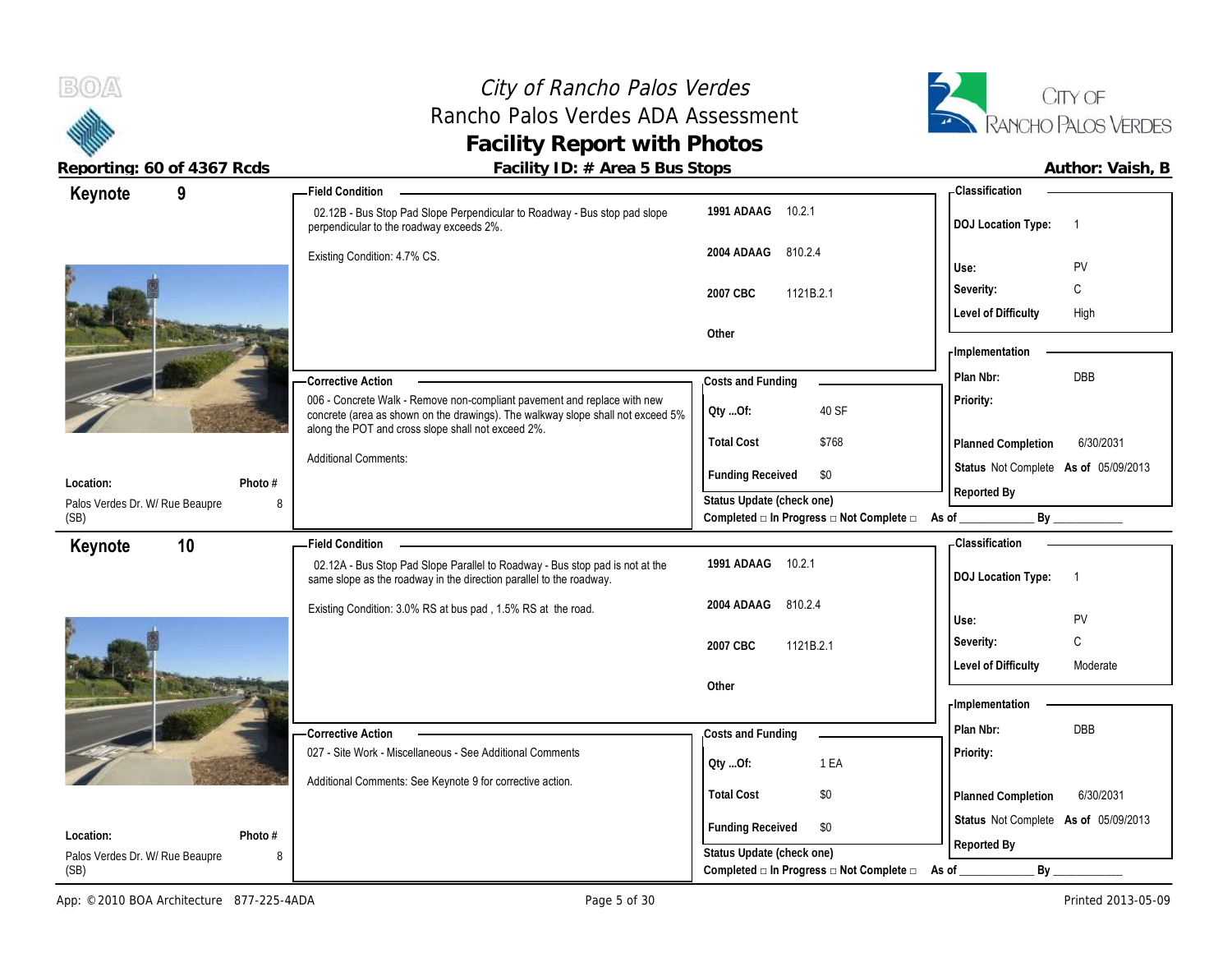# City of Rancho Palos Verdes Rancho Palos Verdes ADA Assessment **Facility Report with Photos**



|                                     | $1$ about, $15.$ $\%$ $1.00$ $0.00$ $0.00$ $0.00$                                                                                    |                                                         | , , a , , , o, , , , a, o, , , ь                      |
|-------------------------------------|--------------------------------------------------------------------------------------------------------------------------------------|---------------------------------------------------------|-------------------------------------------------------|
| 11<br>Keynote                       | <b>Field Condition</b>                                                                                                               |                                                         | - Classification                                      |
|                                     | 02.17 - Other - Passenger Loading Zones - See Additional Comments                                                                    | 1991 ADAAG -                                            | <b>DOJ Location Type:</b><br>$\overline{1}$           |
|                                     | Existing Condition: Bench (16" high seat, 11" deep seat, 14 1/2" high back support,<br>hazard condition, no 12" shoulder alignment). | 2004 ADAAG -                                            | PV<br>Use:                                            |
|                                     |                                                                                                                                      | 2007 CBC                                                | E<br>Severity:                                        |
|                                     |                                                                                                                                      |                                                         | <b>Level of Difficulty</b><br>Moderate                |
|                                     |                                                                                                                                      | Other                                                   |                                                       |
|                                     |                                                                                                                                      |                                                         | - Implementation                                      |
|                                     | - Corrective Action                                                                                                                  | Costs and Funding                                       | DBB<br>Plan Nbr:                                      |
|                                     | 027 - Site Work - Miscellaneous - See Additional Comments                                                                            | Oty Of:<br>1 EA                                         | Priority:                                             |
|                                     | Additional Comments: Provide compliant bench & relocate for clear WC seating<br>space.                                               | <b>Total Cost</b><br>\$600                              | Planned Completion                                    |
| Location:                           | Photo #                                                                                                                              | \$0<br><b>Funding Received</b>                          | Status Not Complete As of 05/09/2013                  |
| Hawthorne Blvd./ Palos Verdes Dr. W | 11                                                                                                                                   | Status Update (check one)                               | Reported By                                           |
| (NB)                                |                                                                                                                                      | Completed □ In Progress □ Not Complete □ As of _        | By                                                    |
| 12<br>Keynote                       | <b>Field Condition</b>                                                                                                               |                                                         | <b>Classification</b>                                 |
|                                     | 02.13A - Bus Stop Shelter - Clear Floor Area - Clear floor area of 30" by 48" is not<br>completely within the shelter.               | 1991 ADAAG 10.2.1(2)                                    | <b>DOJ Location Type:</b><br>$\overline{\phantom{1}}$ |
|                                     | Existing Condition: No WC space provided within the shelter.                                                                         | 2004 ADAAG<br>810.3                                     | PV<br>Use:                                            |
|                                     |                                                                                                                                      | 1121B.2.1<br>2007 CBC                                   | $\mathsf C$<br>Severity:                              |
|                                     |                                                                                                                                      |                                                         | <b>Level of Difficulty</b><br>Moderate                |
|                                     |                                                                                                                                      | Other                                                   |                                                       |
|                                     |                                                                                                                                      |                                                         | - Implementation                                      |
|                                     | - Corrective Action                                                                                                                  | Costs and Funding                                       | Plan Nbr:<br>DBB                                      |
|                                     | 027 - Site Work - Miscellaneous - See Additional Comments                                                                            | 1 EA<br>Oty Of:                                         | Priority:                                             |
|                                     | Additional Comments: See Keynote 11 for corrective action.                                                                           |                                                         |                                                       |
|                                     |                                                                                                                                      | <b>Total Cost</b><br>$$0$                               | 6/30/2031<br>Planned Completion                       |
| Location:                           | Photo #                                                                                                                              | <b>Funding Received</b><br>\$0                          | Status Not Complete As of 05/09/2013                  |
| Hawthorne Blvd./ Palos Verdes Dr. W | 12                                                                                                                                   | Status Update (check one)                               | Reported By                                           |
| (NB)                                |                                                                                                                                      | Completed $\Box$ In Progress $\Box$ Not Complete $\Box$ | By<br>As of                                           |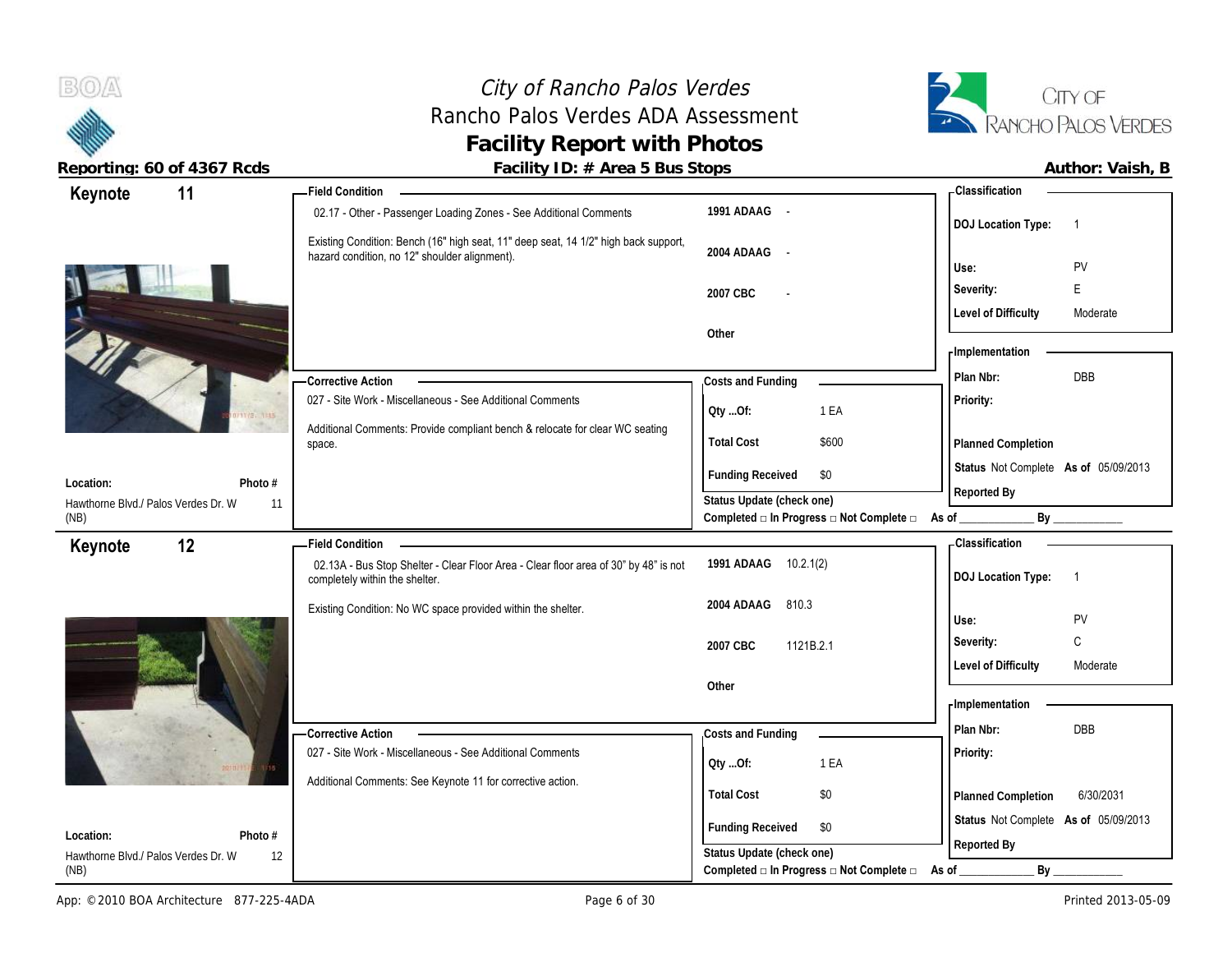



| REPULLING. OU UL 4307 RUUS          |         | $F$ activity $D \cdot \pi$ . At ease busingle proportional $F$                                                                                                                                                    |                           |                                                                 |                                      | AULIIUI. VAISII, D |
|-------------------------------------|---------|-------------------------------------------------------------------------------------------------------------------------------------------------------------------------------------------------------------------|---------------------------|-----------------------------------------------------------------|--------------------------------------|--------------------|
| Keynote                             | 13      | <b>Field Condition</b>                                                                                                                                                                                            |                           |                                                                 | <b>Classification</b>                |                    |
|                                     |         | 02.12B - Bus Stop Pad Slope Perpendicular to Roadway - Bus stop pad slope<br>perpendicular to the roadway exceeds 2%.                                                                                             | 1991 ADAAG<br>10.2.1      |                                                                 | <b>DOJ Location Type:</b>            | $\overline{1}$     |
|                                     |         | Existing Condition: 2.7% to 3.5% CS.                                                                                                                                                                              | 2004 ADAAG<br>810.2.4     |                                                                 |                                      |                    |
|                                     |         |                                                                                                                                                                                                                   |                           |                                                                 | Use:                                 | <b>PV</b>          |
|                                     |         |                                                                                                                                                                                                                   | 2007 CBC<br>1121B.2.1     |                                                                 | Severity:                            | C                  |
|                                     |         |                                                                                                                                                                                                                   |                           |                                                                 | <b>Level of Difficulty</b>           | High               |
|                                     |         |                                                                                                                                                                                                                   | Other                     |                                                                 | Implementation                       |                    |
|                                     |         |                                                                                                                                                                                                                   |                           |                                                                 |                                      |                    |
|                                     |         | <b>Corrective Action</b>                                                                                                                                                                                          | Costs and Funding         |                                                                 | Plan Nbr:                            | DBB                |
|                                     |         | 006 - Concrete Walk - Remove non-compliant pavement and replace with new<br>concrete (area as shown on the drawings). The walkway slope shall not exceed 5%<br>along the POT and cross slope shall not exceed 2%. | Oty Of:                   | 50 SF                                                           | Priority:                            |                    |
|                                     |         |                                                                                                                                                                                                                   | <b>Total Cost</b>         | \$960                                                           | Planned Completion                   | 6/30/2031          |
| Location:                           | Photo # | <b>Additional Comments:</b>                                                                                                                                                                                       | <b>Funding Received</b>   | \$0                                                             | Status Not Complete As of 05/09/2013 |                    |
| Hawthorne Blvd./ Palos Verdes Dr. W | 13      |                                                                                                                                                                                                                   | Status Update (check one) |                                                                 | Reported By                          |                    |
| (NB)                                |         |                                                                                                                                                                                                                   |                           | Completed $\Box$ In Progress $\Box$ Not Complete $\Box$ As of _ | By                                   |                    |
| Keynote                             | 14      | <b>Field Condition</b>                                                                                                                                                                                            |                           |                                                                 | - Classification                     |                    |
|                                     |         | 02.17 - Other - Passenger Loading Zones - See Additional Comments                                                                                                                                                 | 1991 ADAAG -              |                                                                 | <b>DOJ Location Type:</b>            | $\overline{1}$     |
|                                     |         | Existing Condition: Bench (16" high seat, 15 3/4" deep seat, 15" high back support).                                                                                                                              |                           |                                                                 |                                      |                    |
|                                     |         |                                                                                                                                                                                                                   | 2004 ADAAG -              |                                                                 | Use:                                 | PV                 |
|                                     |         |                                                                                                                                                                                                                   | 2007 CBC                  |                                                                 | Severity:                            | E                  |
|                                     |         |                                                                                                                                                                                                                   |                           |                                                                 | <b>Level of Difficulty</b>           | Moderate           |
|                                     |         |                                                                                                                                                                                                                   | Other                     |                                                                 |                                      |                    |
|                                     |         |                                                                                                                                                                                                                   |                           |                                                                 | - Implementation                     |                    |
|                                     |         | -Corrective Action                                                                                                                                                                                                | Costs and Funding         |                                                                 | Plan Nbr:                            | DBB                |
|                                     |         | 027 - Site Work - Miscellaneous - See Additional Comments                                                                                                                                                         |                           |                                                                 | Priority:                            |                    |
|                                     |         | Additional Comments: Provide compliant bench with clear WC seating space.                                                                                                                                         | Oty Of:                   | 1 EA                                                            |                                      |                    |
|                                     |         |                                                                                                                                                                                                                   | <b>Total Cost</b>         | \$600                                                           | Planned Completion                   |                    |
| Location:                           | Photo # |                                                                                                                                                                                                                   | <b>Funding Received</b>   | \$0                                                             | Status Not Complete As of 05/09/2013 |                    |
| Palos Verdes Dr. W/ Hawthorne Blvd. | 14      |                                                                                                                                                                                                                   | Status Update (check one) |                                                                 | Reported By                          |                    |
| (SB)                                |         |                                                                                                                                                                                                                   |                           | Completed $\Box$ In Progress $\Box$ Not Complete $\Box$         | By<br>As of                          |                    |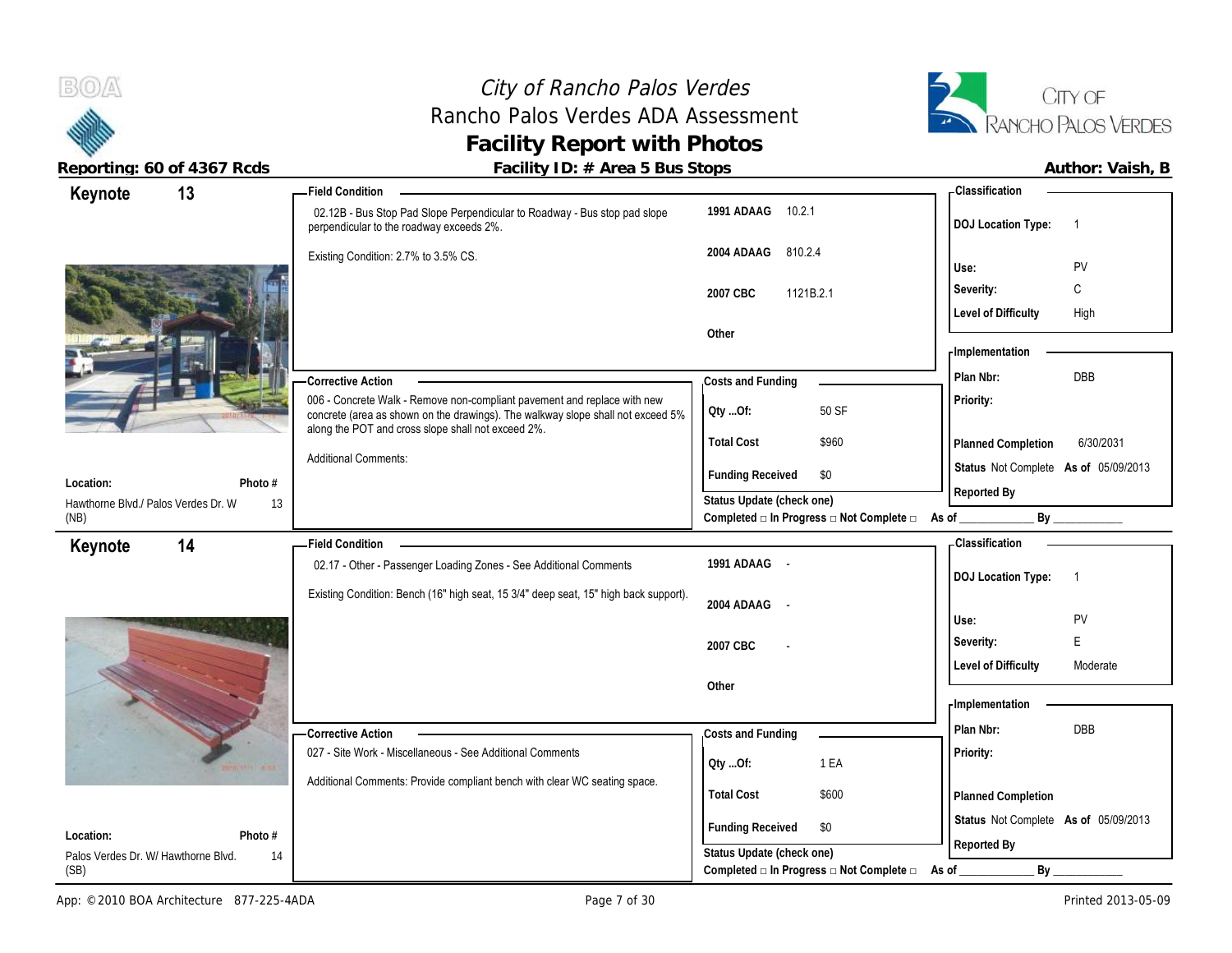## City of Rancho Palos Verdes Rancho Palos Verdes ADA Assessment **Facility Report with Photos**



| 15<br>Keynote                                     | <b>Field Condition</b>                                                                                                                                                           |                                                                                      | - Classification                            |
|---------------------------------------------------|----------------------------------------------------------------------------------------------------------------------------------------------------------------------------------|--------------------------------------------------------------------------------------|---------------------------------------------|
|                                                   | 02.12B - Bus Stop Pad Slope Perpendicular to Roadway - Bus stop pad slope<br>perpendicular to the roadway exceeds 2%.                                                            | 1991 ADAAG 10.2.1                                                                    | <b>DOJ Location Type:</b><br>$\overline{1}$ |
|                                                   | Existing Condition: 4.2% CS.                                                                                                                                                     | 2004 ADAAG<br>810.2.4                                                                | PV<br>Use:                                  |
|                                                   |                                                                                                                                                                                  |                                                                                      | C<br>Severity:                              |
|                                                   |                                                                                                                                                                                  | 2007 CBC<br>1121B.2.1                                                                | <b>Level of Difficulty</b><br>High          |
|                                                   |                                                                                                                                                                                  | Other                                                                                |                                             |
|                                                   |                                                                                                                                                                                  |                                                                                      | - Implementation                            |
|                                                   | -Corrective Action                                                                                                                                                               | Costs and Funding                                                                    | <b>DBB</b><br>Plan Nbr:                     |
| million ses                                       | 006 - Concrete Walk - Remove non-compliant pavement and replace with new<br>concrete (area as shown on the drawings). The walkway slope shall not exceed 5%                      | 40 SF<br>Qty Of:                                                                     | Priority:                                   |
|                                                   | along the POT and cross slope shall not exceed 2%.                                                                                                                               | <b>Total Cost</b><br>\$768                                                           | 6/30/2031<br>Planned Completion             |
|                                                   | <b>Additional Comments:</b>                                                                                                                                                      | <b>Funding Received</b><br>\$0                                                       | Status Not Complete As of 05/09/2013        |
| Location:<br>Photo $#$                            |                                                                                                                                                                                  |                                                                                      | Reported By                                 |
| Palos Verdes Dr. W/ Hawthorne Blvd.<br>15<br>(SB) |                                                                                                                                                                                  | Status Update (check one)<br>Completed □ In Progress □ Not Complete □                | As of _                                     |
| 16                                                | <b>Field Condition</b>                                                                                                                                                           |                                                                                      | <b>Classification</b>                       |
| Keynote                                           | 02.11A - Bus Stop Pad Size - Bus stop pad does not measure 8' long (measured<br>from the curb or vehicle roadway edge) by 5' wide (measured parallel to the vehicle<br>roadway). | 1991 ADAAG<br>10.2.1                                                                 | <b>DOJ Location Type:</b><br>$\overline{1}$ |
|                                                   |                                                                                                                                                                                  |                                                                                      |                                             |
|                                                   |                                                                                                                                                                                  | 810.2.2<br>2004 ADAAG                                                                |                                             |
|                                                   | Existing Condition: Bus pad 6' long by 5' wide.                                                                                                                                  |                                                                                      | PV<br>Use:                                  |
|                                                   |                                                                                                                                                                                  | 2007 CBC<br>1121B.1                                                                  | C<br>Severity:                              |
|                                                   |                                                                                                                                                                                  |                                                                                      | <b>Level of Difficulty</b><br>Moderate      |
|                                                   |                                                                                                                                                                                  | Other                                                                                | - Implementation                            |
|                                                   |                                                                                                                                                                                  |                                                                                      | Plan Nbr:<br><b>DBB</b>                     |
|                                                   | -Corrective Action<br>027 - Site Work - Miscellaneous - See Additional Comments                                                                                                  | Costs and Funding                                                                    |                                             |
| million ses                                       |                                                                                                                                                                                  | 1 EA<br>QtyOf:                                                                       | Priority:                                   |
|                                                   | Additional Comments: See Keynote 15 for corrective action.                                                                                                                       | <b>Total Cost</b><br>\$0                                                             | 6/30/2031<br>Planned Completion             |
| Location:<br>Photo #                              |                                                                                                                                                                                  | <b>Funding Received</b><br>\$0                                                       | Status Not Complete As of 05/09/2013        |
| Palos Verdes Dr. W/ Hawthorne Blvd.<br>15<br>(SB) |                                                                                                                                                                                  | Status Update (check one)<br>Completed $\Box$ In Progress $\Box$ Not Complete $\Box$ | Reported By<br>By<br>As of                  |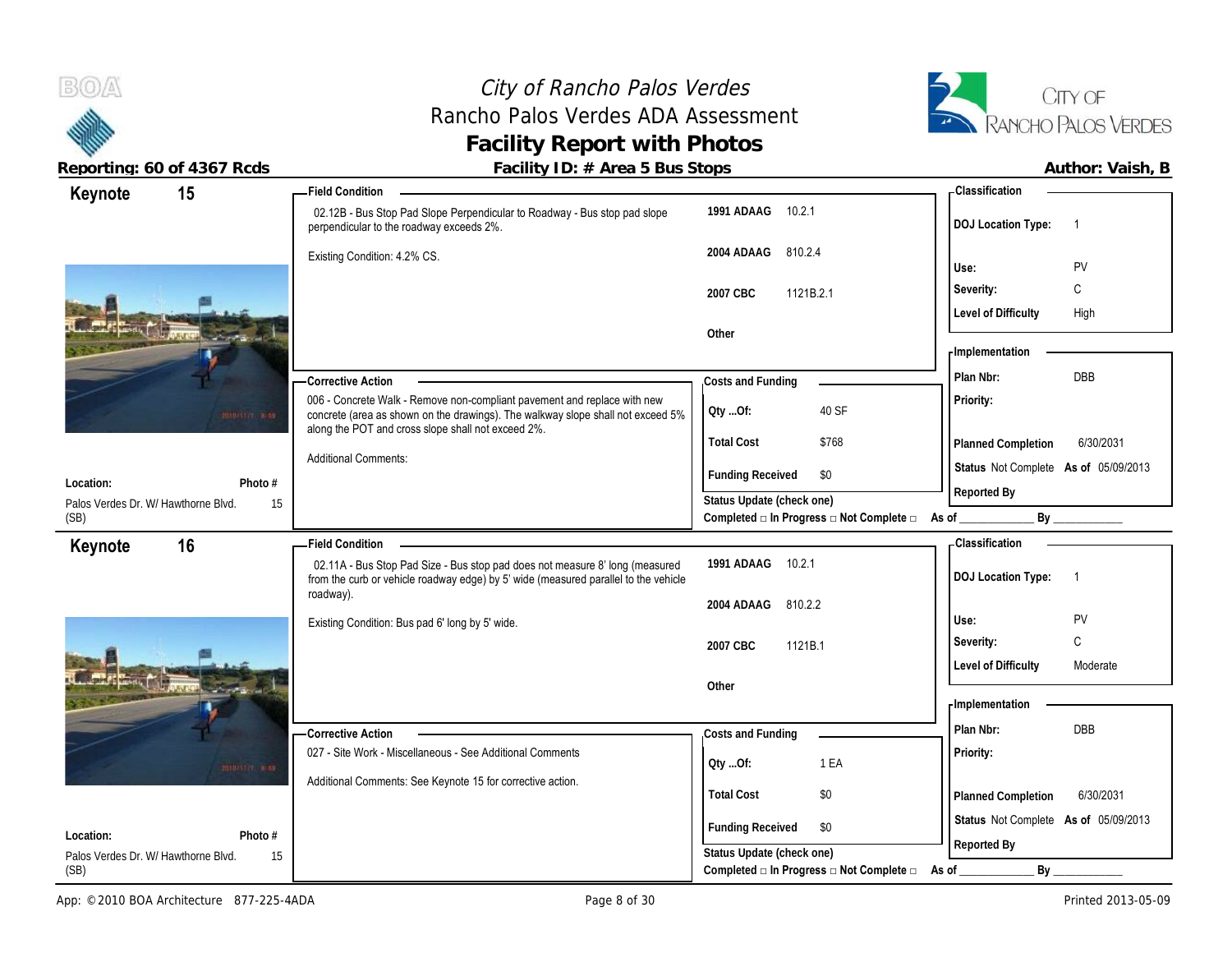#### City of Rancho Palos Verdes Rancho Palos Verdes ADA Assessment **Facility Report with Photos Reporting: 60 of 4367 Rcds Facility ID: # Area 5 Bus Stops Author: Vaish, B**



|                                           | Field Condition _______                                                                                                                                     |                                                             | <b>Classification</b>                               |
|-------------------------------------------|-------------------------------------------------------------------------------------------------------------------------------------------------------------|-------------------------------------------------------------|-----------------------------------------------------|
| 17<br>Keynote                             | 02.17 - Other - Passenger Loading Zones - See Additional Comments                                                                                           | 1991 ADAAG -                                                | <b>DOJ Location Type:</b><br>$\overline{1}$         |
|                                           | Existing Condition: Uneven surface.                                                                                                                         | 2004 ADAAG -                                                | PV<br>Use:                                          |
|                                           |                                                                                                                                                             | 2007 CBC                                                    | C<br>Severity:                                      |
|                                           |                                                                                                                                                             |                                                             | <b>Level of Difficulty</b><br>High                  |
|                                           |                                                                                                                                                             | Other                                                       |                                                     |
|                                           |                                                                                                                                                             |                                                             | <b>Implementation</b>                               |
|                                           | -Corrective Action                                                                                                                                          | Costs and Funding                                           | Plan Nbr:<br><b>DBB</b>                             |
|                                           | 006 - Concrete Walk - Remove non-compliant pavement and replace with new<br>concrete (area as shown on the drawings). The walkway slope shall not exceed 5% | 25 SF<br>QtyOf:                                             | Priority:                                           |
|                                           | along the POT and cross slope shall not exceed 2%.                                                                                                          | \$480<br><b>Total Cost</b>                                  | 6/30/2031<br>Planned Completion                     |
| Photo $#$<br>Location:                    | <b>Additional Comments:</b>                                                                                                                                 | <b>Funding Received</b><br>\$0                              | Status Not Complete As of 05/09/2013                |
| 17<br>Palos Verdes Dr. W/ Hawthorne Blvd. |                                                                                                                                                             | Status Update (check one)                                   | Reported By                                         |
| (NB)                                      |                                                                                                                                                             | Completed □ In Progress □ Not Complete □ As of _________    |                                                     |
| 18<br>Keynote                             | - Field Condition                                                                                                                                           |                                                             | - Classification                                    |
|                                           | 02.11B - Bus Stop Pad and Accessible Route - Bus stop pad is not connected to<br>an accessible route.                                                       | 1991 ADAAG 10.2.1                                           | <b>DOJ Location Type:</b><br>$\overline{1}$         |
|                                           |                                                                                                                                                             |                                                             |                                                     |
|                                           | Existing Condition: No accessible route to bus stop.                                                                                                        | 2004 ADAAG 810.2.3                                          |                                                     |
|                                           |                                                                                                                                                             |                                                             | PV<br>Use:                                          |
|                                           |                                                                                                                                                             | 1121B.1<br>2007 CBC                                         | $\mathsf C$<br>Severity:                            |
|                                           |                                                                                                                                                             | Other                                                       | <b>Level of Difficulty</b><br>Moderate to High      |
|                                           |                                                                                                                                                             |                                                             | - Implementation                                    |
|                                           | <b>Corrective Action</b>                                                                                                                                    | Costs and Funding                                           | Plan Nbr:<br><b>DBB</b>                             |
|                                           | 001A - Accessible Route - Provide new accessible route.                                                                                                     | 500 SF<br>QtyOf:                                            | Priority:                                           |
|                                           | <b>Additional Comments:</b>                                                                                                                                 |                                                             |                                                     |
|                                           |                                                                                                                                                             | <b>Total Cost</b><br>\$15,000                               | 6/30/2031<br>Planned Completion                     |
| Photo #<br>Location:                      |                                                                                                                                                             | <b>Funding Received</b><br>\$0<br>Status Update (check one) | Status Not Complete As of 05/09/2013<br>Reported By |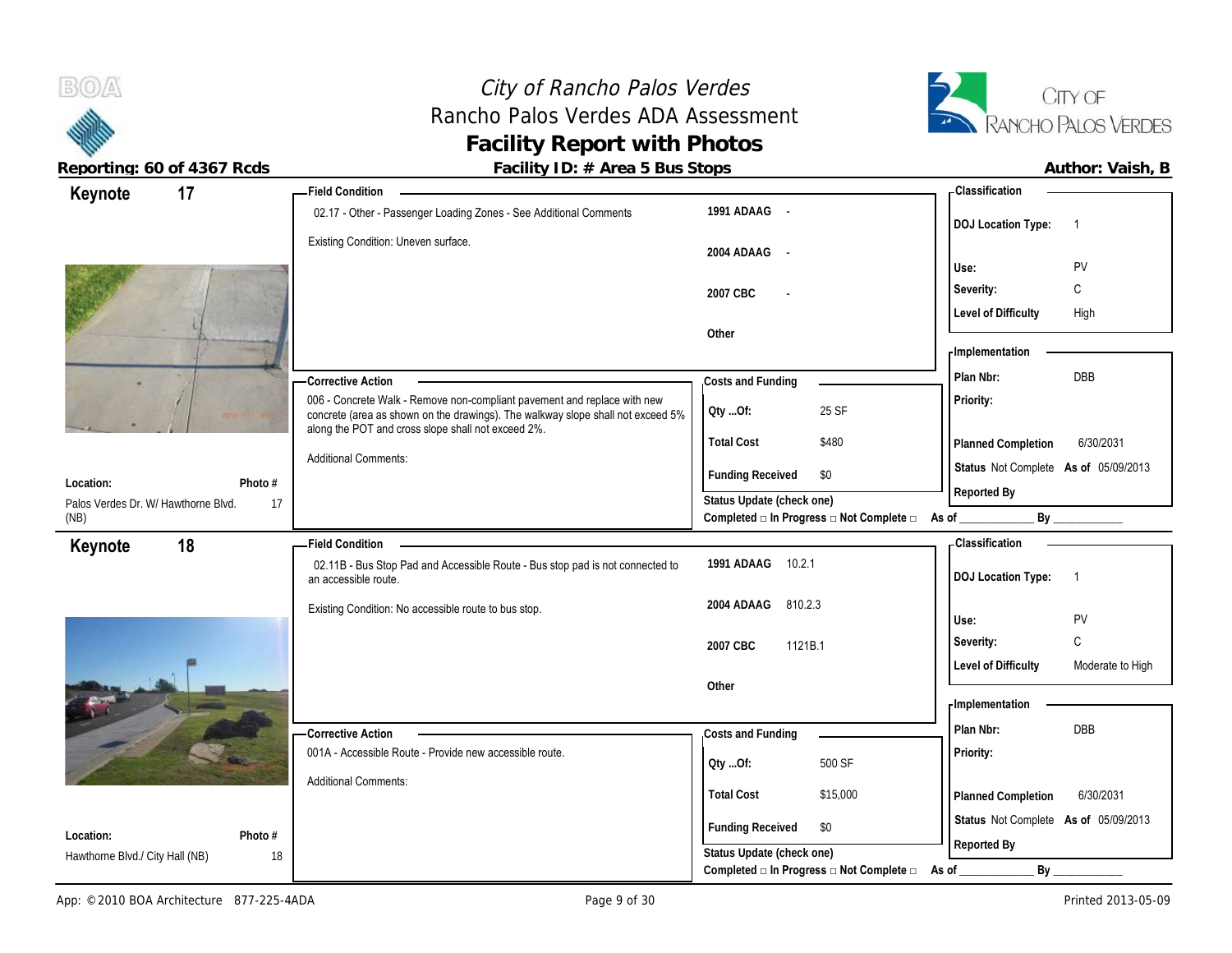## City of Rancho Palos Verdes Rancho Palos Verdes ADA Assessment **Facility Report with Photos**



| 19<br>Keynote                                           | <b>Field Condition</b>                                                                                                                                                           |                                                             | <b>Classification</b>                       |
|---------------------------------------------------------|----------------------------------------------------------------------------------------------------------------------------------------------------------------------------------|-------------------------------------------------------------|---------------------------------------------|
|                                                         | 02.11A - Bus Stop Pad Size - Bus stop pad does not measure 8' long (measured<br>from the curb or vehicle roadway edge) by 5' wide (measured parallel to the vehicle<br>roadway). | 1991 ADAAG<br>10.2.1                                        | <b>DOJ Location Type:</b><br>$\overline{1}$ |
|                                                         |                                                                                                                                                                                  | 2004 ADAAG<br>810.2.2                                       |                                             |
|                                                         | Existing Condition: bus pad 5'-6" long by 5' wide.                                                                                                                               |                                                             | <b>PV</b><br>Use:                           |
|                                                         |                                                                                                                                                                                  | 2007 CBC<br>1121B.1                                         | C<br>Severity:                              |
|                                                         |                                                                                                                                                                                  | Other                                                       | <b>Level of Difficulty</b><br>Moderate      |
|                                                         |                                                                                                                                                                                  |                                                             | - Implementation                            |
|                                                         | - Corrective Action                                                                                                                                                              | Costs and Funding                                           | DBB<br>Plan Nbr:                            |
|                                                         | 027 - Site Work - Miscellaneous - See Additional Comments                                                                                                                        |                                                             | Priority:                                   |
|                                                         | Additional Comments: See Keynote 18 for corrective action.                                                                                                                       | 1 EA<br>Oty Of:                                             |                                             |
|                                                         |                                                                                                                                                                                  | <b>Total Cost</b><br>$\$0$                                  | 6/30/2031<br>Planned Completion             |
|                                                         |                                                                                                                                                                                  | <b>Funding Received</b><br>\$0                              | Status Not Complete As of 05/09/2013        |
| Photo #<br>Location:                                    |                                                                                                                                                                                  | Status Update (check one)                                   | Reported By                                 |
| Hawthorne Blvd./ City Hall (NB)                         | 18                                                                                                                                                                               | Completed □ In Progress □ Not Complete □                    | By<br>As of                                 |
| 20<br>Keynote                                           | <b>Field Condition</b>                                                                                                                                                           |                                                             | <b>Classification</b>                       |
|                                                         | 02.12A - Bus Stop Pad Slope Parallel to Roadway - Bus stop pad is not at the                                                                                                     | 1991 ADAAG<br>10.2.1                                        | <b>DOJ Location Type:</b><br>$\overline{1}$ |
|                                                         | same slope as the roadway in the direction parallel to the roadway.                                                                                                              |                                                             |                                             |
|                                                         | Existing Condition: 2.3% to 6.7% RS at bus pad, 2.4% to 4.9% RS at the road.                                                                                                     | 2004 ADAAG<br>810.2.4                                       |                                             |
|                                                         |                                                                                                                                                                                  |                                                             | PV<br>Use:                                  |
|                                                         |                                                                                                                                                                                  | 2007 CBC<br>1121B.2.1                                       | C<br>Severity:                              |
|                                                         |                                                                                                                                                                                  |                                                             | <b>Level of Difficulty</b><br>Moderate      |
|                                                         |                                                                                                                                                                                  | Other                                                       | <b>Implementation</b>                       |
|                                                         |                                                                                                                                                                                  |                                                             | <b>DBB</b><br>Plan Nbr:                     |
|                                                         | -Corrective Action<br>027 - Site Work - Miscellaneous - See Additional Comments                                                                                                  | Costs and Funding                                           |                                             |
|                                                         |                                                                                                                                                                                  | 1 EA<br>QtyOf:                                              | Priority:                                   |
|                                                         | Additional Comments: See Keynote 18 for corrective action.                                                                                                                       | <b>Total Cost</b><br>$\$0$                                  | 6/30/2031<br>Planned Completion             |
|                                                         |                                                                                                                                                                                  |                                                             | Status Not Complete As of 05/09/2013        |
| Location:<br>Photo #<br>Hawthorne Blvd./ City Hall (NB) | 18                                                                                                                                                                               | <b>Funding Received</b><br>\$0<br>Status Update (check one) | Reported By                                 |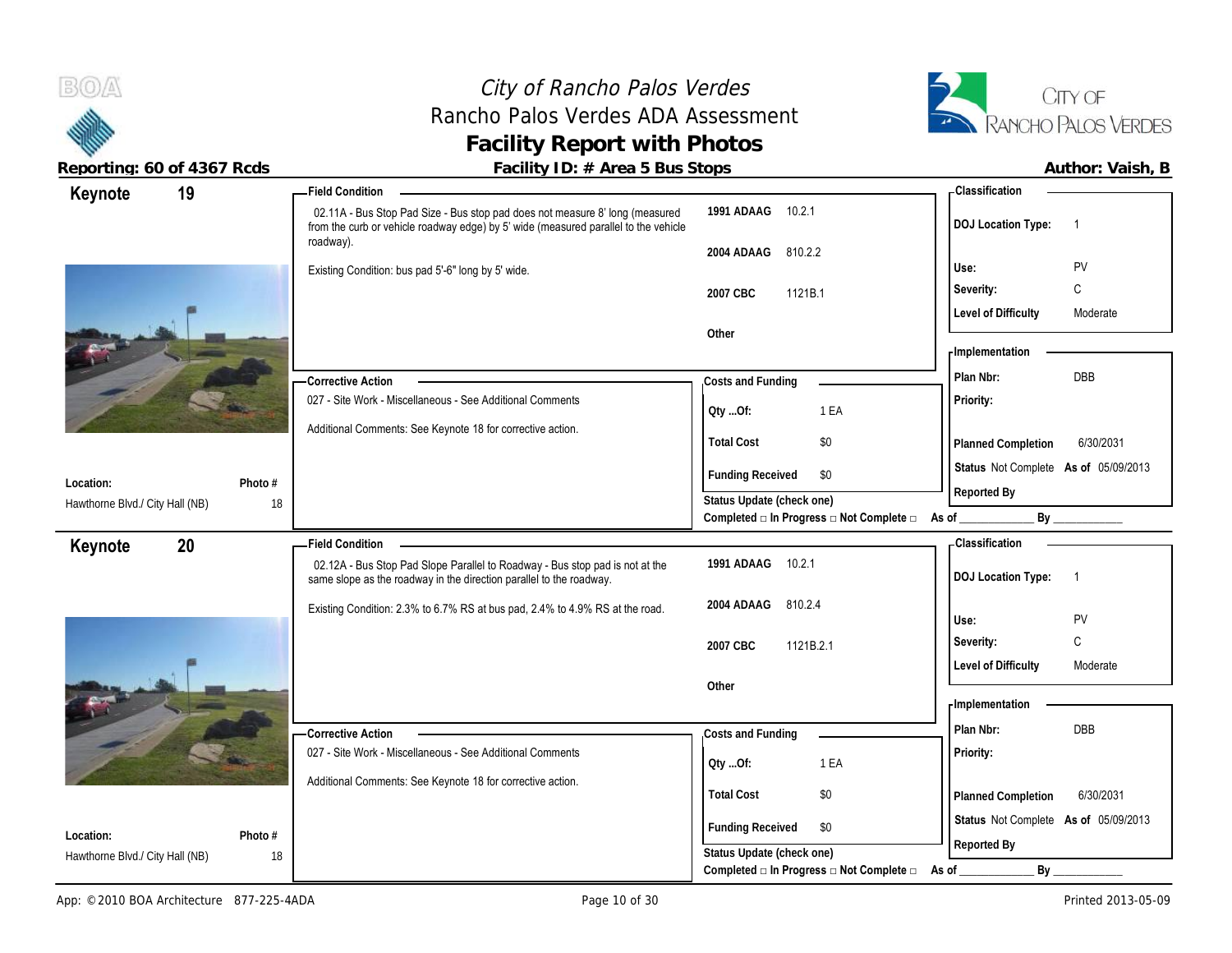### City of Rancho Palos Verdes Rancho Palos Verdes ADA Assessment **Facility Report with Photos**



| Author: Vaish, I |  |
|------------------|--|
|                  |  |

| 21<br>Keynote                          | <b>Field Condition</b>                                                                                                                                                                        |                                                                                               | - Classification                                                |
|----------------------------------------|-----------------------------------------------------------------------------------------------------------------------------------------------------------------------------------------------|-----------------------------------------------------------------------------------------------|-----------------------------------------------------------------|
|                                        | 02.12B - Bus Stop Pad Slope Perpendicular to Roadway - Bus stop pad slope<br>perpendicular to the roadway exceeds 2%.                                                                         | 1991 ADAAG 10.2.1                                                                             | <b>DOJ Location Type:</b><br>$\overline{1}$                     |
|                                        | Existing Condition: 4.1% to 5.5% CS.                                                                                                                                                          | 810.2.4<br>2004 ADAAG                                                                         | PV<br>Use:                                                      |
|                                        |                                                                                                                                                                                               | 2007 CBC<br>1121B.2.1                                                                         | C<br>Severity:                                                  |
|                                        |                                                                                                                                                                                               |                                                                                               | <b>Level of Difficulty</b><br>Moderate                          |
|                                        |                                                                                                                                                                                               | Other                                                                                         |                                                                 |
|                                        |                                                                                                                                                                                               |                                                                                               | <b>Implementation</b>                                           |
|                                        | <b>Corrective Action</b>                                                                                                                                                                      | Costs and Funding                                                                             | DBB<br>Plan Nbr:                                                |
|                                        | 027 - Site Work - Miscellaneous - See Additional Comments                                                                                                                                     | 1 EA<br>Qty Of:                                                                               | Priority:                                                       |
|                                        | Additional Comments: See Keynote 18 for corrective action.                                                                                                                                    | <b>Total Cost</b><br>\$0                                                                      | Planned Completion<br>6/30/2031                                 |
| Location:<br>Photo #                   |                                                                                                                                                                                               | <b>Funding Received</b><br>\$0                                                                | Status Not Complete As of 05/09/2013<br>Reported By             |
| Hawthorne Blvd./ City Hall (NB)<br>18  |                                                                                                                                                                                               | Status Update (check one)<br>Completed □ In Progress □ Not Complete □                         | By<br>As of                                                     |
|                                        |                                                                                                                                                                                               |                                                                                               |                                                                 |
| 22<br>Keynote                          | <b>Field Condition</b><br>02.11A - Bus Stop Pad Size - Bus stop pad does not measure 8' long (measured<br>from the curb or vehicle roadway edge) by 5' wide (measured parallel to the vehicle | 1991 ADAAG 10.2.1                                                                             | - Classification<br><b>DOJ Location Type:</b><br>$\overline{1}$ |
|                                        | roadway).                                                                                                                                                                                     |                                                                                               |                                                                 |
|                                        |                                                                                                                                                                                               | 810.2.2<br>2004 ADAAG                                                                         |                                                                 |
|                                        | Existing Condition: Bus pad 6' long by 5' wide.                                                                                                                                               |                                                                                               | Use:<br>PV                                                      |
|                                        |                                                                                                                                                                                               | 2007 CBC<br>1121B.1                                                                           | C<br>Severity:                                                  |
|                                        |                                                                                                                                                                                               |                                                                                               | <b>Level of Difficulty</b><br>High                              |
|                                        |                                                                                                                                                                                               | Other                                                                                         |                                                                 |
|                                        |                                                                                                                                                                                               |                                                                                               | - Implementation                                                |
|                                        | <b>Corrective Action</b>                                                                                                                                                                      | Costs and Funding                                                                             | DBB<br>Plan Nbr:                                                |
|                                        | 027 - Site Work - Miscellaneous - See Additional Comments                                                                                                                                     | 1 EA<br>QtyOf:                                                                                | Priority:                                                       |
|                                        | Additional Comments: See Keynote 23 for corrective action.                                                                                                                                    |                                                                                               |                                                                 |
|                                        |                                                                                                                                                                                               | <b>Total Cost</b><br>\$0                                                                      | 6/30/2031<br>Planned Completion                                 |
| Location:<br>Photo #                   |                                                                                                                                                                                               | <b>Funding Received</b><br>\$0                                                                | Status Not Complete As of 05/09/2013                            |
| Hawthorne Blvd./ Via Rivera (SB)<br>22 |                                                                                                                                                                                               | Status Update (check one)<br>Completed $\square$ In Progress $\square$ Not Complete $\square$ | Reported By<br>By<br>As of                                      |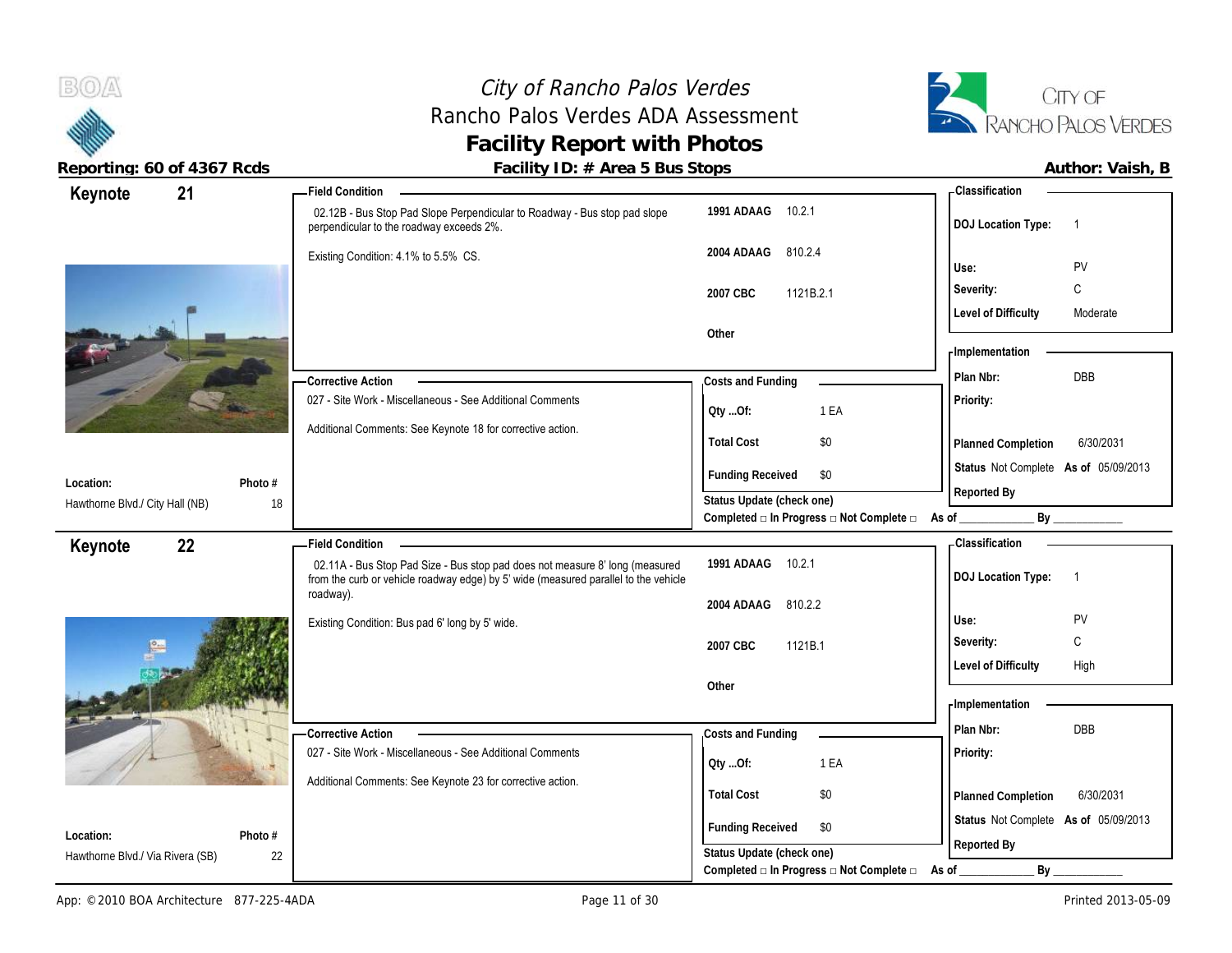

## City of Rancho Palos Verdes Rancho Palos Verdes ADA Assessment **Facility Report with Photos**



| 23<br>Keynote                                                  | <b>Field Condition</b>                                                                                                                                                                                            |                                                                                               | - Classification                            |
|----------------------------------------------------------------|-------------------------------------------------------------------------------------------------------------------------------------------------------------------------------------------------------------------|-----------------------------------------------------------------------------------------------|---------------------------------------------|
|                                                                | 02.12B - Bus Stop Pad Slope Perpendicular to Roadway - Bus stop pad slope<br>perpendicular to the roadway exceeds 2%.                                                                                             | 1991 ADAAG<br>10.2.1                                                                          | <b>DOJ Location Type:</b><br>$\overline{1}$ |
|                                                                | Existing Condition: 3.9% CS.                                                                                                                                                                                      | 2004 ADAAG<br>810.2.4                                                                         | PV<br>Use:                                  |
|                                                                |                                                                                                                                                                                                                   | 1121B.2.1<br>2007 CBC                                                                         | Severity:<br>C                              |
|                                                                |                                                                                                                                                                                                                   |                                                                                               | <b>Level of Difficulty</b><br>High          |
|                                                                |                                                                                                                                                                                                                   | Other                                                                                         |                                             |
|                                                                |                                                                                                                                                                                                                   |                                                                                               | - Implementation                            |
|                                                                | <b>Corrective Action</b>                                                                                                                                                                                          | Costs and Funding                                                                             | DBB<br>Plan Nbr:                            |
|                                                                | 006 - Concrete Walk - Remove non-compliant pavement and replace with new<br>concrete (area as shown on the drawings). The walkway slope shall not exceed 5%<br>along the POT and cross slope shall not exceed 2%. | 40 SF<br>Oty Of:                                                                              | Priority:                                   |
|                                                                |                                                                                                                                                                                                                   | <b>Total Cost</b><br>\$768                                                                    | 6/30/2031<br>Planned Completion             |
|                                                                | <b>Additional Comments:</b>                                                                                                                                                                                       | <b>Funding Received</b><br>\$0                                                                | Status Not Complete As of 05/09/2013        |
| Location:<br>Photo #<br>Hawthorne Blvd./ Via Rivera (SB)<br>22 |                                                                                                                                                                                                                   | Status Update (check one)                                                                     | Reported By                                 |
|                                                                |                                                                                                                                                                                                                   | Completed □ In Progress □ Not Complete □ As of                                                | By                                          |
|                                                                |                                                                                                                                                                                                                   |                                                                                               |                                             |
| 24<br>Keynote                                                  | <b>Field Condition</b>                                                                                                                                                                                            |                                                                                               | - Classification                            |
|                                                                | 02.11B - Bus Stop Pad and Accessible Route - Bus stop pad is not connected to<br>an accessible route.                                                                                                             | 1991 ADAAG<br>10.2.1                                                                          | <b>DOJ Location Type:</b><br>$\overline{1}$ |
|                                                                | Existing Condition: No accessible route to bus stop.                                                                                                                                                              | 810.2.3<br>2004 ADAAG                                                                         |                                             |
|                                                                |                                                                                                                                                                                                                   |                                                                                               | PV<br>Use:                                  |
|                                                                |                                                                                                                                                                                                                   | 1121B.1<br>2007 CBC                                                                           | $\mathsf{C}$<br>Severity:                   |
|                                                                |                                                                                                                                                                                                                   | Other                                                                                         | <b>Level of Difficulty</b><br>Moderate      |
|                                                                |                                                                                                                                                                                                                   |                                                                                               | - Implementation                            |
|                                                                | - Corrective Action                                                                                                                                                                                               | Costs and Funding                                                                             | Plan Nbr:<br>DBB                            |
|                                                                | 027 - Site Work - Miscellaneous - See Additional Comments                                                                                                                                                         | 1 EA                                                                                          | Priority:                                   |
|                                                                | <b>Additional Comments:</b>                                                                                                                                                                                       | QtyOf:                                                                                        |                                             |
|                                                                |                                                                                                                                                                                                                   | <b>Total Cost</b><br>\$0                                                                      | 6/30/2031<br>Planned Completion             |
| Location:<br>Photo #                                           |                                                                                                                                                                                                                   | <b>Funding Received</b><br>\$0                                                                | Status Not Complete As of 05/09/2013        |
| Hawthorne Blvd./ Salvation Army (SB)<br>24                     |                                                                                                                                                                                                                   | Status Update (check one)<br>Completed $\square$ In Progress $\square$ Not Complete $\square$ | Reported By<br>By<br>As of                  |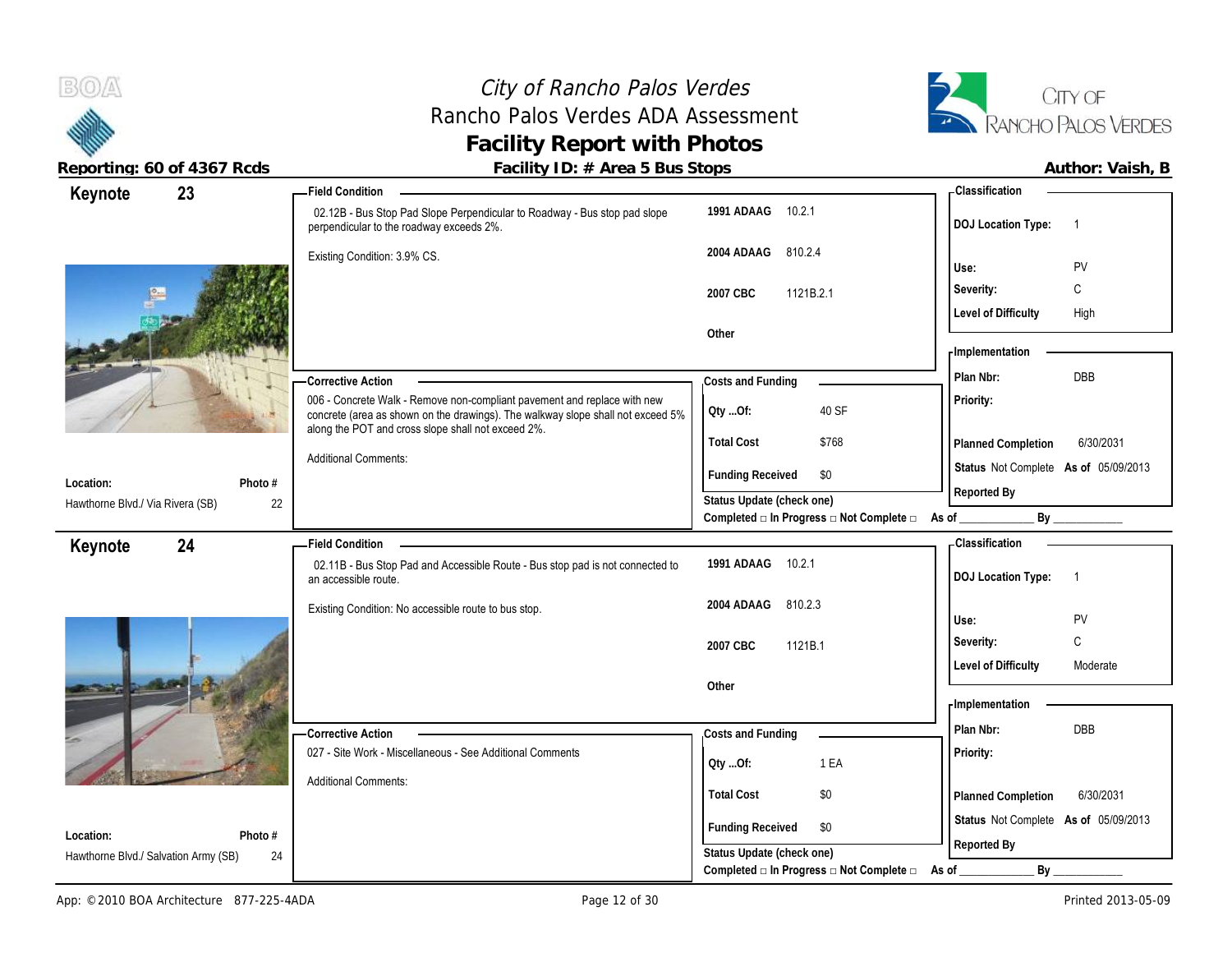

|                                      | Reporting: 60 of 4367 Rcds | Facility ID: # Area 5 Bus Stops                                                                                                                     |                                                                        |                                                     | Author: Vaish, B   |
|--------------------------------------|----------------------------|-----------------------------------------------------------------------------------------------------------------------------------------------------|------------------------------------------------------------------------|-----------------------------------------------------|--------------------|
| Keynote                              | 25                         | <b>Field Condition</b>                                                                                                                              |                                                                        | <b>Classification</b>                               |                    |
|                                      |                            | 02.12A - Bus Stop Pad Slope Parallel to Roadway - Bus stop pad is not at the<br>same slope as the roadway in the direction parallel to the roadway. | 1991 ADAAG 10.2.1                                                      | <b>DOJ Location Type:</b>                           | $\overline{1}$     |
|                                      |                            | Existing Condition: 3.9% to 5.2% RS at bus pad, 7.0% RS at the road.                                                                                | 2004 ADAAG 810.2.4                                                     | Use:                                                | PV                 |
|                                      |                            |                                                                                                                                                     | 2007 CBC<br>1121B.2.1                                                  | Severity:                                           | $\mathsf{C}$       |
|                                      |                            |                                                                                                                                                     |                                                                        | <b>Level of Difficulty</b>                          | Moderate           |
|                                      |                            |                                                                                                                                                     | Other                                                                  | <b>Implementation</b>                               |                    |
|                                      |                            | -Corrective Action                                                                                                                                  | Costs and Funding                                                      | Plan Nbr:                                           | <b>DBB</b>         |
|                                      |                            | 027 - Site Work - Miscellaneous - See Additional Comments                                                                                           | 1 EA<br>Oty Of:                                                        | Priority:                                           |                    |
|                                      |                            | Additional Comments: See Keynote 27 for corrective action.                                                                                          |                                                                        |                                                     |                    |
|                                      |                            |                                                                                                                                                     | \$0<br><b>Total Cost</b>                                               | Planned Completion                                  | 6/30/2031          |
| Location:                            | Photo $#$                  |                                                                                                                                                     | <b>Funding Received</b><br>\$0                                         | Status Not Complete As of 05/09/2013                |                    |
| Hawthorne Blvd./ Salvation Army (SB) | 24                         |                                                                                                                                                     | Status Update (check one)                                              | Reported By                                         |                    |
|                                      |                            |                                                                                                                                                     | Completed a In Progress and Complete and As of                         |                                                     |                    |
| Keynote                              | 26                         | <b>Field Condition</b>                                                                                                                              |                                                                        | Classification                                      |                    |
|                                      |                            | 02.12B - Bus Stop Pad Slope Perpendicular to Roadway - Bus stop pad slope<br>perpendicular to the roadway exceeds 2%.                               | 10.2.1<br>1991 ADAAG                                                   | <b>DOJ Location Type:</b>                           |                    |
|                                      |                            | Existing Condition: 3.9% to 4.5% CS.                                                                                                                | 2004 ADAAG<br>810.2.4                                                  |                                                     |                    |
|                                      |                            |                                                                                                                                                     |                                                                        | Use:<br>Severity:                                   | PV<br>$\mathsf{C}$ |
|                                      |                            |                                                                                                                                                     | 2007 CBC<br>1121B.2.1                                                  | <b>Level of Difficulty</b>                          | Moderate           |
|                                      |                            |                                                                                                                                                     | Other                                                                  |                                                     |                    |
|                                      |                            |                                                                                                                                                     |                                                                        | <b>Implementation</b>                               |                    |
|                                      |                            | -Corrective Action                                                                                                                                  | Costs and Funding                                                      | Plan Nbr:                                           | DBB                |
|                                      |                            | 027 - Site Work - Miscellaneous - See Additional Comments                                                                                           | 1 EA<br>QtyOf:                                                         | <b>Priority:</b>                                    |                    |
|                                      |                            | Additional Comments: See Keynote 27 for corrective action.                                                                                          |                                                                        |                                                     |                    |
|                                      |                            |                                                                                                                                                     | \$0<br><b>Total Cost</b>                                               | Planned Completion                                  | 6/30/2031          |
| Location:                            | Photo $#$                  |                                                                                                                                                     | <b>Funding Received</b><br>\$0                                         | Status Not Complete As of 05/09/2013<br>Reported By |                    |
| Hawthorne Blvd./ Salvation Army (SB) | 24                         |                                                                                                                                                     | Status Update (check one)                                              |                                                     |                    |
|                                      |                            |                                                                                                                                                     | Completed $\square$ In Progress $\square$ Not Complete $\square$ As of | By                                                  |                    |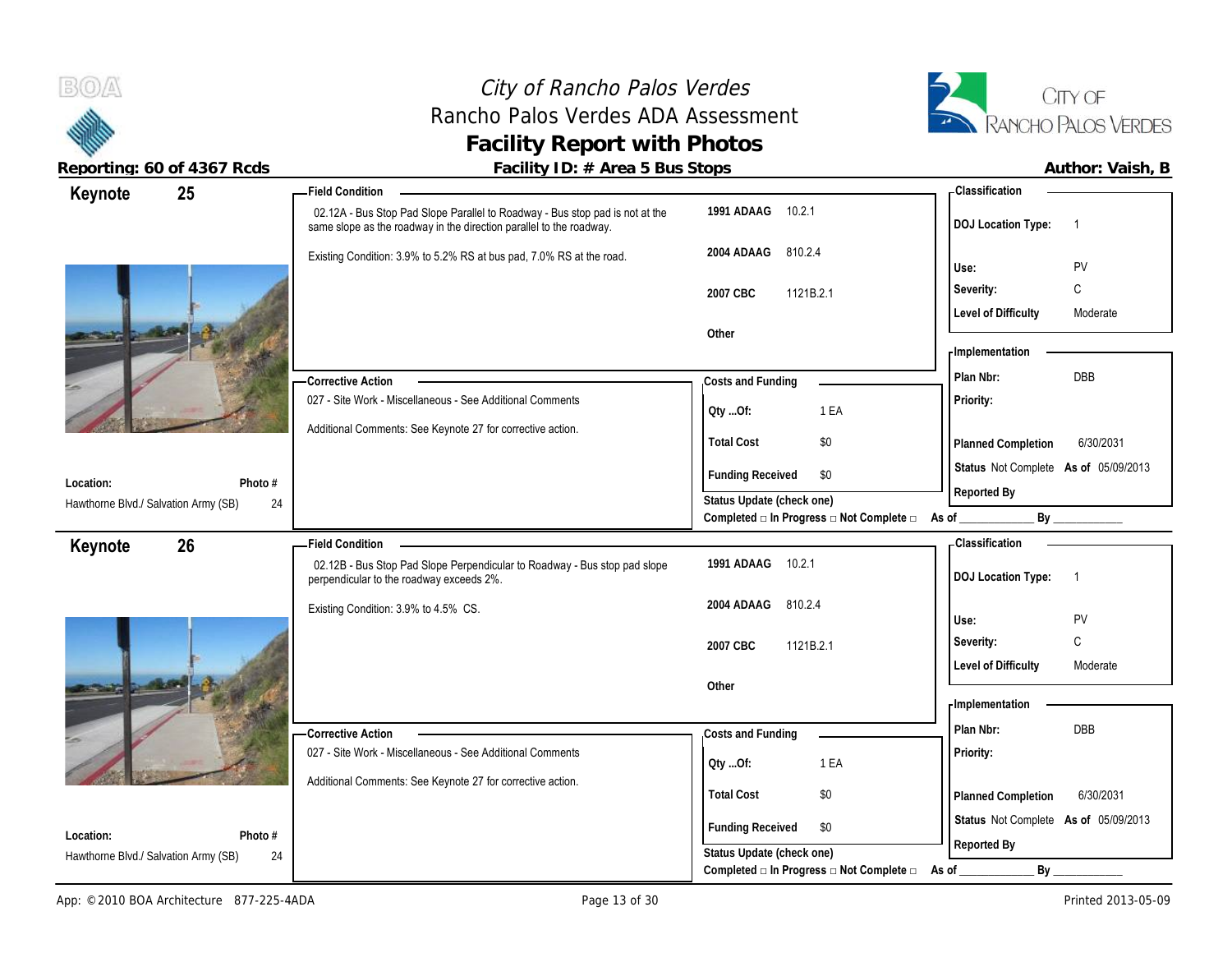#### City of Rancho Palos Verdes Rancho Palos Verdes ADA Assessment **Facility Report with Photos**



| 27<br>Keynote                              | <b>Field Condition</b>                                                                                                                                                                                            |                                                                                      | - Classification                            |
|--------------------------------------------|-------------------------------------------------------------------------------------------------------------------------------------------------------------------------------------------------------------------|--------------------------------------------------------------------------------------|---------------------------------------------|
|                                            | 02.11A - Bus Stop Pad Size - Bus stop pad does not measure 8' long (measured<br>from the curb or vehicle roadway edge) by 5' wide (measured parallel to the vehicle<br>roadway).                                  | 1991 ADAAG<br>10.2.1                                                                 | <b>DOJ Location Type:</b><br>$\overline{1}$ |
|                                            |                                                                                                                                                                                                                   | 810.2.2<br>2004 ADAAG                                                                |                                             |
|                                            | Existing Condition: Bus pad 6'-6" long by 5' wide.                                                                                                                                                                |                                                                                      | PV<br>Use:                                  |
|                                            |                                                                                                                                                                                                                   | 2007 CBC<br>1121B.1                                                                  | С<br>Severity:                              |
|                                            |                                                                                                                                                                                                                   |                                                                                      | <b>Level of Difficulty</b><br>High          |
|                                            |                                                                                                                                                                                                                   | Other                                                                                |                                             |
|                                            |                                                                                                                                                                                                                   |                                                                                      | - Implementation                            |
|                                            | - Corrective Action                                                                                                                                                                                               | Costs and Funding                                                                    | DBB<br>Plan Nbr:                            |
|                                            | 006 - Concrete Walk - Remove non-compliant pavement and replace with new<br>concrete (area as shown on the drawings). The walkway slope shall not exceed 5%<br>along the POT and cross slope shall not exceed 2%. | 40 SF<br>Qty Of:                                                                     | Priority:                                   |
|                                            |                                                                                                                                                                                                                   | <b>Total Cost</b><br>\$768                                                           | 6/30/2031<br>Planned Completion             |
| Location:<br>Photo #                       | <b>Additional Comments:</b>                                                                                                                                                                                       | <b>Funding Received</b><br>\$0                                                       | Status Not Complete As of 05/09/2013        |
| Hawthorne Blvd./ Salvation Army (SB)<br>24 |                                                                                                                                                                                                                   | Status Update (check one)                                                            | Reported By                                 |
|                                            |                                                                                                                                                                                                                   | Completed $\Box$ In Progress $\Box$ Not Complete $\Box$ As of _                      | By                                          |
| 28<br>Keynote                              | <b>Field Condition</b>                                                                                                                                                                                            |                                                                                      | <b>Classification</b>                       |
|                                            | 02.17 - Other - Passenger Loading Zones - See Additional Comments                                                                                                                                                 | 1991 ADAAG -                                                                         |                                             |
|                                            |                                                                                                                                                                                                                   |                                                                                      |                                             |
|                                            | Existing Condition: Bench (16 1/2" high seat, 15 1/2" deep seat, 17 1/2" high back                                                                                                                                | 2004 ADAAG                                                                           | <b>DOJ Location Type:</b><br>$\overline{1}$ |
|                                            | support).                                                                                                                                                                                                         |                                                                                      | PV<br>Use:                                  |
|                                            |                                                                                                                                                                                                                   | 2007 CBC                                                                             | E<br>Severity:                              |
|                                            |                                                                                                                                                                                                                   |                                                                                      | <b>Level of Difficulty</b><br>Moderate      |
|                                            |                                                                                                                                                                                                                   | Other                                                                                |                                             |
|                                            |                                                                                                                                                                                                                   |                                                                                      | - Implementation                            |
|                                            | <b>Corrective Action</b>                                                                                                                                                                                          | Costs and Funding                                                                    | DBB<br>Plan Nbr:                            |
|                                            | 027 - Site Work - Miscellaneous - See Additional Comments                                                                                                                                                         | 1 EA<br>QtyOf:                                                                       | Priority:                                   |
|                                            | Additional Comments: Provide compliant bench with clear WC seating space.                                                                                                                                         |                                                                                      |                                             |
|                                            |                                                                                                                                                                                                                   | <b>Total Cost</b><br>\$600                                                           | Planned Completion                          |
| Location:<br>Photo #                       |                                                                                                                                                                                                                   | <b>Funding Received</b><br>\$0                                                       | Status Not Complete As of 05/09/2013        |
| Hawthorne Blvd./ Salvation Army (NB)<br>28 |                                                                                                                                                                                                                   | Status Update (check one)<br>Completed $\Box$ In Progress $\Box$ Not Complete $\Box$ | Reported By<br>By<br>As of                  |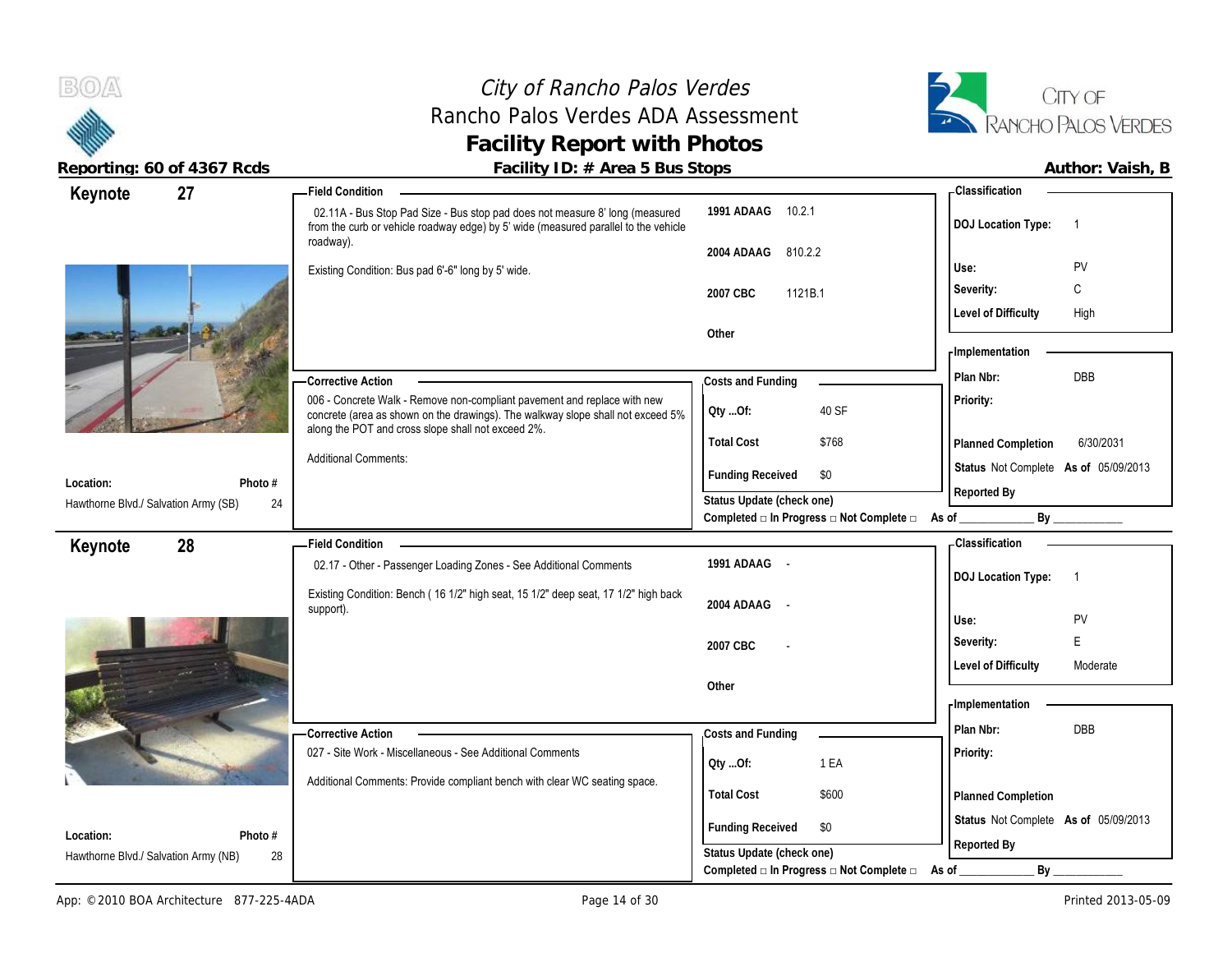#### City of Rancho Palos Verdes Rancho Palos Verdes ADA Assessment **Facility Report with Photos Reporting: 60 of 4367 Rcds Facility ID: # Area 5 Bus Stops Author: Vaish, B**



| REPULTING. OU UT 4307 RUUS           | $F = 0.1111$ TD. $H$ RIEQ 3 DUS STOPS                                                                                  |                                                                                              | AULIUI. VAISII, D                              |
|--------------------------------------|------------------------------------------------------------------------------------------------------------------------|----------------------------------------------------------------------------------------------|------------------------------------------------|
| 29<br>Keynote                        | <b>Field Condition -</b>                                                                                               |                                                                                              | <b>Classification</b>                          |
|                                      | 02.13A - Bus Stop Shelter - Clear Floor Area - Clear floor area of 30" by 48" is not<br>completely within the shelter. | 1991 ADAAG 10.2.1(2)                                                                         | <b>DOJ</b> Location Type:<br>$\overline{1}$    |
|                                      | Existing Condition: No WC space provided within the shelter.                                                           | 2004 ADAAG<br>810.3                                                                          |                                                |
|                                      |                                                                                                                        |                                                                                              | PV<br>Use:                                     |
|                                      |                                                                                                                        | 1121B.2.1<br>2007 CBC                                                                        | $\mathsf C$<br>Severity:                       |
|                                      |                                                                                                                        |                                                                                              | <b>Level of Difficulty</b><br>Moderate         |
|                                      |                                                                                                                        | Other                                                                                        | <b>Implementation</b>                          |
|                                      |                                                                                                                        |                                                                                              | DBB<br>Plan Nbr:                               |
|                                      | Corrective Action<br>027 - Site Work - Miscellaneous - See Additional Comments                                         | Costs and Funding                                                                            |                                                |
|                                      |                                                                                                                        | Qty Of:<br>1 EA                                                                              | Priority:                                      |
|                                      | Additional Comments: See Keynote 28 for corrective action.                                                             | <b>Total Cost</b><br>\$0                                                                     | 6/30/2031<br>Planned Completion                |
|                                      |                                                                                                                        | <b>Funding Received</b><br>\$0                                                               | Status Not Complete As of 05/09/2013           |
| Location:<br>Photo #                 |                                                                                                                        |                                                                                              | Reported By                                    |
| Hawthorne Blvd./ Salvation Army (NB) | 28                                                                                                                     | Status Update (check one)<br>Completed $\Box$ In Progress $\Box$ Not Complete $\Box$ As of _ | By                                             |
| Keynote<br>30                        | Field Condition -                                                                                                      |                                                                                              | <b>Classification</b>                          |
|                                      | 02.11B - Bus Stop Pad and Accessible Route - Bus stop pad is not connected to<br>an accessible route.                  | 1991 ADAAG 10.2.1                                                                            | <b>DOJ</b> Location Type:<br>$\overline{1}$    |
|                                      | Existing Condition: No accessible route to bus pad.                                                                    | 2004 ADAAG<br>810.2.3                                                                        |                                                |
|                                      |                                                                                                                        |                                                                                              | PV<br>Use:                                     |
|                                      |                                                                                                                        | 2007 CBC<br>1121B.1                                                                          | $\mathtt{C}$<br>Severity:                      |
|                                      |                                                                                                                        |                                                                                              | <b>Level of Difficulty</b><br>Moderate to High |
|                                      |                                                                                                                        | Other                                                                                        | - Implementation                               |
|                                      |                                                                                                                        |                                                                                              | Plan Nbr:<br><b>DBB</b>                        |
|                                      | <b>Corrective Action</b>                                                                                               | Costs and Funding                                                                            |                                                |
|                                      | 001A - Accessible Route - Provide new accessible route.                                                                | 500 SF<br>QtyOf:                                                                             | Priority:                                      |
|                                      | <b>Additional Comments:</b>                                                                                            | <b>Total Cost</b><br>\$15,000                                                                | 6/30/2031<br>Planned Completion                |
|                                      |                                                                                                                        |                                                                                              | Status Not Complete As of 05/09/2013           |
| Location:<br>Photo #                 |                                                                                                                        | <b>Funding Received</b><br>\$0                                                               |                                                |
| Hawthorne Blvd./ Salvation Army (NB) | 30                                                                                                                     | Status Update (check one)                                                                    | Reported By                                    |
|                                      |                                                                                                                        | Completed $\Box$ In Progress $\Box$ Not Complete $\Box$                                      | By<br>As of                                    |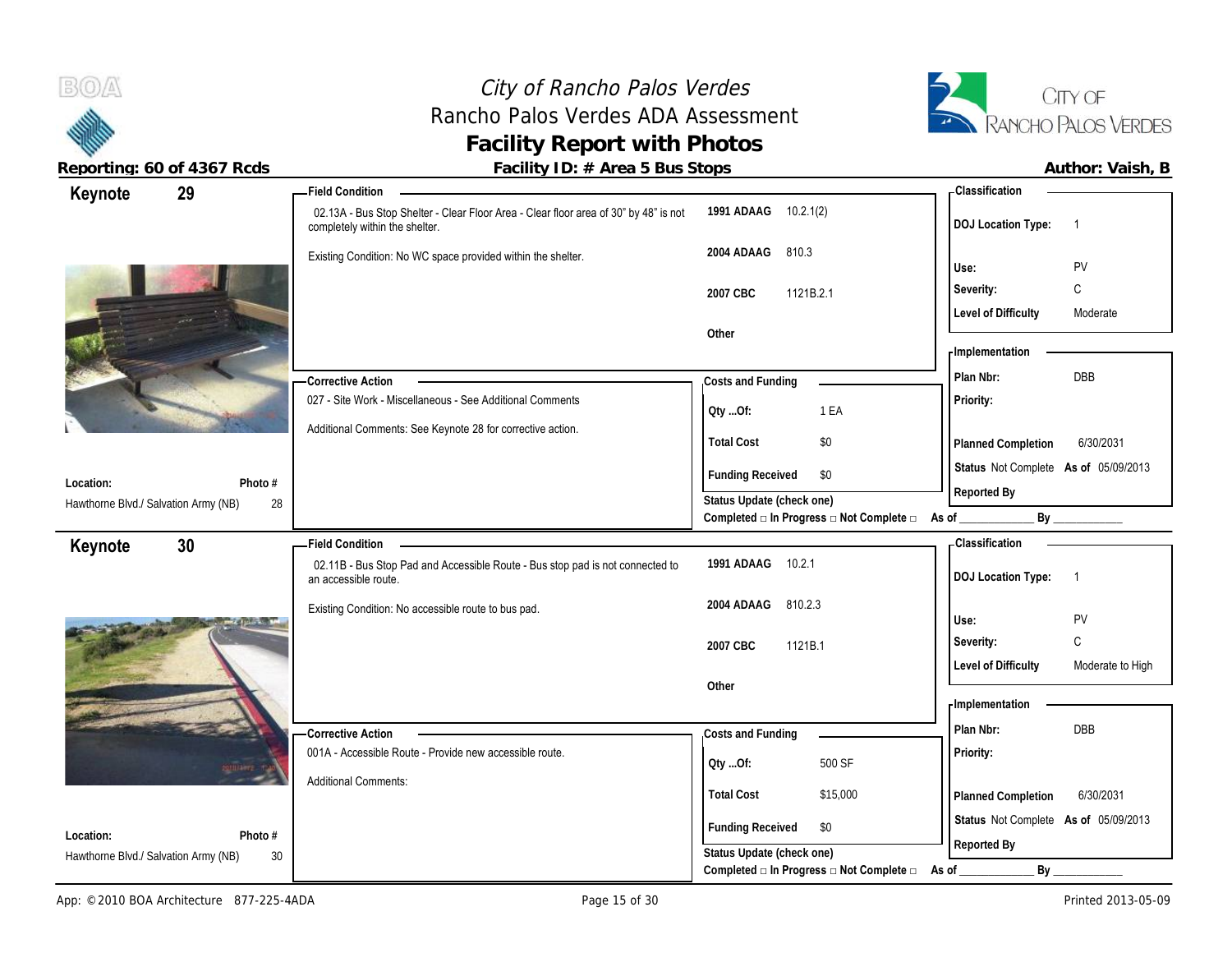

## City of Rancho Palos Verdes Rancho Palos Verdes ADA Assessment **Facility Report with Photos**



| Keynote                              | 31            | <b>Field Condition</b>                                                                                                                                                                                            |                                                                                               |                                                         | - Classification                     |                |
|--------------------------------------|---------------|-------------------------------------------------------------------------------------------------------------------------------------------------------------------------------------------------------------------|-----------------------------------------------------------------------------------------------|---------------------------------------------------------|--------------------------------------|----------------|
|                                      |               | 02.12B - Bus Stop Pad Slope Perpendicular to Roadway - Bus stop pad slope<br>perpendicular to the roadway exceeds 2%.                                                                                             | 1991 ADAAG 10.2.1                                                                             |                                                         | <b>DOJ</b> Location Type:            | $\overline{1}$ |
|                                      |               | Existing Condition: 7.1% to 8.3% CS.                                                                                                                                                                              | 2004 ADAAG<br>810.2.4                                                                         |                                                         | Use:                                 | PV             |
|                                      |               |                                                                                                                                                                                                                   | 2007 CBC<br>1121B.2.1                                                                         |                                                         | Severity:                            | C              |
|                                      |               |                                                                                                                                                                                                                   |                                                                                               |                                                         | <b>Level of Difficulty</b>           | High           |
|                                      |               |                                                                                                                                                                                                                   | Other                                                                                         |                                                         |                                      |                |
|                                      |               |                                                                                                                                                                                                                   |                                                                                               |                                                         | <b>Implementation</b>                |                |
|                                      |               | <b>Corrective Action</b>                                                                                                                                                                                          | Costs and Funding                                                                             |                                                         | Plan Nbr:                            | DBB            |
|                                      |               | 006 - Concrete Walk - Remove non-compliant pavement and replace with new<br>concrete (area as shown on the drawings). The walkway slope shall not exceed 5%<br>along the POT and cross slope shall not exceed 2%. | Oty Of:                                                                                       | 128 SF                                                  | Priority:                            |                |
|                                      |               |                                                                                                                                                                                                                   | <b>Total Cost</b>                                                                             | \$2,458                                                 | Planned Completion                   | 6/30/2031      |
|                                      |               | <b>Additional Comments:</b>                                                                                                                                                                                       | <b>Funding Received</b>                                                                       | \$0                                                     | Status Not Complete As of 05/09/2013 |                |
| Location:                            | Photo #       |                                                                                                                                                                                                                   | Status Update (check one)                                                                     |                                                         | Reported By                          |                |
| Hawthorne Blvd./ Salvation Army (NB) | 31            |                                                                                                                                                                                                                   |                                                                                               | Completed $\Box$ In Progress $\Box$ Not Complete $\Box$ | As of _                              | By             |
| Keynote                              | 32            | <b>Field Condition</b>                                                                                                                                                                                            |                                                                                               |                                                         | <b>Classification</b>                |                |
|                                      |               |                                                                                                                                                                                                                   |                                                                                               |                                                         |                                      |                |
|                                      |               | 02.17 - Other - Passenger Loading Zones - See Additional Comments                                                                                                                                                 | 1991 ADAAG -                                                                                  |                                                         | <b>DOJ Location Type:</b>            | $\overline{1}$ |
|                                      |               | Existing Condition: Bench (16" high seat, 14" deep seat, 15" high back support).                                                                                                                                  |                                                                                               |                                                         |                                      |                |
|                                      |               |                                                                                                                                                                                                                   | 2004 ADAAG                                                                                    |                                                         | Use:                                 | PV             |
|                                      |               |                                                                                                                                                                                                                   | 2007 CBC                                                                                      |                                                         | Severity:                            | E              |
|                                      |               |                                                                                                                                                                                                                   |                                                                                               |                                                         | <b>Level of Difficulty</b>           | Moderate       |
|                                      |               |                                                                                                                                                                                                                   | Other                                                                                         |                                                         |                                      |                |
|                                      |               |                                                                                                                                                                                                                   |                                                                                               |                                                         | - Implementation                     |                |
|                                      |               | -Corrective Action                                                                                                                                                                                                | Costs and Funding                                                                             |                                                         | Plan Nbr:                            | DBB            |
|                                      |               | 027 - Site Work - Miscellaneous - See Additional Comments                                                                                                                                                         | QtyOf:                                                                                        | 1 EA                                                    | Priority:                            |                |
|                                      |               | Additional Comments: Provide compliant bench with clear WC seating space.                                                                                                                                         |                                                                                               |                                                         |                                      |                |
|                                      |               |                                                                                                                                                                                                                   | <b>Total Cost</b>                                                                             | \$600                                                   | Planned Completion                   |                |
| Location:                            |               |                                                                                                                                                                                                                   | <b>Funding Received</b>                                                                       | \$0                                                     | Status Not Complete As of 05/09/2013 |                |
| Hawthorne Blvd./ Vallon Dr. (NB)     | Photo #<br>32 |                                                                                                                                                                                                                   | Status Update (check one)<br>Completed $\square$ In Progress $\square$ Not Complete $\square$ |                                                         | Reported By<br>By                    |                |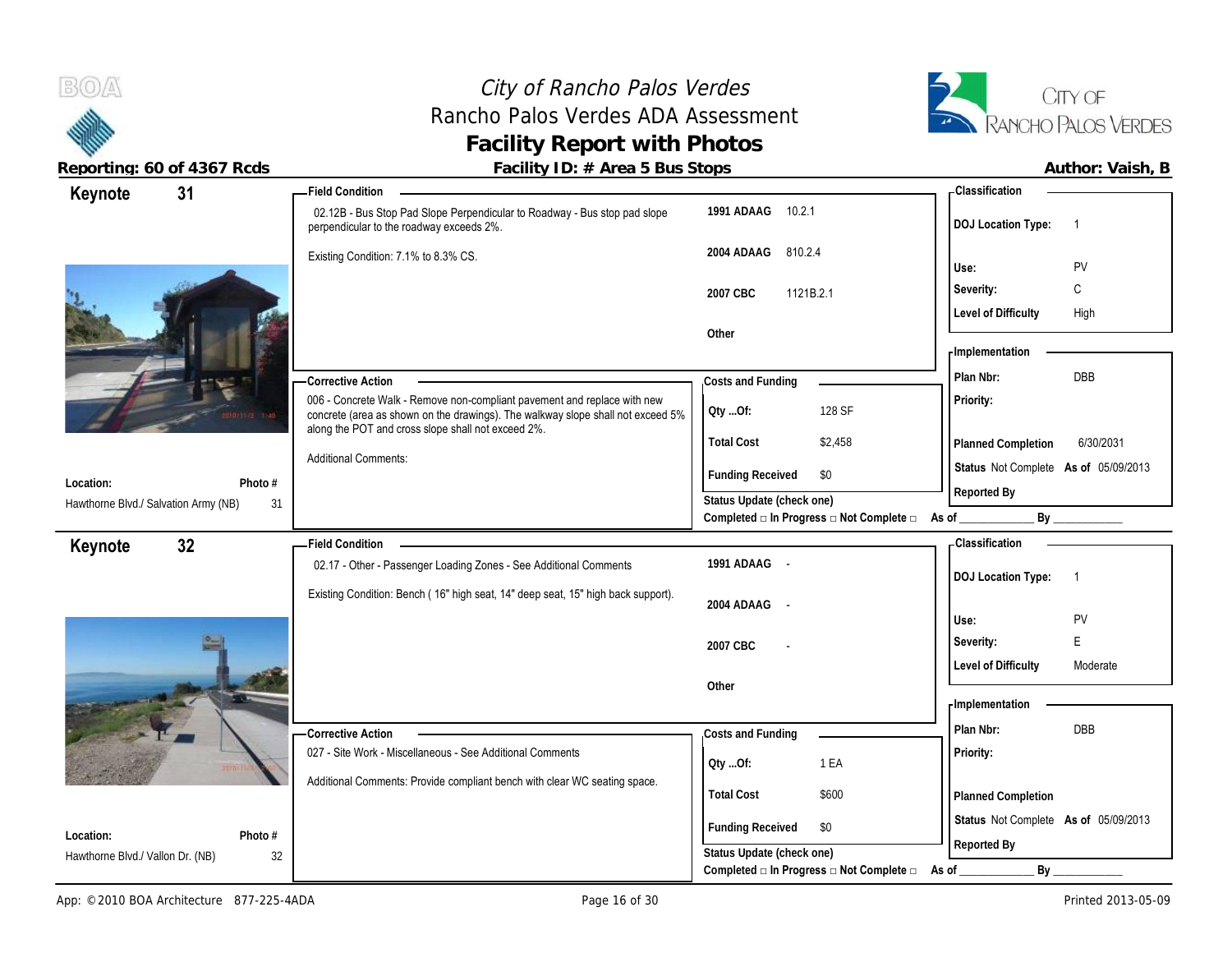#### City of Rancho Palos Verdes Rancho Palos Verdes ADA Assessment **Facility Report with Photos**



| Keynote                                       | 33            | Field Condition _______                                                                                                                                     |                                                          | - Classification                     |                          |
|-----------------------------------------------|---------------|-------------------------------------------------------------------------------------------------------------------------------------------------------------|----------------------------------------------------------|--------------------------------------|--------------------------|
|                                               |               | 02.12A - Bus Stop Pad Slope Parallel to Roadway - Bus stop pad is not at the<br>same slope as the roadway in the direction parallel to the roadway.         | 1991 ADAAG 10.2.1                                        | <b>DOJ Location Type:</b>            | $\overline{1}$           |
|                                               |               | Existing Condition: 7.3% to 10.6 RS at bus pad, 5.6% to 7.0% RS at the road.                                                                                | 2004 ADAAG<br>810.2.4                                    | Use:                                 | PV                       |
|                                               |               |                                                                                                                                                             | 2007 CBC<br>1121B.2.1                                    | Severity:                            | C                        |
|                                               |               |                                                                                                                                                             |                                                          | <b>Level of Difficulty</b>           | High                     |
|                                               |               |                                                                                                                                                             | Other                                                    |                                      |                          |
|                                               |               |                                                                                                                                                             |                                                          | - Implementation                     |                          |
|                                               |               | <b>Corrective Action</b>                                                                                                                                    | Costs and Funding                                        | Plan Nbr:                            | DBB                      |
|                                               |               | 006 - Concrete Walk - Remove non-compliant pavement and replace with new<br>concrete (area as shown on the drawings). The walkway slope shall not exceed 5% | Oty Of:<br>100 SF                                        | Priority:                            |                          |
|                                               |               | along the POT and cross slope shall not exceed 2%.                                                                                                          | <b>Total Cost</b><br>\$1,920                             | Planned Completion                   | 6/30/2031                |
|                                               |               | <b>Additional Comments:</b>                                                                                                                                 | <b>Funding Received</b><br>\$0                           | Status Not Complete As of 05/09/2013 |                          |
| Location:                                     | Photo #       |                                                                                                                                                             | Status Update (check one)                                | Reported By                          |                          |
| Hawthorne Blvd./ Vallon Dr. (NB)              | 32            |                                                                                                                                                             | Completed a In Progress a Not Complete a As of _________ |                                      | By                       |
| Keynote                                       | 34            |                                                                                                                                                             |                                                          | - Classification                     |                          |
|                                               |               | 02.12B - Bus Stop Pad Slope Perpendicular to Roadway - Bus stop pad slope<br>perpendicular to the roadway exceeds 2%.                                       | 1991 ADAAG 10.2.1                                        | <b>DOJ Location Type:</b>            | $\overline{\phantom{1}}$ |
|                                               |               |                                                                                                                                                             |                                                          |                                      |                          |
|                                               |               | Existing Condition: 3.0% to 5.0% CS.                                                                                                                        | 810.2.4<br>2004 ADAAG                                    |                                      |                          |
|                                               |               |                                                                                                                                                             |                                                          | Use:                                 | PV                       |
|                                               |               |                                                                                                                                                             | 2007 CBC<br>1121B.2.1                                    | Severity:                            | C                        |
|                                               |               |                                                                                                                                                             |                                                          | <b>Level of Difficulty</b>           | Moderate                 |
|                                               |               |                                                                                                                                                             | Other                                                    | <b>Implementation</b>                |                          |
|                                               |               |                                                                                                                                                             |                                                          | Plan Nbr:                            | <b>DBB</b>               |
|                                               |               | - Corrective Action<br>027 - Site Work - Miscellaneous - See Additional Comments                                                                            | Costs and Funding                                        | Priority:                            |                          |
|                                               |               |                                                                                                                                                             | 1 EA<br>Qty Of:                                          |                                      |                          |
|                                               |               | Additional Comments: See Keynote 33 for corrective action.                                                                                                  | <b>Total Cost</b><br>\$0                                 | Planned Completion                   | 6/30/2031                |
|                                               |               |                                                                                                                                                             | <b>Funding Received</b><br>\$0                           | Status Not Complete As of 05/09/2013 |                          |
| Location:<br>Hawthorne Blvd./ Vallon Dr. (NB) | Photo #<br>32 |                                                                                                                                                             | Status Update (check one)                                | Reported By                          |                          |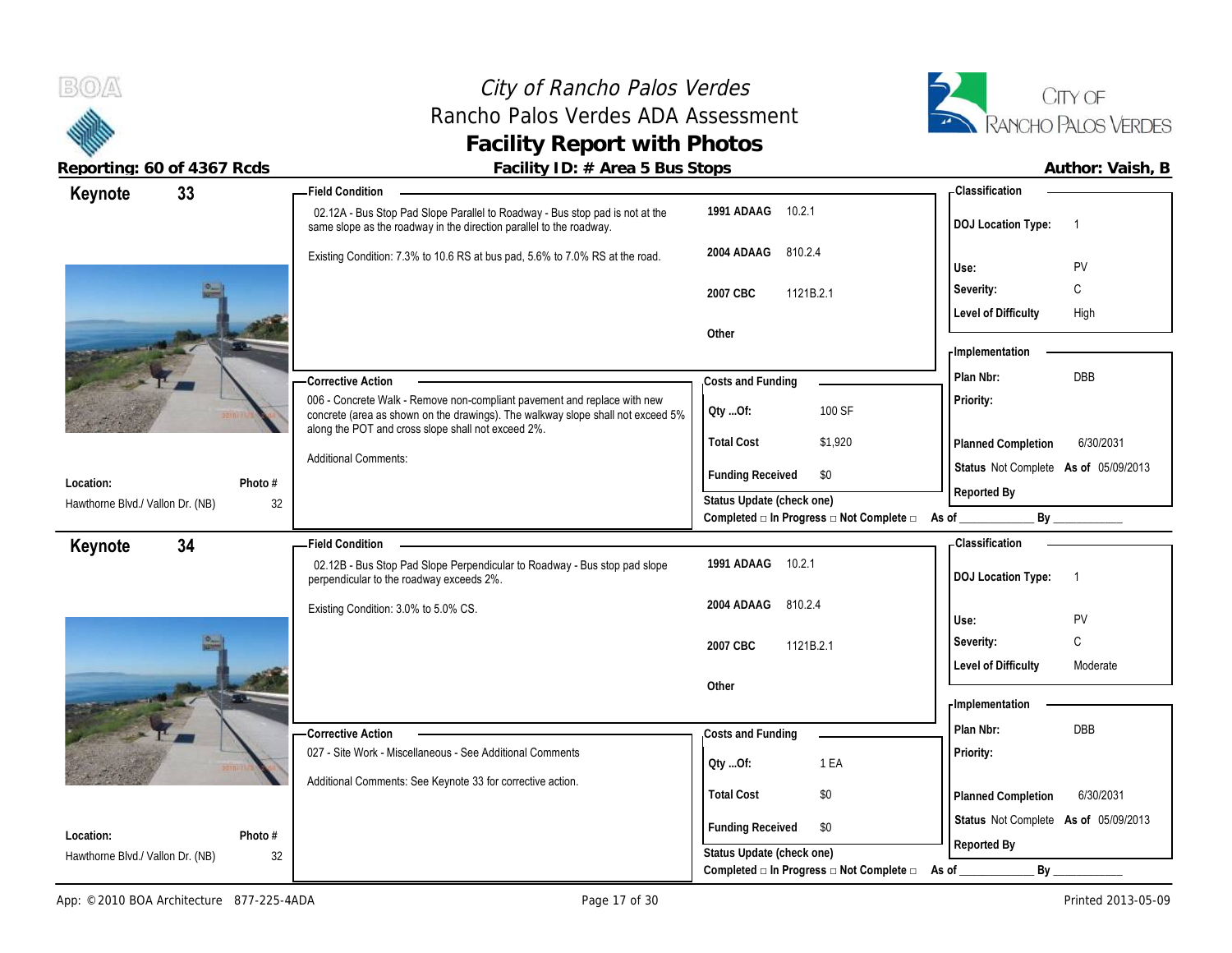Hawthorne Blvd./ Vallon Dr. (NB)

**Keynote**

 $B(0)$ 

**Location:**

**Keynote**

**35 Field Condition**

#### City of Rancho Palos Verdes Rancho Palos Verdes ADA Assessment **Facility Report with Photos**



Reporting: 60 of 4367 Rcds **Facility ID: # Area 5 Bus Stops Facility ID: # Area 5 Bus Stops Author: Vaish, B** 

| <b>Field Condition</b>                                                                                                                                              |                           |                                                                  | - Classification                     |            |
|---------------------------------------------------------------------------------------------------------------------------------------------------------------------|---------------------------|------------------------------------------------------------------|--------------------------------------|------------|
| 02.11A - Bus Stop Pad Size - Bus stop pad does not measure 8' long (measured<br>from the curb or vehicle roadway edge) by 5' wide (measured parallel to the vehicle | 1991 ADAAG                | 10.2.1                                                           | <b>DOJ Location Type:</b>            | 1          |
| roadway).                                                                                                                                                           | 2004 ADAAG                | 810.2.2                                                          | Use:                                 | PV         |
| Existing Condition: Bus pad 6' long by 5' wide.                                                                                                                     | 2007 CBC                  | 1121B.1                                                          | Severity:                            | C          |
|                                                                                                                                                                     | Other                     |                                                                  | <b>Level of Difficulty</b>           | Moderate   |
|                                                                                                                                                                     |                           |                                                                  | - Implementation                     |            |
| -Corrective Action                                                                                                                                                  | Costs and Funding         |                                                                  | Plan Nbr:                            | <b>DBB</b> |
| 027 - Site Work - Miscellaneous - See Additional Comments                                                                                                           | Qty Of:                   | 1 EA                                                             | <b>Priority:</b>                     |            |
| Additional Comments: See Keynote 33 for corrective action.                                                                                                          | <b>Total Cost</b>         | \$0                                                              | Planned Completion                   | 6/30/2031  |
| #                                                                                                                                                                   | <b>Funding Received</b>   | \$0                                                              | Status Not Complete As of 05/09/2013 |            |
| 32                                                                                                                                                                  | Status Update (check one) | Completed $\square$ In Progress $\square$ Not Complete $\square$ | Reported By<br>By<br>As of           |            |
| <b>Field Condition</b>                                                                                                                                              |                           |                                                                  | - Classification                     |            |
| 02.11A - Bus Stop Pad Size - Bus stop pad does not measure 8' long (measured<br>from the curb or vehicle roadway edge) by 5' wide (measured parallel to the vehicle | 1991 ADAAG                | 10.2.1                                                           | <b>DOJ</b> Location Type:            | 1          |
| roadway).<br>Existing Condition: Bus pad 7'-5" long by 5' wide.                                                                                                     | 2004 ADAAG                | 810.2.2                                                          | Use:                                 | PV         |
|                                                                                                                                                                     | 2007 CBC                  | 1121B.1                                                          | Severity:                            | C          |

**Other**

roadway). Existing Condition **Photo # Location:** Hawthorne Blvd./ Vallon Dr. (SB)

**Photo #**

**36 Field Condition**

006 - Concrete Walk - Remove non-compliant pavement and replace with new concrete (area as shown on the drawings). The walkway slope shall not exceed 5% along the POT and cross slope shall not exceed 2%. Additional Comments: **Corrective Action**  36 **Total Cost** \$768 **Costs and Funding Plan Nbr:** DBB **Funding Received \$0 Status Update (check one)** Completed **□ In Progress □ Not Complete □** As of \_\_\_\_\_\_\_\_\_\_\_\_\_\_\_\_\_\_\_\_\_\_\_\_\_\_\_\_\_\_\_\_ **Qty ...Of:** 40 SF

**Status** Not Complete **As of** 05/09/2013

**Planned Completion** 6/30/2031

Level of Difficulty High

**Priority:**

**Reported By**

**Implementation**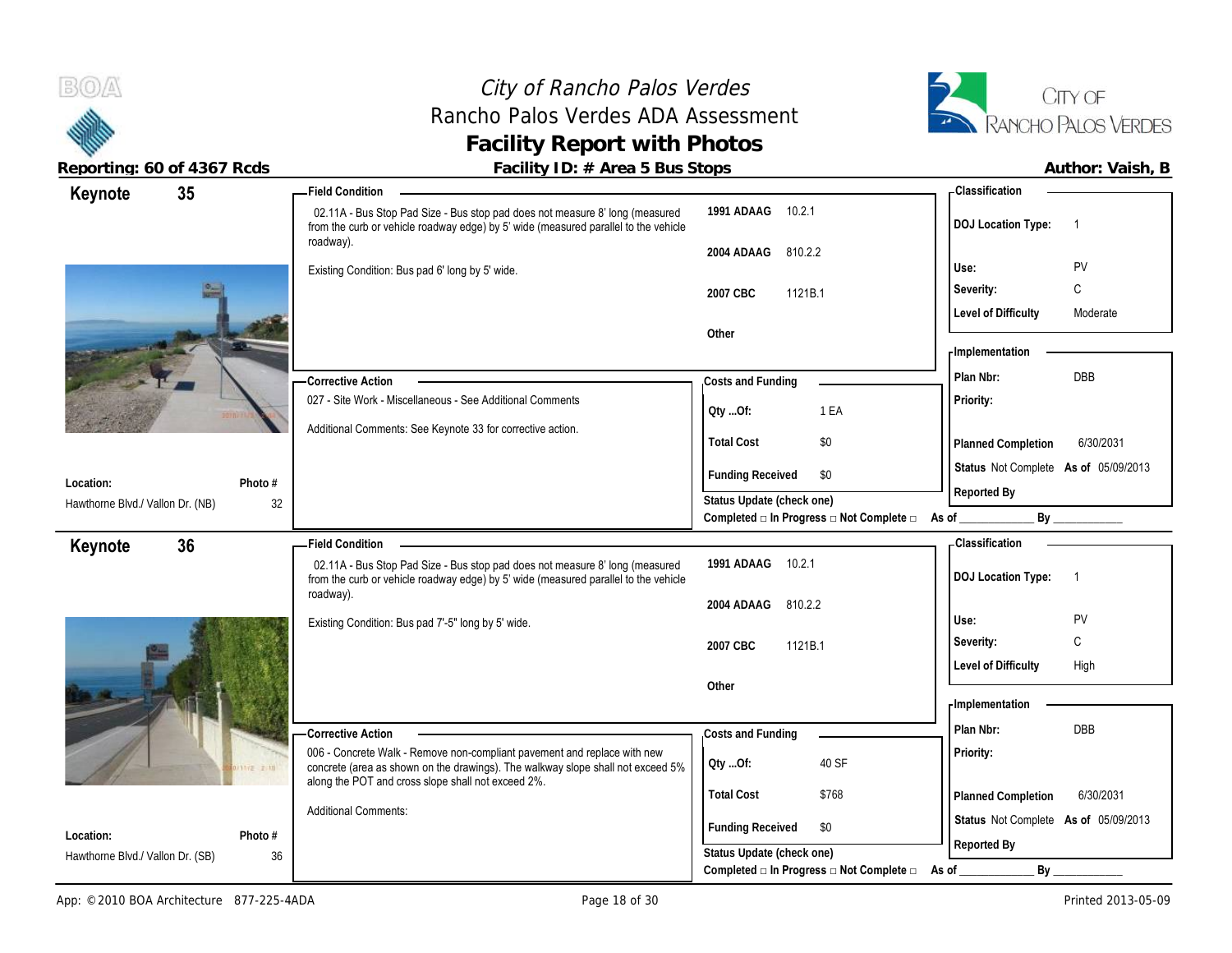

| Reporting: 60 of 4367 Rcds       | Facility ID: # Area 5 Bus Stops                                                                                                                     |                                                                        |                                         | Author: Vaish, B |
|----------------------------------|-----------------------------------------------------------------------------------------------------------------------------------------------------|------------------------------------------------------------------------|-----------------------------------------|------------------|
| 37<br>Keynote                    | <b>Field Condition</b>                                                                                                                              |                                                                        | - Classification                        |                  |
|                                  | 02.12A - Bus Stop Pad Slope Parallel to Roadway - Bus stop pad is not at the<br>same slope as the roadway in the direction parallel to the roadway. | 1991 ADAAG 10.2.1                                                      | DOJ Location Type: 1                    |                  |
|                                  | Existing Condition: 9.1% RS at bus pad, 10.4% RS at the road.                                                                                       | 2004 ADAAG 810.2.4                                                     | Use:                                    | PV               |
|                                  |                                                                                                                                                     | 2007 CBC<br>1121B.2.1                                                  | Severity:                               | $\mathsf{C}$     |
|                                  |                                                                                                                                                     |                                                                        | <b>Level of Difficulty</b>              | Moderate         |
|                                  |                                                                                                                                                     | Other                                                                  | Implementation                          |                  |
|                                  | -Corrective Action                                                                                                                                  | Costs and Funding                                                      | Plan Nbr:                               | DBB              |
|                                  | 027 - Site Work - Miscellaneous - See Additional Comments                                                                                           | 1 EA<br>Oty Of:                                                        | Priority:                               |                  |
|                                  | Additional Comments: See Keynote 36 for corrective action.                                                                                          |                                                                        |                                         |                  |
|                                  |                                                                                                                                                     | \$0<br><b>Total Cost</b>                                               | Planned Completion                      | 6/30/2031        |
| Location:<br>Photo #             |                                                                                                                                                     | <b>Funding Received</b><br>\$0                                         | Status Not Complete As of 05/09/2013    |                  |
| Hawthorne Blvd./ Vallon Dr. (SB) | 36                                                                                                                                                  | Status Update (check one)                                              | Reported By                             |                  |
|                                  |                                                                                                                                                     | Completed $\Box$ In Progress $\Box$ Not Complete $\Box$ As of _        |                                         | By               |
| 38<br>Keynote                    | <b>Field Condition</b>                                                                                                                              |                                                                        | -Classification                         |                  |
|                                  | 02.12B - Bus Stop Pad Slope Perpendicular to Roadway - Bus stop pad slope<br>perpendicular to the roadway exceeds 2%.                               | 1991 ADAAG<br>10.2.1                                                   | DOJ Location Type: 1                    |                  |
|                                  | Existing Condition: 4.4% CS.                                                                                                                        | 2004 ADAAG<br>810.2.4                                                  |                                         |                  |
|                                  |                                                                                                                                                     |                                                                        | Use:                                    | PV               |
|                                  |                                                                                                                                                     | 2007 CBC<br>1121B.2.1                                                  | Severity:<br><b>Level of Difficulty</b> | C<br>Moderate    |
|                                  |                                                                                                                                                     | Other                                                                  |                                         |                  |
|                                  |                                                                                                                                                     |                                                                        | Implementation                          |                  |
|                                  | <b>Corrective Action</b>                                                                                                                            | Costs and Funding                                                      | Plan Nbr:                               | DBB              |
|                                  | 027 - Site Work - Miscellaneous - See Additional Comments                                                                                           |                                                                        | <b>Priority:</b>                        |                  |
|                                  | Additional Comments: See Keynote 36 for corrective action.                                                                                          | 1 EA<br>QtyOf:                                                         |                                         |                  |
|                                  |                                                                                                                                                     | \$0<br><b>Total Cost</b>                                               | Planned Completion                      | 6/30/2031        |
| Location:<br>Photo #             |                                                                                                                                                     | <b>Funding Received</b><br>\$0                                         | Status Not Complete As of 05/09/2013    |                  |
| Hawthorne Blvd./ Vallon Dr. (SB) | 36                                                                                                                                                  | Status Update (check one)                                              | Reported By                             |                  |
|                                  |                                                                                                                                                     | Completed $\square$ In Progress $\square$ Not Complete $\square$ As of | By                                      |                  |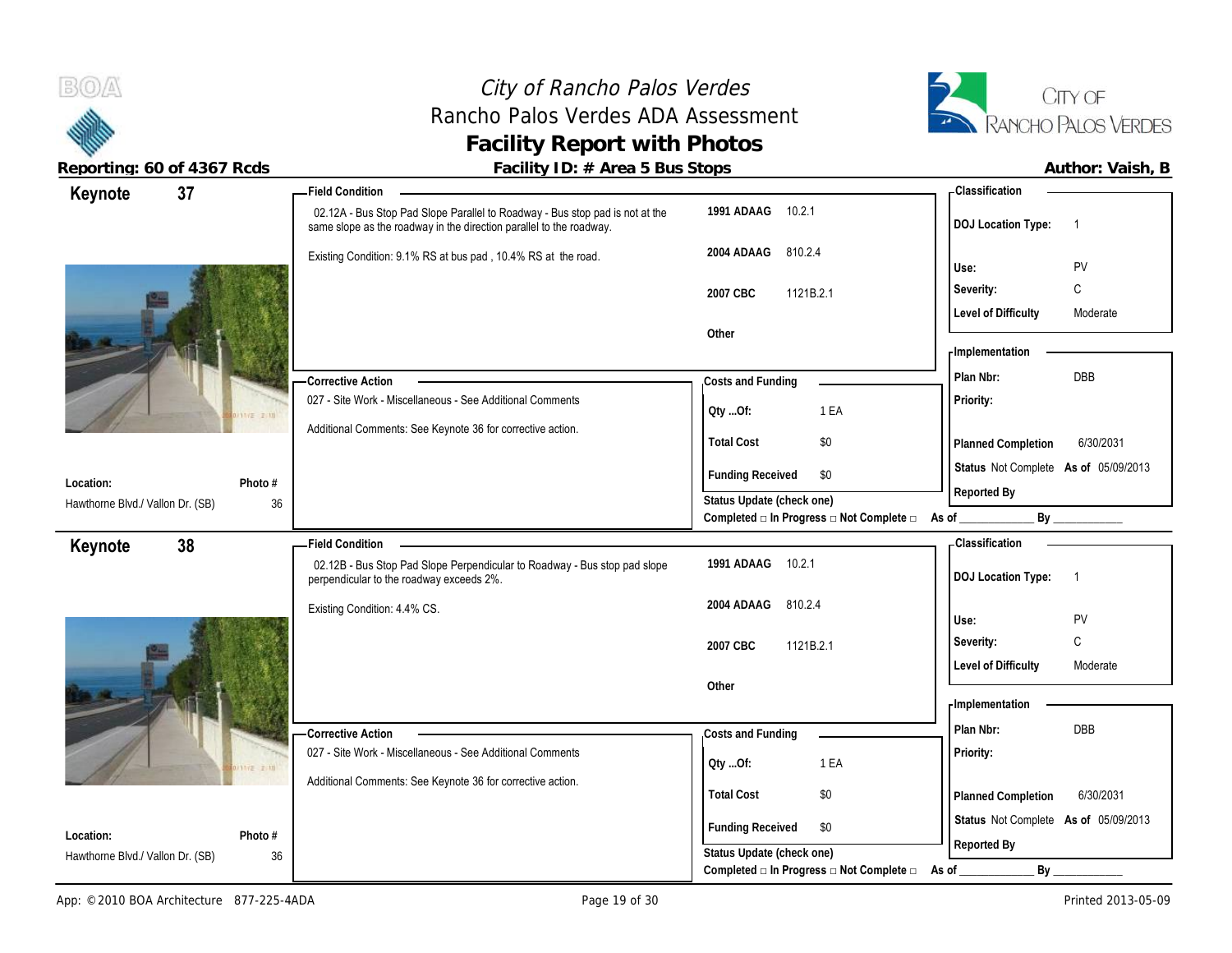#### City of Rancho Palos Verdes Rancho Palos Verdes ADA Assessment **Facility Report with Photos**



|                | Author: Vaish |  |
|----------------|---------------|--|
| Classification |               |  |
|                |               |  |
| .              |               |  |

| 39<br>Keynote                                                 | <b>Field Condition</b>                                                                                                                                                                                            |                                                                               | - Classification                            |
|---------------------------------------------------------------|-------------------------------------------------------------------------------------------------------------------------------------------------------------------------------------------------------------------|-------------------------------------------------------------------------------|---------------------------------------------|
|                                                               | 02.11A - Bus Stop Pad Size - Bus stop pad does not measure 8' long (measured<br>from the curb or vehicle roadway edge) by 5' wide (measured parallel to the vehicle                                               | 1991 ADAAG<br>10.2.1                                                          | <b>DOJ</b> Location Type:<br>- 1            |
|                                                               | roadway).                                                                                                                                                                                                         | 810.2.2<br>2004 ADAAG                                                         |                                             |
|                                                               | Existing Condition: Bus pad 5' long by 5' wide.                                                                                                                                                                   |                                                                               | Use:<br>PV                                  |
|                                                               |                                                                                                                                                                                                                   | 2007 CBC<br>1121B.1                                                           | $\mathsf{C}$<br>Severity:                   |
|                                                               |                                                                                                                                                                                                                   |                                                                               | High<br><b>Level of Difficulty</b>          |
|                                                               |                                                                                                                                                                                                                   | Other                                                                         |                                             |
|                                                               |                                                                                                                                                                                                                   |                                                                               | - Implementation                            |
|                                                               | - Corrective Action                                                                                                                                                                                               | Costs and Funding                                                             | DBB<br>Plan Nbr:                            |
|                                                               | 006 - Concrete Walk - Remove non-compliant pavement and replace with new<br>concrete (area as shown on the drawings). The walkway slope shall not exceed 5%<br>along the POT and cross slope shall not exceed 2%. | 40 SF<br>Oty Of:                                                              | Priority:                                   |
|                                                               |                                                                                                                                                                                                                   | <b>Total Cost</b><br>\$768                                                    | 6/30/2031<br>Planned Completion             |
|                                                               | <b>Additional Comments:</b>                                                                                                                                                                                       | \$0<br><b>Funding Received</b>                                                | Status Not Complete As of 05/09/2013        |
| Location:<br>Photo #                                          |                                                                                                                                                                                                                   |                                                                               | Reported By                                 |
| Hawthorne Blvd./ Dupre Dr. (SB)<br>39                         |                                                                                                                                                                                                                   | Status Update (check one)<br>Completed □ In Progress □ Not Complete □ As of _ | By                                          |
|                                                               | <b>Field Condition</b>                                                                                                                                                                                            |                                                                               | <b>Classification</b>                       |
| 40<br>Keynote                                                 | 02.12A - Bus Stop Pad Slope Parallel to Roadway - Bus stop pad is not at the                                                                                                                                      | 1991 ADAAG<br>10.2.1                                                          |                                             |
|                                                               | same slope as the roadway in the direction parallel to the roadway.                                                                                                                                               |                                                                               | <b>DOJ Location Type:</b><br>$\overline{1}$ |
|                                                               | Existing Condition: 8% RS at bus pad, 10.8% RS at the road.                                                                                                                                                       | 810.2.4<br>2004 ADAAG                                                         |                                             |
|                                                               |                                                                                                                                                                                                                   |                                                                               | PV<br>Use:                                  |
|                                                               |                                                                                                                                                                                                                   | 2007 CBC<br>1121B.2.1                                                         | $\mathsf{C}$<br>Severity:                   |
|                                                               |                                                                                                                                                                                                                   |                                                                               | <b>Level of Difficulty</b><br>Moderate      |
|                                                               |                                                                                                                                                                                                                   | Other                                                                         |                                             |
|                                                               |                                                                                                                                                                                                                   |                                                                               | - Implementation                            |
|                                                               | -Corrective Action                                                                                                                                                                                                | Costs and Funding                                                             | DBB<br>Plan Nbr:                            |
|                                                               | 027 - Site Work - Miscellaneous - See Additional Comments                                                                                                                                                         | 1 EA<br>Oty Of:                                                               | Priority:                                   |
|                                                               | Additional Comments: See Keynote 39 for corrective action.                                                                                                                                                        |                                                                               |                                             |
|                                                               |                                                                                                                                                                                                                   | <b>Total Cost</b><br>\$0                                                      | 6/30/2031<br>Planned Completion             |
|                                                               |                                                                                                                                                                                                                   | <b>Funding Received</b><br>\$0                                                | Status Not Complete As of 05/09/2013        |
| Location:<br>Photo #<br>Hawthorne Blvd./ Dupre Dr. (SB)<br>39 |                                                                                                                                                                                                                   | Status Update (check one)                                                     | Reported By                                 |
|                                                               |                                                                                                                                                                                                                   | Completed □ In Progress □ Not Complete □                                      | $By_$<br>As of                              |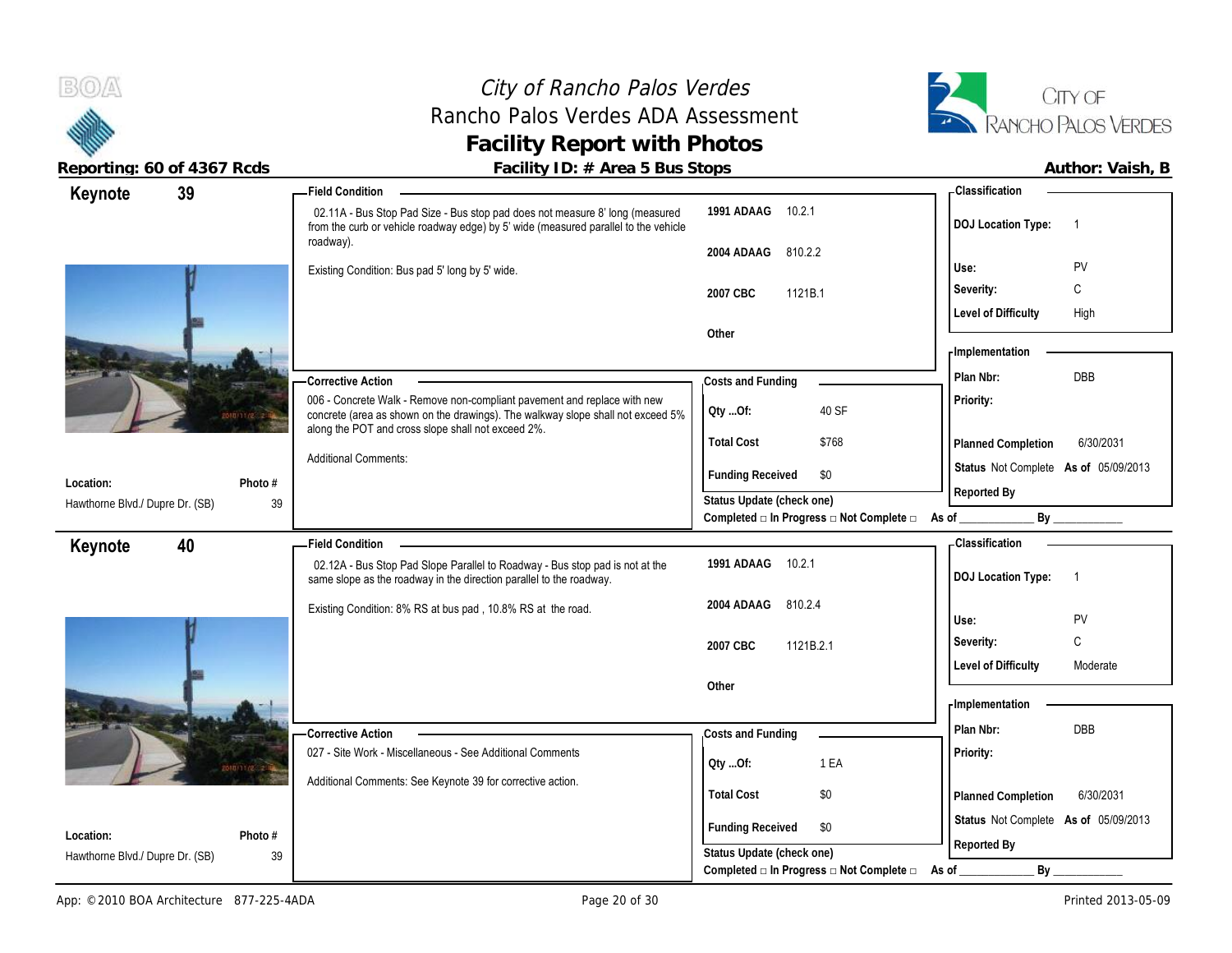## City of Rancho Palos Verdes Rancho Palos Verdes ADA Assessment **Facility of Rancho Palos Verdes**<br> **Facility Report with Photos**<br> **Facility Report with Photos**



 $B(0)$ 

| 41<br>Keynote                   | - Field Condition                                                                                                      |                                                                                      | - Classification                            |
|---------------------------------|------------------------------------------------------------------------------------------------------------------------|--------------------------------------------------------------------------------------|---------------------------------------------|
|                                 | 02.17 - Other - Passenger Loading Zones - See Additional Comments                                                      | 1991 ADAAG -                                                                         | <b>DOJ Location Type:</b><br>$\overline{1}$ |
|                                 | Existing Condition: Bench (16" high seat, 14" deep seat, 14 1/2" high back support).                                   | 2004 ADAAG -                                                                         | PV<br>Use:                                  |
|                                 |                                                                                                                        | 2007 CBC                                                                             | E<br>Severity:                              |
|                                 |                                                                                                                        |                                                                                      | <b>Level of Difficulty</b><br>Moderate      |
|                                 |                                                                                                                        | Other                                                                                |                                             |
|                                 |                                                                                                                        |                                                                                      | - Implementation                            |
|                                 | <b>Corrective Action</b>                                                                                               | Costs and Funding                                                                    | DBB<br>Plan Nbr:                            |
| 2010/11/2 2-35                  | 027 - Site Work - Miscellaneous - See Additional Comments                                                              | 1 EA<br>Qty Of:                                                                      | Priority:                                   |
|                                 | Additional Comments: Provide compliant bench with clear WC seating space.                                              | <b>Total Cost</b><br>\$600                                                           | <b>Planned Completion</b>                   |
| Location:<br>Photo #            |                                                                                                                        | <b>Funding Received</b><br>\$0                                                       | Status Not Complete As of 05/09/2013        |
| Hawthorne Blvd./ Dupre Dr. (NB) | 41                                                                                                                     | Status Update (check one)                                                            | Reported By                                 |
|                                 |                                                                                                                        | Completed □ In Progress □ Not Complete □ As of                                       | By                                          |
| 42<br>Keynote                   | <b>Field Condition</b>                                                                                                 | 1991 ADAAG 10.2.1(2)                                                                 | <b>Classification</b>                       |
|                                 | 02.13A - Bus Stop Shelter - Clear Floor Area - Clear floor area of 30" by 48" is not<br>completely within the shelter. |                                                                                      | <b>DOJ Location Type:</b><br>$\overline{1}$ |
|                                 | Existing Condition: No WC space provided within the shelter.                                                           | 810.3<br>2004 ADAAG                                                                  |                                             |
|                                 |                                                                                                                        |                                                                                      |                                             |
|                                 |                                                                                                                        |                                                                                      | PV<br>Use:                                  |
|                                 |                                                                                                                        | 2007 CBC<br>1121B.2.1                                                                | $\mathbb C$<br>Severity:                    |
|                                 |                                                                                                                        | Other                                                                                | <b>Level of Difficulty</b><br>Moderate      |
|                                 |                                                                                                                        |                                                                                      | - Implementation                            |
|                                 | <b>Corrective Action</b>                                                                                               | Costs and Funding                                                                    | Plan Nbr:<br><b>DBB</b>                     |
|                                 | 027 - Site Work - Miscellaneous - See Additional Comments                                                              |                                                                                      | Priority:                                   |
| 2010/11/2 I-15                  | Additional Comments: See Keynote 41 for corrective action.                                                             | 1 EA<br>Qty Of:                                                                      |                                             |
|                                 |                                                                                                                        | <b>Total Cost</b><br>\$0                                                             | 6/30/2031<br>Planned Completion             |
| Location:<br>Photo #            |                                                                                                                        | <b>Funding Received</b><br>\$0                                                       | Status Not Complete As of 05/09/2013        |
| Hawthorne Blvd./ Dupre Dr. (NB) | 41                                                                                                                     | Status Update (check one)<br>Completed $\Box$ In Progress $\Box$ Not Complete $\Box$ | Reported By<br>By<br>As of                  |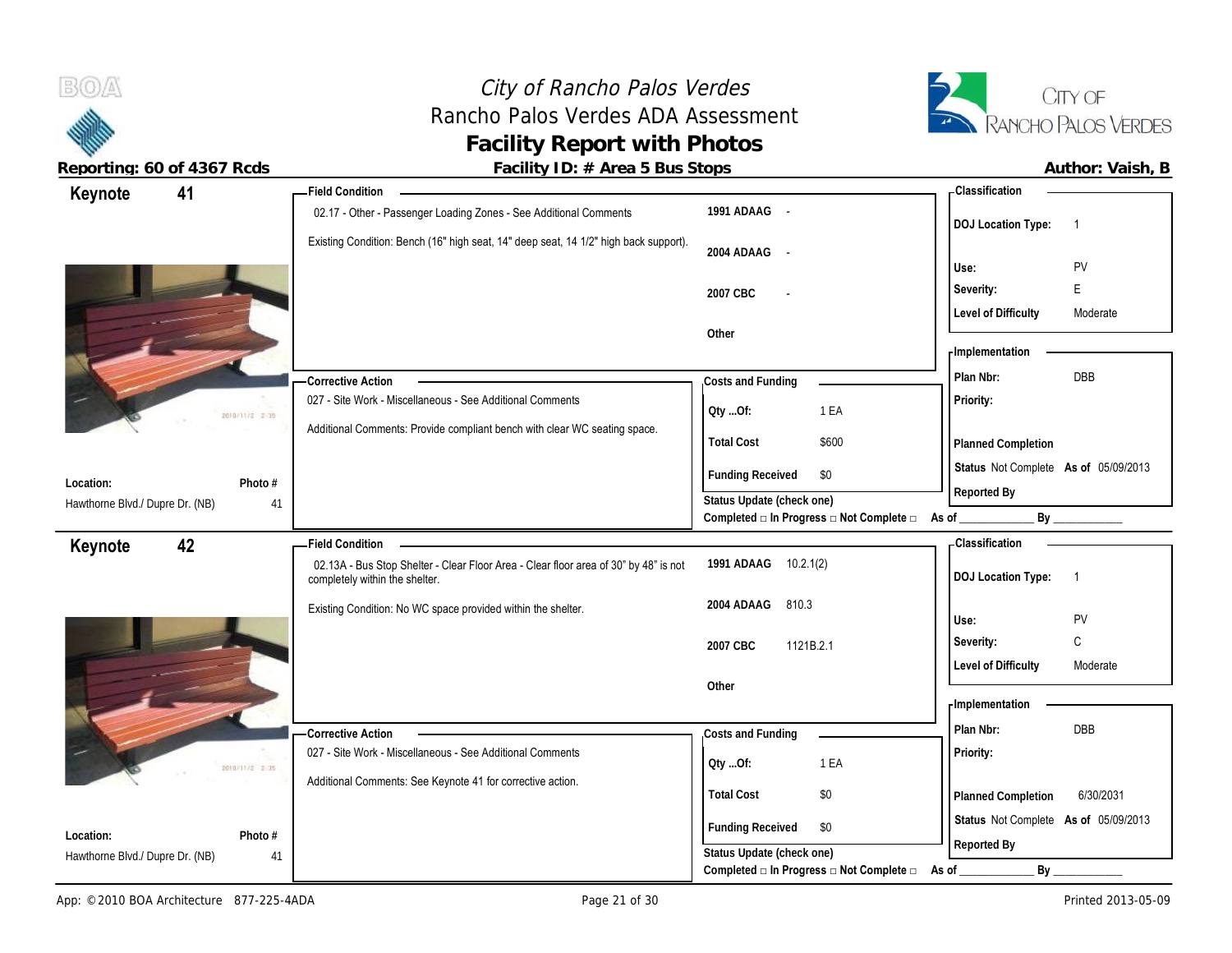



| reporting. Op or 4007 neas            | I dullty TD. $\pi$ Area J Dus Jtops                                                                                                                                                                               |                                                                                      | AULIIUI. VAISII, D                                    |
|---------------------------------------|-------------------------------------------------------------------------------------------------------------------------------------------------------------------------------------------------------------------|--------------------------------------------------------------------------------------|-------------------------------------------------------|
| 43<br>Keynote                         | <b>Field Condition –</b>                                                                                                                                                                                          |                                                                                      | - Classification                                      |
|                                       | 02.12A - Bus Stop Pad Slope Parallel to Roadway - Bus stop pad is not at the<br>same slope as the roadway in the direction parallel to the roadway.                                                               | 1991 ADAAG 10.2.1                                                                    | <b>DOJ Location Type:</b><br>$\overline{\phantom{1}}$ |
|                                       | Existing Condition: 7.7% to 9.4 RS at bus pad, 6.5% to 7.4% RS at the road.                                                                                                                                       | 810.2.4<br>2004 ADAAG                                                                |                                                       |
|                                       |                                                                                                                                                                                                                   |                                                                                      | PV<br>Use:                                            |
|                                       |                                                                                                                                                                                                                   | 2007 CBC<br>1121B.2.1                                                                | $\mathsf{C}$<br>Severity:                             |
|                                       |                                                                                                                                                                                                                   |                                                                                      | <b>Level of Difficulty</b><br>High                    |
|                                       |                                                                                                                                                                                                                   | Other                                                                                | <b>Implementation</b>                                 |
|                                       |                                                                                                                                                                                                                   |                                                                                      |                                                       |
|                                       | <b>Corrective Action</b>                                                                                                                                                                                          | Costs and Funding                                                                    | <b>DBB</b><br>Plan Nbr:                               |
|                                       | 006 - Concrete Walk - Remove non-compliant pavement and replace with new<br>concrete (area as shown on the drawings). The walkway slope shall not exceed 5%<br>along the POT and cross slope shall not exceed 2%. | 50 SF<br>QtyOf:                                                                      | Priority:                                             |
|                                       |                                                                                                                                                                                                                   | <b>Total Cost</b><br>\$960                                                           | 6/30/2031<br>Planned Completion                       |
| Photo #<br>Location:                  | <b>Additional Comments:</b>                                                                                                                                                                                       | <b>Funding Received</b><br>\$0                                                       | Status Not Complete As of 05/09/2013                  |
| Hawthorne Blvd./ Dupre Dr. (NB)<br>43 |                                                                                                                                                                                                                   | Status Update (check one)                                                            | Reported By                                           |
|                                       |                                                                                                                                                                                                                   | Completed a In Progress a Not Complete a As of ________                              | By                                                    |
| Keynote<br>44                         | <b>Field Condition</b>                                                                                                                                                                                            |                                                                                      | - Classification                                      |
|                                       | 02.12B - Bus Stop Pad Slope Perpendicular to Roadway - Bus stop pad slope<br>perpendicular to the roadway exceeds 2%.                                                                                             | 1991 ADAAG 10.2.1                                                                    | <b>DOJ Location Type:</b><br>$\overline{1}$           |
|                                       | Existing Condition: 3.4% to 3.6% CS.                                                                                                                                                                              | 810.2.4<br>2004 ADAAG                                                                |                                                       |
|                                       |                                                                                                                                                                                                                   |                                                                                      | PV<br>Use:                                            |
|                                       |                                                                                                                                                                                                                   | 1121B.2.1<br>2007 CBC                                                                | C<br>Severity:                                        |
|                                       |                                                                                                                                                                                                                   |                                                                                      | <b>Level of Difficulty</b><br>Moderate                |
|                                       |                                                                                                                                                                                                                   | Other                                                                                | - Implementation                                      |
|                                       |                                                                                                                                                                                                                   |                                                                                      |                                                       |
|                                       | Corrective Action                                                                                                                                                                                                 | Costs and Funding                                                                    | DBB<br>Plan Nbr:                                      |
|                                       | 027 - Site Work - Miscellaneous - See Additional Comments                                                                                                                                                         | 1 EA<br>QtyOf:                                                                       | Priority:                                             |
|                                       | Additional Comments: See Keynote 43 for corrective action.                                                                                                                                                        | <b>Total Cost</b><br>\$0                                                             | 6/30/2031                                             |
|                                       |                                                                                                                                                                                                                   |                                                                                      | Planned Completion                                    |
| Location:<br>Photo #                  |                                                                                                                                                                                                                   | <b>Funding Received</b><br>\$0                                                       | Status Not Complete As of 05/09/2013                  |
|                                       |                                                                                                                                                                                                                   |                                                                                      | Reported By                                           |
| Hawthorne Blvd./ Dupre Dr. (NB)<br>43 |                                                                                                                                                                                                                   | Status Update (check one)<br>Completed $\Box$ In Progress $\Box$ Not Complete $\Box$ | $By$ <sub>___</sub>                                   |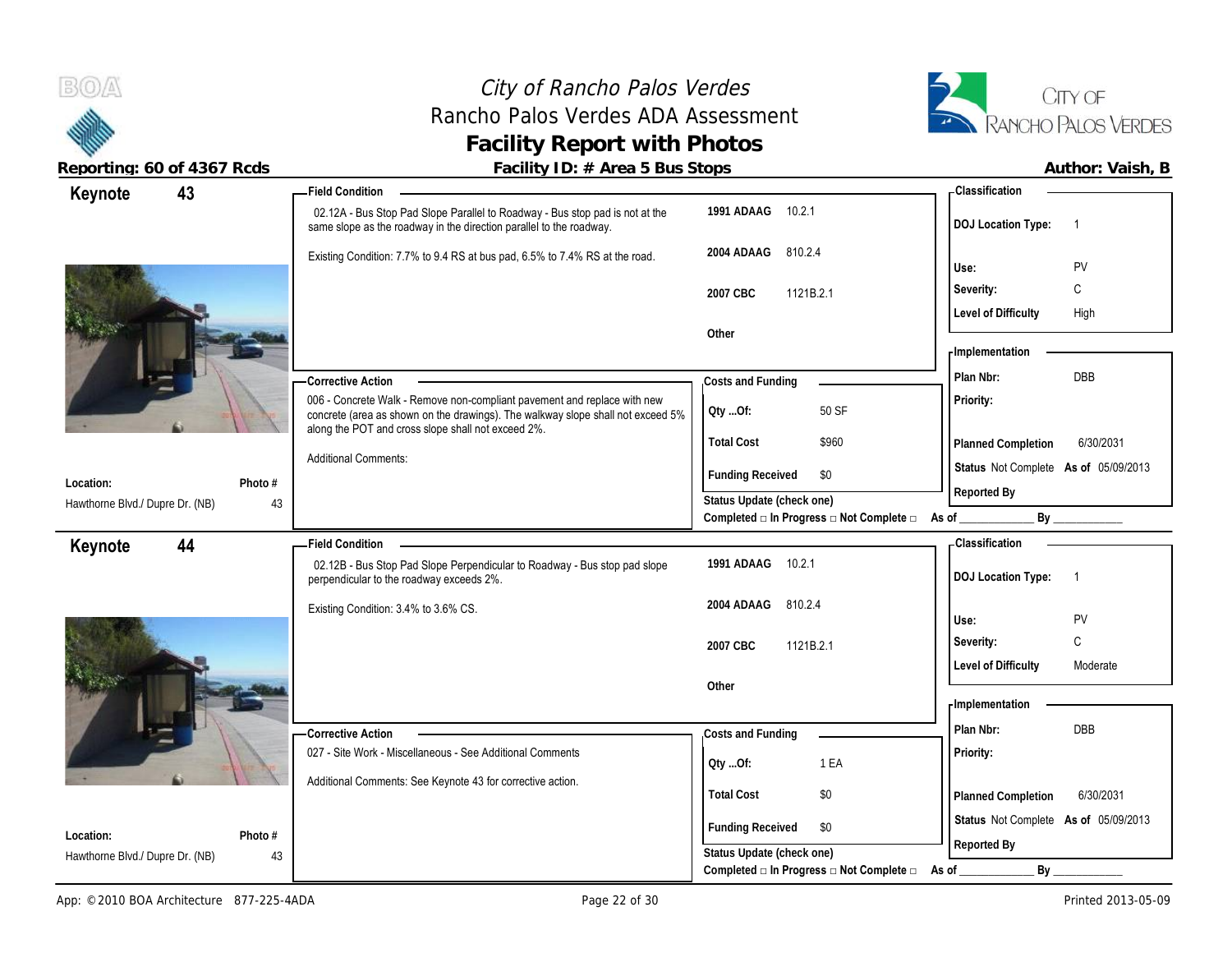# City of Rancho Palos Verdes Rancho Palos Verdes ADA Assessment **Facility Report with Photos**



**Reporting: 60 of 4367 Rcds Facility ID: # Area 5 Bus Stops** 

| Author: Vaish, B |  |
|------------------|--|
|                  |  |

| Keynote                                           | 45             | <b>Field Condition</b>                                                                                                 |                                          | <b>Classification</b>                               |
|---------------------------------------------------|----------------|------------------------------------------------------------------------------------------------------------------------|------------------------------------------|-----------------------------------------------------|
|                                                   |                | 02.17 - Other - Passenger Loading Zones - See Additional Comments                                                      | 1991 ADAAG -                             | <b>DOJ Location Type:</b><br>$\overline{1}$         |
|                                                   |                | Existing Condition: Bench (16" high seat, 13 1/2" deep seat, 14 1/2" high back<br>support).                            | 2004 ADAAG -                             | Use:<br>PV                                          |
|                                                   |                |                                                                                                                        |                                          | E<br>Severity:                                      |
|                                                   |                |                                                                                                                        | 2007 CBC                                 | <b>Level of Difficulty</b><br>Moderate              |
|                                                   |                |                                                                                                                        | Other                                    |                                                     |
|                                                   |                |                                                                                                                        |                                          | - Implementation                                    |
|                                                   |                | -Corrective Action                                                                                                     | Costs and Funding                        | DBB<br>Plan Nbr:                                    |
|                                                   | 2010/11/2 4:32 | 027 - Site Work - Miscellaneous - See Additional Comments                                                              | Qty Of:<br>1 EA                          | Priority:                                           |
|                                                   |                | Additional Comments: Provide compliant bench with clear WC seating space.                                              | <b>Total Cost</b><br>\$600               | Planned Completion                                  |
|                                                   |                |                                                                                                                        | <b>Funding Received</b><br>\$0           | Status Not Complete As of 05/09/2013                |
| Location:<br>Hawthorne Blvd./ Los Verdes Dr. (NB) | Photo #<br>45  |                                                                                                                        | Status Update (check one)                | Reported By                                         |
|                                                   |                |                                                                                                                        | Completed □ In Progress □ Not Complete □ | As of _                                             |
| Keynote                                           | 46             | <b>Field Condition</b>                                                                                                 |                                          | - Classification                                    |
|                                                   |                | 02.13A - Bus Stop Shelter - Clear Floor Area - Clear floor area of 30" by 48" is not<br>completely within the shelter. | 1991 ADAAG 10.2.1(2)                     | <b>DOJ Location Type:</b><br>$\overline{1}$         |
|                                                   |                | Existing Condition: No WC space provided within the shelter.                                                           | 2004 ADAAG 810.3                         | Use:<br>PV                                          |
|                                                   |                |                                                                                                                        | 2007 CBC<br>1121B.2.1                    | C<br>Severity:                                      |
|                                                   |                |                                                                                                                        |                                          | <b>Level of Difficulty</b><br>Moderate              |
|                                                   |                |                                                                                                                        | Other                                    |                                                     |
|                                                   |                |                                                                                                                        |                                          | - Implementation                                    |
|                                                   |                | - Corrective Action                                                                                                    | Costs and Funding                        | DBB<br>Plan Nbr:                                    |
|                                                   | 2010/11/2 4:32 | 027 - Site Work - Miscellaneous - See Additional Comments                                                              | 1 EA<br>QtyOf:                           | Priority:                                           |
|                                                   |                | Additional Comments: See Keynote 45 for corrective action.                                                             |                                          |                                                     |
|                                                   |                |                                                                                                                        | <b>Total Cost</b><br>\$0                 | 6/30/2031<br>Planned Completion                     |
| Location:                                         | Photo #        |                                                                                                                        | <b>Funding Received</b><br>\$0           | Status Not Complete As of 05/09/2013<br>Reported By |
| Hawthorne Blvd./ Los Verdes Dr. (NB)              | 45             |                                                                                                                        | Status Update (check one)                |                                                     |
|                                                   |                |                                                                                                                        | Completed □ In Progress □ Not Complete □ | By<br>As of _                                       |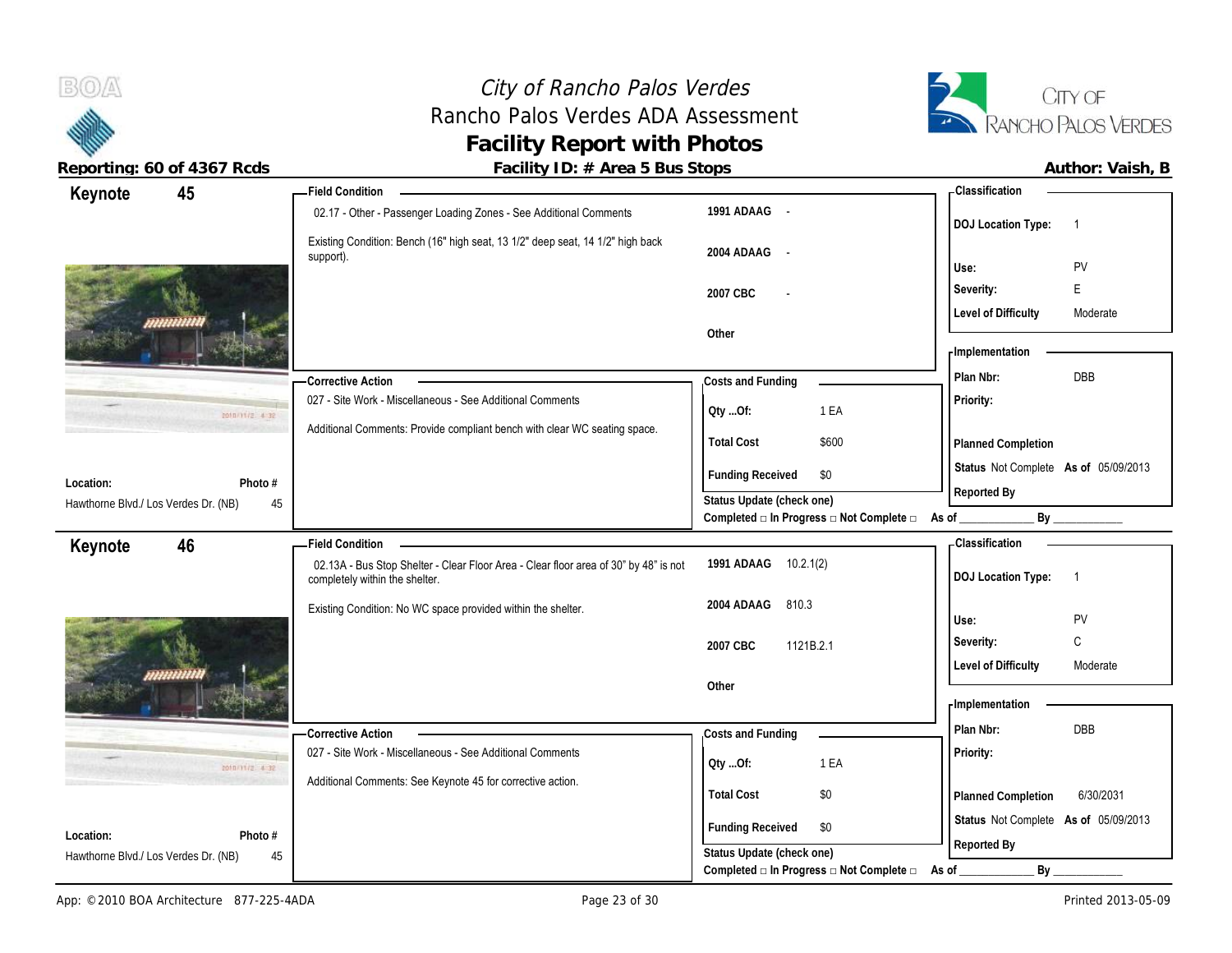$B(0)$ City of Rancho Palos Verdes Rancho Palos Verdes ADA Assessment **Facility Report with Photos** Reporting: 60 of 4367 Rcds **Facility ID: # Area 5 Bus Stops Facility ID: # Area 5 Bus Stops Author: Vaish, B Keynote 47 Field Condition Classification 1991 ADAAG** 10.2.1 02.11B - Bus Stop Pad and Accessible Route - Bus stop pad is not connected to **DOJ Location Type:** 1 an accessible route. **2004 ADAAG** 810.2.3 Existing Condition: No accessible route to bus stop. **Use:** PV **Severity:** C **2007 CBC** 1121B.1 **Level of Difficulty** Moderate to High **Other Implementation**

001A - Accessible Route - Provide new accessible route.

Additional Comments:

**Corrective Action** 

| Photo #<br>Location:                                               |                                                                                                                                                                     | <b>Funding Received</b><br>— ⊅U                                                      |                                        |
|--------------------------------------------------------------------|---------------------------------------------------------------------------------------------------------------------------------------------------------------------|--------------------------------------------------------------------------------------|----------------------------------------|
| 47<br>Hawthorne Blvd./ Los Verdes Dr. (NB)                         |                                                                                                                                                                     | Status Update (check one)<br>Completed $\Box$ In Progress $\Box$ Not Complete $\Box$ | Reported By<br>By<br>As of             |
| 48<br>Keynote                                                      | -Field Condition                                                                                                                                                    |                                                                                      | - Classification                       |
|                                                                    | 02.11A - Bus Stop Pad Size - Bus stop pad does not measure 8' long (measured<br>from the curb or vehicle roadway edge) by 5' wide (measured parallel to the vehicle | 1991 ADAAG<br>10.2.1                                                                 | <b>DOJ Location Type:</b>              |
|                                                                    | roadway).                                                                                                                                                           | 2004 ADAAG<br>810.2.2                                                                |                                        |
|                                                                    | Existing Condition: Bus pad 6' long by 5' wide.                                                                                                                     |                                                                                      | PV<br>Use:                             |
|                                                                    |                                                                                                                                                                     | 1121B.1<br>2007 CBC                                                                  | C<br>Severity:                         |
|                                                                    |                                                                                                                                                                     |                                                                                      | High<br><b>Level of Difficulty</b>     |
|                                                                    |                                                                                                                                                                     | Other                                                                                | - Implementation                       |
|                                                                    | <b>-Corrective Action</b>                                                                                                                                           | Costs and Funding                                                                    | <b>DBB</b><br>Plan Nbr:                |
| 2010/11/2 4:32                                                     | 006 - Concrete Walk - Remove non-compliant pavement and replace with new<br>concrete (area as shown on the drawings). The walkway slope shall not exceed 5%         | 40 SF<br>Qty Of:                                                                     | Priority:                              |
|                                                                    | along the POT and cross slope shall not exceed 2%.                                                                                                                  | \$768<br><b>Total Cost</b>                                                           | 6/30/2031<br><b>Planned Completion</b> |
|                                                                    | <b>Additional Comments:</b>                                                                                                                                         | <b>Funding Received</b><br>\$0                                                       | Status Not Complete As of 05/09/2013   |
| Location:<br>Photo #<br>Hawthorne Blvd./ Los Verdes Dr. (NB)<br>45 |                                                                                                                                                                     | Status Update (check one)                                                            | Reported By                            |
|                                                                    |                                                                                                                                                                     | Completed $\square$ In Progress $\square$ Not Complete $\square$                     | By<br>As of                            |



**Status** Not Complete **As of** 05/09/2013

**Planned Completion** 6/30/2031

**Priority:**

**Costs and Funding Plan Nbr:** DBB

**Total Cost** \$15,000

**Qty ...Of:** 500 SF

**Funding Received \$0**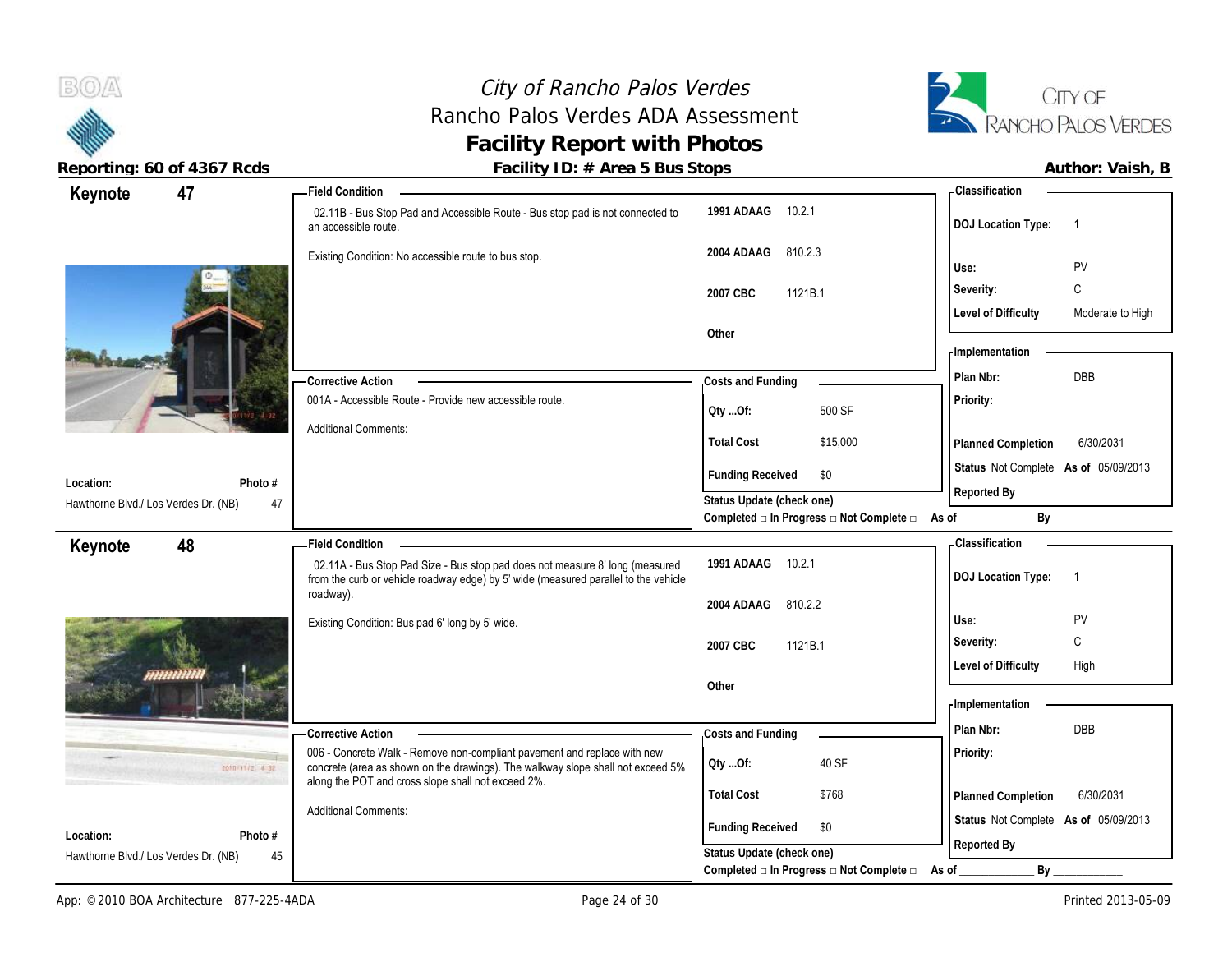

| <b>Classification</b><br><b>Field Condition</b><br>49<br>Keynote<br>1991 ADAAG 10.2.1<br>02.12A - Bus Stop Pad Slope Parallel to Roadway - Bus stop pad is not at the<br>DOJ Location Type: 1<br>same slope as the roadway in the direction parallel to the roadway.<br>2004 ADAAG 810.2.4<br>Existing Condition: 4.7% to 5.7% RS at bus pad, 5.1% to 5.7% RS at the road.<br>PV<br>Use: |  |
|------------------------------------------------------------------------------------------------------------------------------------------------------------------------------------------------------------------------------------------------------------------------------------------------------------------------------------------------------------------------------------------|--|
|                                                                                                                                                                                                                                                                                                                                                                                          |  |
|                                                                                                                                                                                                                                                                                                                                                                                          |  |
|                                                                                                                                                                                                                                                                                                                                                                                          |  |
| C<br>Severity:<br>1121B.2.1<br>2007 CBC                                                                                                                                                                                                                                                                                                                                                  |  |
| <b>Level of Difficulty</b><br>Moderate                                                                                                                                                                                                                                                                                                                                                   |  |
| Other<br>Implementation                                                                                                                                                                                                                                                                                                                                                                  |  |
| <b>DBB</b><br>Plan Nbr:<br>-Corrective Action<br>Costs and Funding                                                                                                                                                                                                                                                                                                                       |  |
| 027 - Site Work - Miscellaneous - See Additional Comments<br>Priority:<br>1 EA<br>Qty Of:                                                                                                                                                                                                                                                                                                |  |
| Additional Comments: See Keynote 48 for corrective action.<br>\$0<br><b>Total Cost</b><br>6/30/2031<br>Planned Completion                                                                                                                                                                                                                                                                |  |
| Status Not Complete As of 05/09/2013<br><b>Funding Received</b><br>\$0                                                                                                                                                                                                                                                                                                                   |  |
| Location:<br>Photo #<br>Reported By                                                                                                                                                                                                                                                                                                                                                      |  |
| Status Update (check one)<br>Hawthorne Blvd./ Los Verdes Dr. (NB)<br>47<br>Completed □ In Progress □ Not Complete □ As of                                                                                                                                                                                                                                                                |  |
| <b>Classification</b><br>50<br><b>Field Condition</b><br>Keynote                                                                                                                                                                                                                                                                                                                         |  |
| 1991 ADAAG 10.2.1<br>02.11A - Bus Stop Pad Size - Bus stop pad does not measure 8' long (measured<br>DOJ Location Type: 1<br>from the curb or vehicle roadway edge) by 5' wide (measured parallel to the vehicle                                                                                                                                                                         |  |
| roadway).<br>2004 ADAAG 810.2.2                                                                                                                                                                                                                                                                                                                                                          |  |
| PV<br>Use:<br>Existing Condition: Bus pad 3'-11" long by 5' wide.                                                                                                                                                                                                                                                                                                                        |  |
| C<br>Severity:<br>2007 CBC<br>1121B.1                                                                                                                                                                                                                                                                                                                                                    |  |
| <b>Level of Difficulty</b><br>High                                                                                                                                                                                                                                                                                                                                                       |  |
| Other<br>Implementation                                                                                                                                                                                                                                                                                                                                                                  |  |
| DBB<br>Plan Nbr:                                                                                                                                                                                                                                                                                                                                                                         |  |
|                                                                                                                                                                                                                                                                                                                                                                                          |  |
| - Corrective Action<br>Costs and Funding                                                                                                                                                                                                                                                                                                                                                 |  |
| 006 - Concrete Walk - Remove non-compliant pavement and replace with new<br><b>Priority:</b><br>40 SF<br>QtyOf:<br>concrete (area as shown on the drawings). The walkway slope shall not exceed 5%                                                                                                                                                                                       |  |
| along the POT and cross slope shall not exceed 2%.<br><b>Total Cost</b><br>\$768<br>6/30/2031<br>Planned Completion                                                                                                                                                                                                                                                                      |  |
| <b>Additional Comments:</b><br>Status Not Complete As of 05/09/2013                                                                                                                                                                                                                                                                                                                      |  |
| <b>Funding Received</b><br>\$0<br>Location:<br>Photo #<br>Reported By<br>Status Update (check one)<br>50<br>Hawthorne Blvd./ Los Verdes Dr. (SB)                                                                                                                                                                                                                                         |  |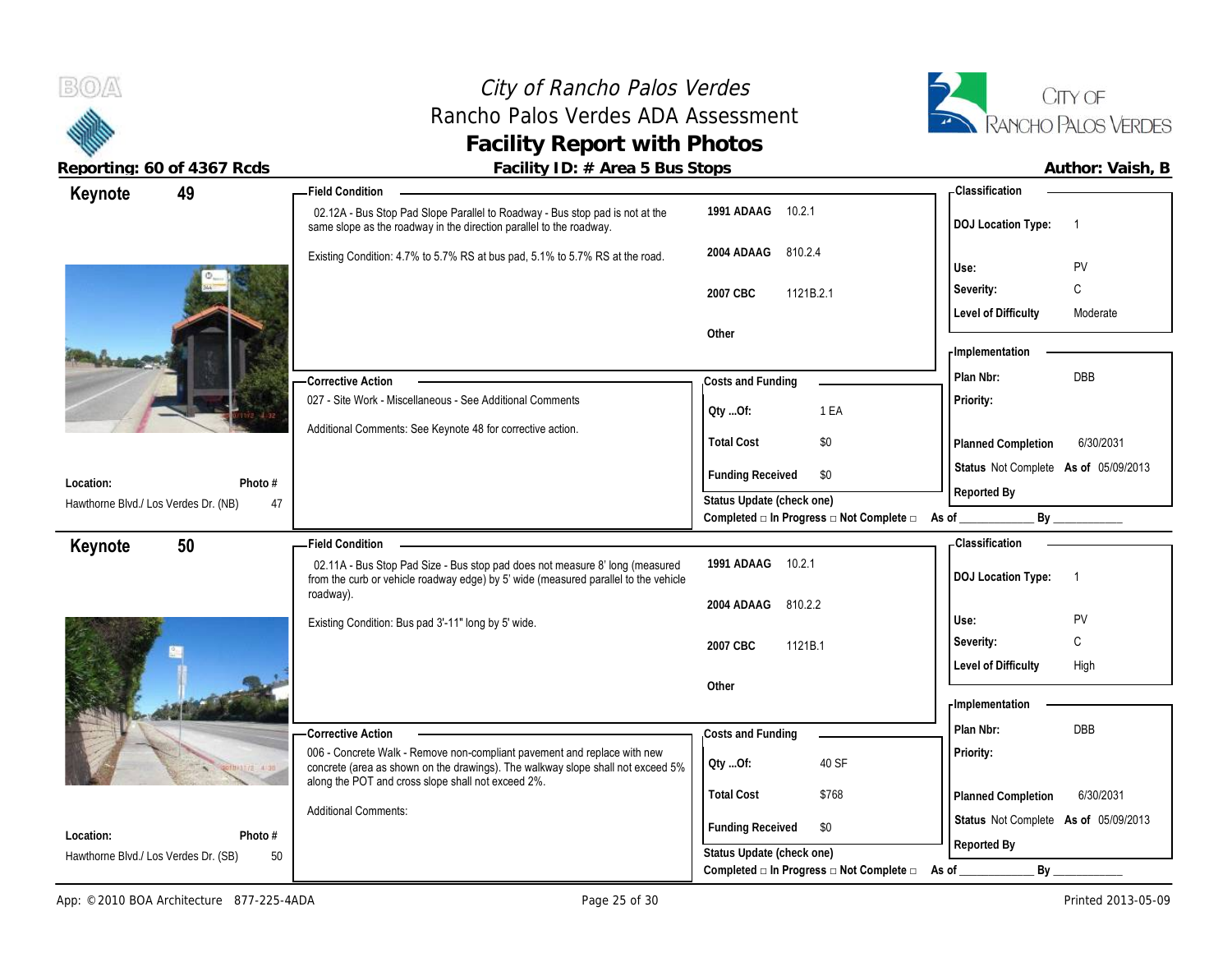## City of Rancho Palos Verdes Rancho Palos Verdes ADA Assessment **Facility Report with Photos**



| Author: Vaish, I |  |
|------------------|--|
|                  |  |

| Keynote                                           | 51            | <b>Field Condition</b>                                                                                                |                                                                 | - Classification                                                    |
|---------------------------------------------------|---------------|-----------------------------------------------------------------------------------------------------------------------|-----------------------------------------------------------------|---------------------------------------------------------------------|
|                                                   |               | 02.12B - Bus Stop Pad Slope Perpendicular to Roadway - Bus stop pad slope<br>perpendicular to the roadway exceeds 2%. | 1991 ADAAG<br>10.2.1                                            | <b>DOJ</b> Location Type:<br>$\overline{1}$                         |
|                                                   |               | Existing Condition: 4.5% CS.                                                                                          | 810.2.4<br>2004 ADAAG                                           | PV<br>Use:                                                          |
|                                                   |               |                                                                                                                       | 1121B.2.1<br>2007 CBC                                           | C<br>Severity:                                                      |
|                                                   |               |                                                                                                                       |                                                                 | <b>Level of Difficulty</b><br>Moderate                              |
|                                                   |               |                                                                                                                       | Other                                                           |                                                                     |
|                                                   |               |                                                                                                                       |                                                                 | - Implementation                                                    |
|                                                   |               | -Corrective Action                                                                                                    | Costs and Funding                                               | DBB<br>Plan Nbr:                                                    |
|                                                   |               | 027 - Site Work - Miscellaneous - See Additional Comments                                                             | 1 EA<br>Oty Of:                                                 | Priority:                                                           |
|                                                   |               | Additional Comments: See Keynote 50 for corrective action.                                                            | <b>Total Cost</b><br>\$0                                        | 6/30/2031<br>Planned Completion                                     |
|                                                   |               |                                                                                                                       | <b>Funding Received</b><br>\$0                                  | Status Not Complete As of 05/09/2013                                |
| Location:<br>Hawthorne Blvd./ Los Verdes Dr. (SB) | Photo #<br>50 |                                                                                                                       | Status Update (check one)                                       | Reported By                                                         |
|                                                   |               |                                                                                                                       | Completed $\Box$ In Progress $\Box$ Not Complete $\Box$ As of _ | By                                                                  |
| Keynote                                           | 52            | <b>Field Condition</b>                                                                                                |                                                                 | - Classification                                                    |
|                                                   |               |                                                                                                                       |                                                                 |                                                                     |
|                                                   |               | 02.11B - Bus Stop Pad and Accessible Route - Bus stop pad is not connected to<br>an accessible route.                 | 1991 ADAAG<br>10.2.1                                            | <b>DOJ Location Type:</b><br>$\overline{1}$                         |
|                                                   |               | Existing Condition: No accessible route to bus stop.                                                                  | 2004 ADAAG<br>810.2.3                                           |                                                                     |
|                                                   |               |                                                                                                                       |                                                                 | Use:<br>PV                                                          |
|                                                   |               |                                                                                                                       | 2007 CBC<br>1121B.1                                             | $\mathsf{C}$<br>Severity:<br><b>Level of Difficulty</b><br>Moderate |
|                                                   |               |                                                                                                                       | Other                                                           |                                                                     |
|                                                   |               |                                                                                                                       |                                                                 | - Implementation                                                    |
|                                                   |               | -Corrective Action                                                                                                    | Costs and Funding                                               | DBB<br>Plan Nbr:                                                    |
|                                                   |               | 027 - Site Work - Miscellaneous - See Additional Comments                                                             | 1 EA<br>QtyOf:                                                  | Priority:                                                           |
|                                                   |               | Additional Comments: See Keynote 50 for corrective action.                                                            | <b>Total Cost</b><br>\$0                                        |                                                                     |
|                                                   |               |                                                                                                                       |                                                                 | 6/30/2031<br>Planned Completion                                     |
| Location:<br>Hawthorne Blvd./ Los Verdes Dr. (SB) | Photo #<br>50 |                                                                                                                       | <b>Funding Received</b><br>\$0<br>Status Update (check one)     | Status Not Complete As of 05/09/2013<br>Reported By                 |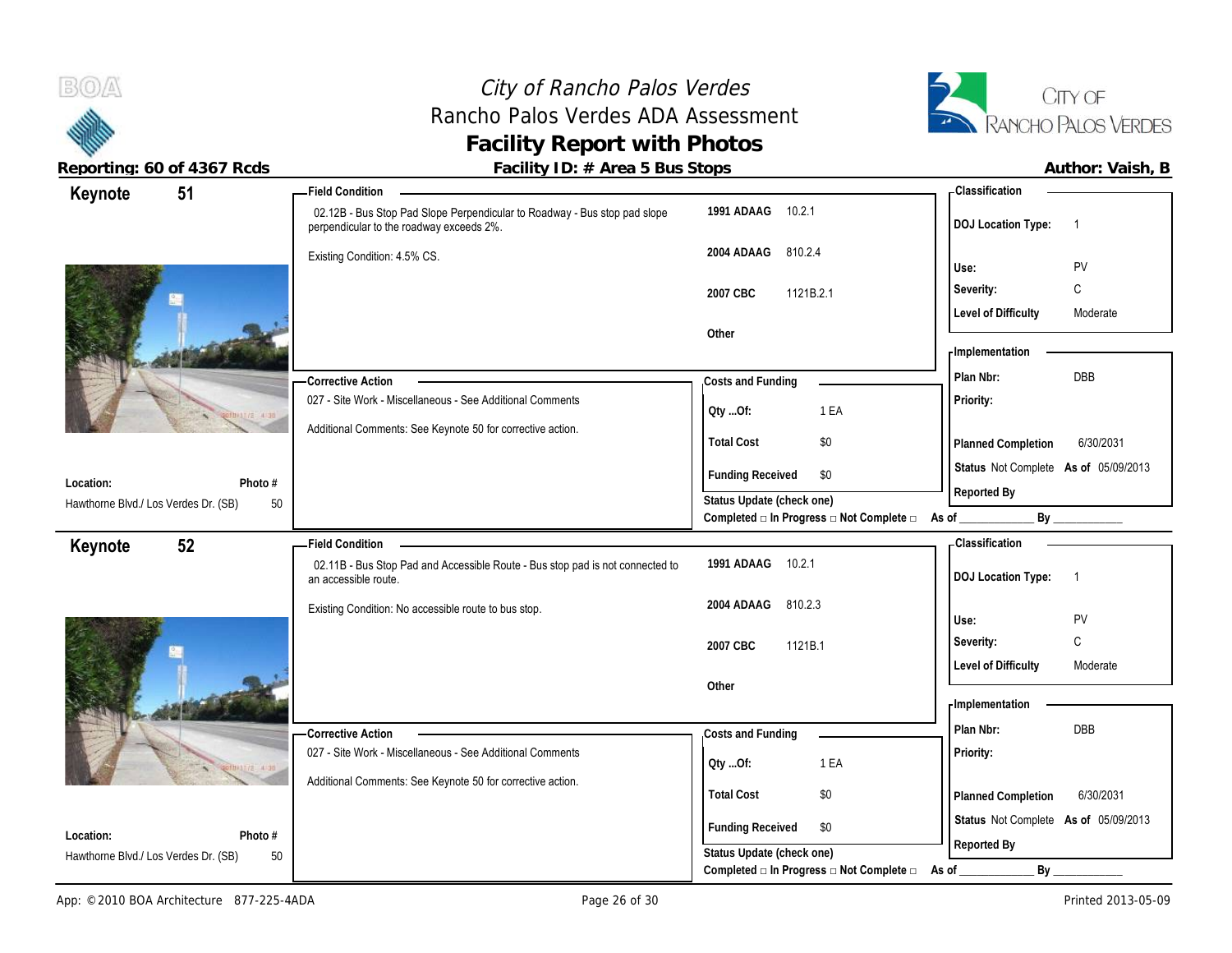## City of Rancho Palos Verdes City of Rancho Palos Verdes<br>
Rancho Palos Verdes ADA Assessment<br>
Tancho Palos Verdes ADA Assessment<br>
Tancho Palos Verdes **Facility Report with Photos**



|                                 |         | radinty TD: // Typed 5 Das Stops                                                                                                                    |                                                                                     |                                             |
|---------------------------------|---------|-----------------------------------------------------------------------------------------------------------------------------------------------------|-------------------------------------------------------------------------------------|---------------------------------------------|
| Keynote                         | 53      | Field Condition –                                                                                                                                   |                                                                                     | - Classification                            |
|                                 |         | 02.12A - Bus Stop Pad Slope Parallel to Roadway - Bus stop pad is not at the<br>same slope as the roadway in the direction parallel to the roadway. | 1991 ADAAG 10.2.1                                                                   | <b>DOJ</b> Location Type:<br>$\overline{1}$ |
|                                 |         | Existing Condition: 6.1% RS at bus pad, 6.2% RS at the road.                                                                                        | 2004 ADAAG<br>810.2.4                                                               |                                             |
| S)<br>b fare                    |         |                                                                                                                                                     |                                                                                     | PV<br>Use:                                  |
| CY                              |         |                                                                                                                                                     | 2007 CBC<br>1121B.2.1                                                               | $\mathsf{C}$<br>Severity:                   |
| imk                             |         |                                                                                                                                                     |                                                                                     | <b>Level of Difficulty</b><br>Moderate      |
|                                 |         |                                                                                                                                                     | Other                                                                               | - Implementation                            |
|                                 |         |                                                                                                                                                     |                                                                                     |                                             |
|                                 |         | <b>Corrective Action</b>                                                                                                                            | Costs and Funding                                                                   | DBB<br>Plan Nbr:                            |
|                                 |         | 027 - Site Work - Miscellaneous - See Additional Comments                                                                                           | QtyOf:<br>1 EA                                                                      | Priority:                                   |
|                                 |         | Additional Comments: See Keynote 55 for corrective action.                                                                                          | <b>Total Cost</b><br>\$0                                                            |                                             |
|                                 |         |                                                                                                                                                     |                                                                                     | Planned Completion<br>6/30/2031             |
| Location:                       | Photo # |                                                                                                                                                     | <b>Funding Received</b><br>\$0                                                      | Status Not Complete As of 05/09/2013        |
| Hawthorne Blvd./ Crest Rd. (SB) | 53      |                                                                                                                                                     | Status Update (check one)                                                           | Reported By                                 |
|                                 |         |                                                                                                                                                     | Completed □ In Progress □ Not Complete □ As of ________                             | By                                          |
| Keynote                         | 54      | <b>Field Condition</b>                                                                                                                              |                                                                                     | - Classification                            |
|                                 |         | 02.12B - Bus Stop Pad Slope Perpendicular to Roadway - Bus stop pad slope<br>perpendicular to the roadway exceeds 2%.                               | 1991 ADAAG 10.2.1                                                                   | <b>DOJ Location Type:</b><br>$\overline{1}$ |
|                                 |         | Existing Condition: 2.4% CS.                                                                                                                        | 2004 ADAAG<br>810.2.4                                                               |                                             |
| S)<br>b fare                    |         |                                                                                                                                                     |                                                                                     | Use:<br>PV                                  |
| CY                              |         |                                                                                                                                                     | 2007 CBC<br>1121B.2.1                                                               | C<br>Severity:                              |
|                                 |         |                                                                                                                                                     |                                                                                     | <b>Level of Difficulty</b><br>Moderate      |
|                                 |         |                                                                                                                                                     | Other                                                                               |                                             |
|                                 |         |                                                                                                                                                     |                                                                                     |                                             |
|                                 |         |                                                                                                                                                     |                                                                                     | - Implementation                            |
|                                 |         | Corrective Action                                                                                                                                   | Costs and Funding                                                                   | Plan Nbr:<br>DBB                            |
|                                 |         | 027 - Site Work - Miscellaneous - See Additional Comments                                                                                           | 1 EA<br>QtyOf:                                                                      | Priority:                                   |
|                                 |         | Additional Comments: See Keynote 55 for corrective action.                                                                                          |                                                                                     |                                             |
|                                 |         |                                                                                                                                                     | <b>Total Cost</b><br>\$0                                                            | 6/30/2031<br>Planned Completion             |
| Location:                       | Photo # |                                                                                                                                                     | <b>Funding Received</b><br>\$0                                                      | Status Not Complete As of 05/09/2013        |
| Hawthorne Blvd./ Crest Rd. (SB) | 53      |                                                                                                                                                     | Status Update (check one)<br>Completed □ In Progress □ Not Complete □ As of _______ | Reported By<br>By                           |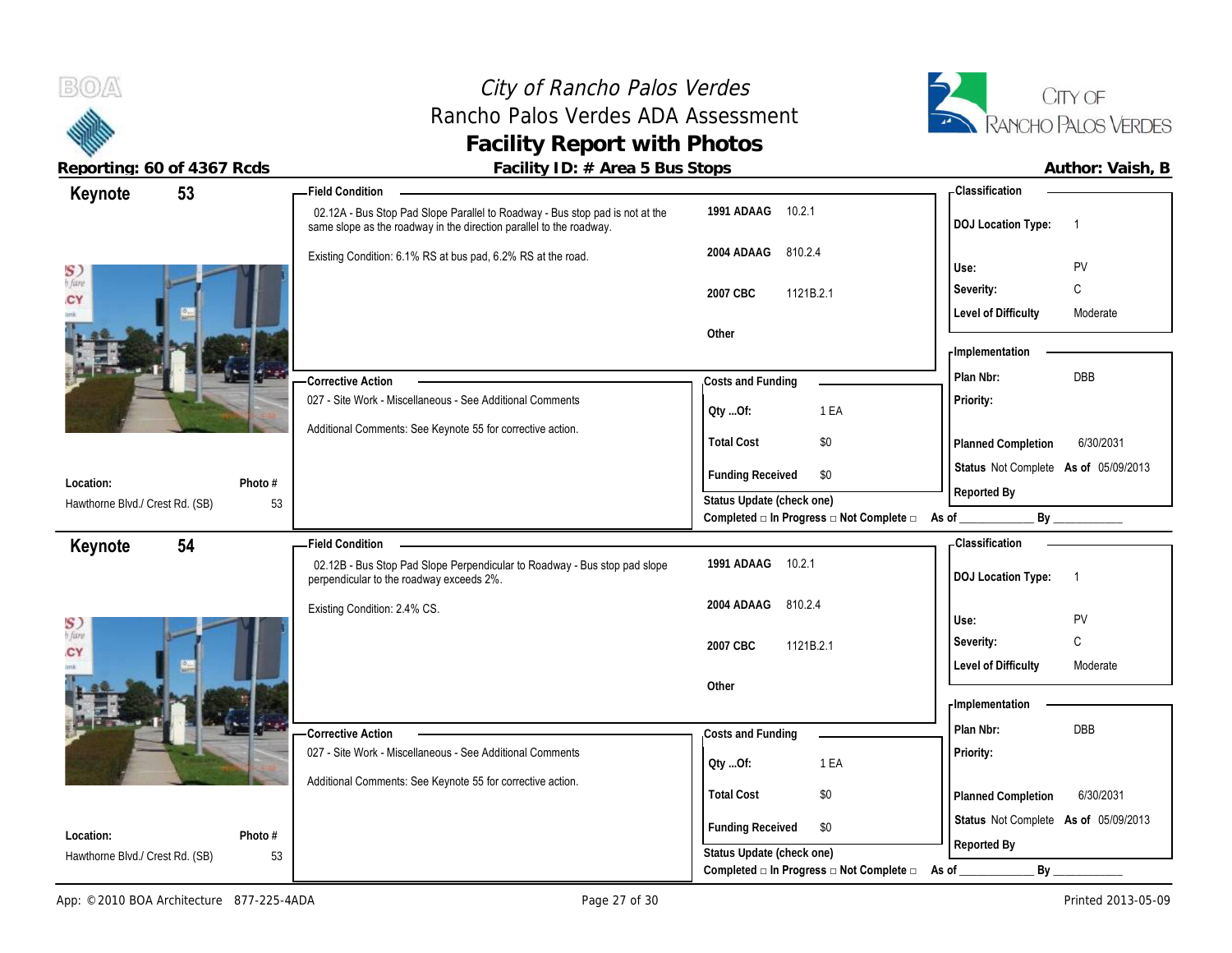## City of Rancho Palos Verdes Rancho Palos Verdes ADA Assessment **Facility Report with Photos**



| 55<br>Keynote                                                                                                                                                                                                                | - Classification                                                               |                                      |
|------------------------------------------------------------------------------------------------------------------------------------------------------------------------------------------------------------------------------|--------------------------------------------------------------------------------|--------------------------------------|
| 02.11A - Bus Stop Pad Size - Bus stop pad does not measure 8' long (measured<br>from the curb or vehicle roadway edge) by 5' wide (measured parallel to the vehicle                                                          | 1991 ADAAG<br>10.2.1<br><b>DOJ Location Type:</b>                              | $\overline{1}$                       |
| roadway).                                                                                                                                                                                                                    | 810.2.2<br>2004 ADAAG                                                          |                                      |
| S)<br>o fare<br>Existing Condition: Bus pad 4' long by 5' wide.                                                                                                                                                              | Use:                                                                           | PV                                   |
| 2007 CBC<br>CY                                                                                                                                                                                                               | Severity:<br>1121B.1                                                           | $\mathsf{C}$                         |
|                                                                                                                                                                                                                              | <b>Level of Difficulty</b>                                                     | High                                 |
| Other                                                                                                                                                                                                                        |                                                                                |                                      |
|                                                                                                                                                                                                                              | - Implementation                                                               |                                      |
| -Corrective Action                                                                                                                                                                                                           | Plan Nbr:<br>Costs and Funding                                                 | <b>DBB</b>                           |
| 006 - Concrete Walk - Remove non-compliant pavement and replace with new<br>Oty Of:<br>concrete (area as shown on the drawings). The walkway slope shall not exceed 5%<br>along the POT and cross slope shall not exceed 2%. | Priority:<br>40 SF                                                             |                                      |
| <b>Total Cost</b>                                                                                                                                                                                                            | \$768<br>Planned Completion                                                    | 6/30/2031                            |
| <b>Additional Comments:</b>                                                                                                                                                                                                  | <b>Funding Received</b><br>\$0                                                 | Status Not Complete As of 05/09/2013 |
| Photo #<br>Location:                                                                                                                                                                                                         | Reported By                                                                    |                                      |
| Hawthorne Blvd./ Crest Rd. (SB)<br>53                                                                                                                                                                                        | Status Update (check one)<br>Completed □ In Progress □ Not Complete □<br>As of | By                                   |
| <b>Field Condition</b>                                                                                                                                                                                                       | <b>Classification</b>                                                          |                                      |
| 56<br>Keynote<br>02.11A - Bus Stop Pad Size - Bus stop pad does not measure 8' long (measured                                                                                                                                | 1991 ADAAG<br>10.2.1                                                           |                                      |
| from the curb or vehicle roadway edge) by 5' wide (measured parallel to the vehicle                                                                                                                                          | <b>DOJ Location Type:</b>                                                      | $\overline{1}$                       |
|                                                                                                                                                                                                                              |                                                                                |                                      |
| roadway).                                                                                                                                                                                                                    | 810.2.2<br>2004 ADAAG                                                          |                                      |
| Existing Condition: Bus pad 5'-7" long by 5' wide.                                                                                                                                                                           | Use:                                                                           | PV                                   |
| 2007 CBC                                                                                                                                                                                                                     | Severity:<br>1121B.1                                                           | C                                    |
|                                                                                                                                                                                                                              | <b>Level of Difficulty</b>                                                     | Moderate                             |
| Other                                                                                                                                                                                                                        |                                                                                |                                      |
|                                                                                                                                                                                                                              | - Implementation                                                               |                                      |
| -Corrective Action                                                                                                                                                                                                           | Plan Nbr:<br>Costs and Funding                                                 | DBB                                  |
| 027 - Site Work - Miscellaneous - See Additional Comments                                                                                                                                                                    | Priority:                                                                      |                                      |
| Oty Of:<br>101071-12-11-02<br>Additional Comments: See Keynote 57 for corrective action.                                                                                                                                     | 1 EA                                                                           |                                      |
| <b>Total Cost</b>                                                                                                                                                                                                            | \$0<br>Planned Completion                                                      | 6/30/2031                            |
|                                                                                                                                                                                                                              | \$0                                                                            | Status Not Complete As of 05/09/2013 |
| Photo #<br>Location:<br>Crest Rd./ Hawthorne Blvd. (EB)<br>56                                                                                                                                                                | <b>Funding Received</b><br>Reported By<br>Status Update (check one)            |                                      |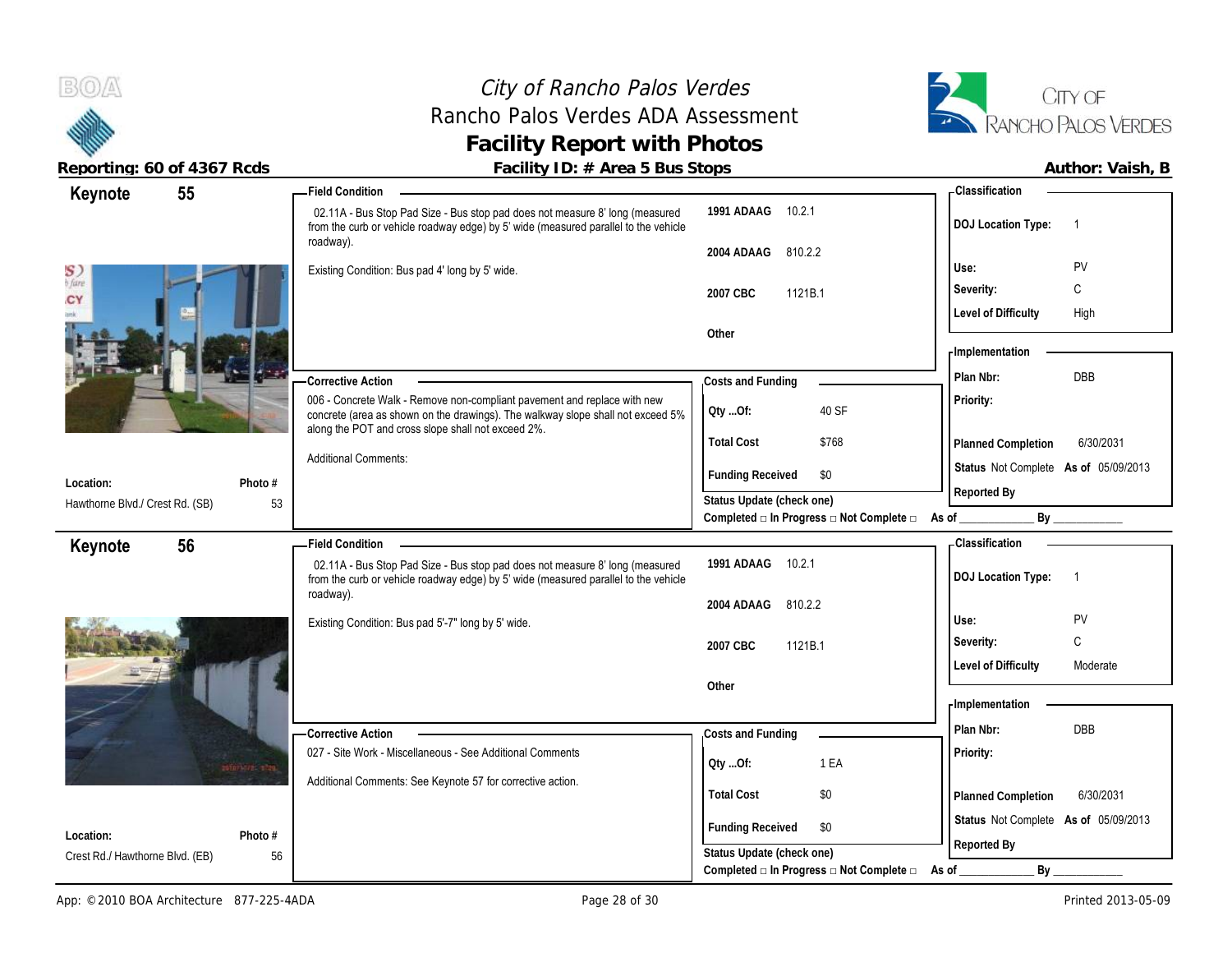## City of Rancho Palos Verdes Rancho Palos Verdes ADA Assessment **Facility Report with Photos**



| Keynote                                      | 57              | <b>Field Condition</b>                                                                                                                                                                                            |                                                                               | <b>Classification</b>                       |
|----------------------------------------------|-----------------|-------------------------------------------------------------------------------------------------------------------------------------------------------------------------------------------------------------------|-------------------------------------------------------------------------------|---------------------------------------------|
|                                              |                 | 02.12B - Bus Stop Pad Slope Perpendicular to Roadway - Bus stop pad slope<br>perpendicular to the roadway exceeds 2%.                                                                                             | 1991 ADAAG 10.2.1                                                             | <b>DOJ Location Type:</b><br>$\overline{1}$ |
|                                              |                 | Existing Condition: 5.0% CS.                                                                                                                                                                                      | 2004 ADAAG<br>810.2.4                                                         |                                             |
|                                              |                 |                                                                                                                                                                                                                   |                                                                               | PV<br>Use:                                  |
|                                              |                 |                                                                                                                                                                                                                   | 2007 CBC<br>1121B.2.1                                                         | C<br>Severity:                              |
|                                              |                 |                                                                                                                                                                                                                   |                                                                               | <b>Level of Difficulty</b><br>High          |
|                                              |                 |                                                                                                                                                                                                                   | Other                                                                         |                                             |
|                                              |                 |                                                                                                                                                                                                                   |                                                                               | <b>Implementation</b>                       |
|                                              |                 | - Corrective Action                                                                                                                                                                                               | Costs and Funding                                                             | DBB<br>Plan Nbr:                            |
|                                              | 101071-72-1-128 | 006 - Concrete Walk - Remove non-compliant pavement and replace with new<br>concrete (area as shown on the drawings). The walkway slope shall not exceed 5%<br>along the POT and cross slope shall not exceed 2%. | 40 SF<br>QtyOf:                                                               | Priority:                                   |
|                                              |                 |                                                                                                                                                                                                                   | <b>Total Cost</b><br>\$768                                                    | 6/30/2031<br>Planned Completion             |
|                                              |                 | <b>Additional Comments:</b>                                                                                                                                                                                       | <b>Funding Received</b><br>\$0                                                | Status Not Complete As of 05/09/2013        |
| Location:                                    | Photo #         |                                                                                                                                                                                                                   |                                                                               | Reported By                                 |
| Crest Rd./ Hawthorne Blvd. (EB)              | 56              |                                                                                                                                                                                                                   | Status Update (check one)<br>Completed □ In Progress □ Not Complete □ As of _ | By                                          |
|                                              | 58              | <b>Field Condition</b>                                                                                                                                                                                            |                                                                               | - Classification                            |
| Keynote                                      |                 | 02.17 - Other - Passenger Loading Zones - See Additional Comments                                                                                                                                                 | 1991 ADAAG -                                                                  |                                             |
|                                              |                 |                                                                                                                                                                                                                   |                                                                               | <b>DOJ Location Type:</b><br>$\overline{1}$ |
|                                              |                 |                                                                                                                                                                                                                   |                                                                               |                                             |
|                                              |                 | Existing Condition: Bench (16" high seat, 14" deep seat, 15" high back support).                                                                                                                                  | 2004 ADAAG -                                                                  |                                             |
|                                              |                 |                                                                                                                                                                                                                   |                                                                               | PV<br>Use:                                  |
|                                              |                 |                                                                                                                                                                                                                   | 2007 CBC                                                                      | E<br>Severity:                              |
|                                              |                 |                                                                                                                                                                                                                   |                                                                               | <b>Level of Difficulty</b><br>Moderate      |
|                                              |                 |                                                                                                                                                                                                                   | Other                                                                         |                                             |
|                                              |                 |                                                                                                                                                                                                                   |                                                                               | - Implementation                            |
|                                              |                 | - Corrective Action                                                                                                                                                                                               | Costs and Funding                                                             | <b>DBB</b><br>Plan Nbr:                     |
|                                              |                 | 027 - Site Work - Miscellaneous - See Additional Comments                                                                                                                                                         | 1 EA<br>QtyOf:                                                                | Priority:                                   |
|                                              |                 | Additional Comments: Provide compliant bench with clear WC seating space.                                                                                                                                         |                                                                               |                                             |
|                                              |                 |                                                                                                                                                                                                                   | <b>Total Cost</b><br>\$600                                                    | Planned Completion                          |
|                                              |                 |                                                                                                                                                                                                                   | <b>Funding Received</b><br>\$0                                                | Status Not Complete As of 05/09/2013        |
| Location:<br>Hawthorne Blvd./ Crest Rd. (NB) | Photo #<br>58   |                                                                                                                                                                                                                   | Status Update (check one)                                                     | Reported By                                 |